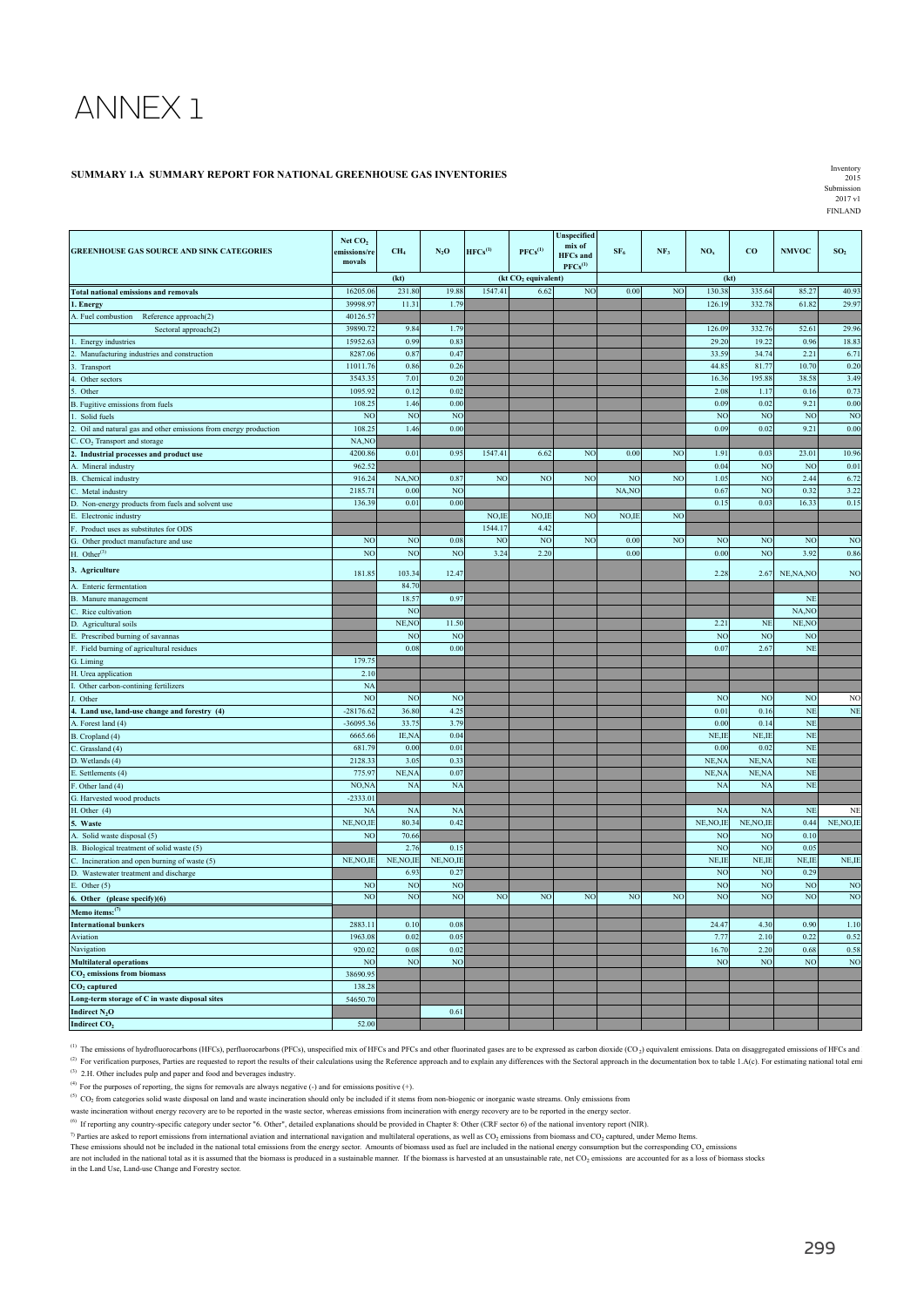## **SUMMARY 2 SUMMARY REPORT FOR CO2 EQUIVALENT EMISSIONS**

| SUMMARY 2 SUMMARY REPORT FOR CO, EQUIVALENT EMISSIONS | Inventory<br>2015              |
|-------------------------------------------------------|--------------------------------|
| (Sheet 1 of 1)                                        | Submission<br>$2017 \text{ v}$ |
|                                                       | <b>FINLAND</b>                 |

|                                                            |                                |                 |                |                   |                                 |                 | Unspecified                              |                 |                  |
|------------------------------------------------------------|--------------------------------|-----------------|----------------|-------------------|---------------------------------|-----------------|------------------------------------------|-----------------|------------------|
| <b>GREENHOUSE GAS SOURCE AND</b>                           | CO <sub>2</sub> <sup>(1)</sup> | CH <sub>4</sub> | $N_2$ O        | <b>HFCs</b>       | <b>PFCs</b>                     | SF <sub>6</sub> | mix of<br><b>HFCs</b> and<br><b>PFCs</b> | NF <sub>3</sub> | <b>Total</b>     |
| <b>SINK CATEGORIES</b>                                     |                                |                 |                |                   | CO <sub>2</sub> equivalent (kt) |                 |                                          |                 |                  |
| Total (net emissions) <sup>(1)</sup>                       | 16205.06                       | 5794.97         | 5924.84        | 1547.41           | 6.62                            | 37.55           | NO <sub></sub>                           | NO <sub>1</sub> | 29516.44         |
| 1. Energy                                                  | 39998.97                       | 282.67          | 534.70         |                   |                                 |                 |                                          |                 | 40816.34         |
| A. Fuel combustion (sectoral approach)                     | 39890.72                       | 246.08          | 534.10         |                   |                                 |                 |                                          |                 | 40670.90         |
| Energy industries                                          | 15952.63                       | 24.76           | 248.01         |                   |                                 |                 |                                          |                 | 16225.40         |
| Manufacturing industries and construction<br>2             | 8287.06                        | 21.85           | 140.44         |                   |                                 |                 |                                          |                 | 8449.35          |
| Transport                                                  | 11011.76                       | 21.38           | 77.81          |                   |                                 |                 |                                          |                 | 11110.95         |
| Other sectors<br>4                                         | 3543.35                        | 175.16          | 60.40          |                   |                                 |                 |                                          |                 | 3778.91          |
| Other                                                      | 1095.92                        | 2.94            | 7.43           |                   |                                 |                 |                                          |                 | 1106.29          |
| Fugitive emissions from fuels                              | 108.25                         | 36.59           | 0.61           |                   |                                 |                 |                                          |                 | 145.44           |
| Solid fuels                                                | <b>NO</b>                      | <b>NC</b>       | N <sub>O</sub> |                   |                                 |                 |                                          |                 | N <sub>O</sub>   |
| Oil and natural gas                                        | 108.25                         | 36.59           | 0.61           |                   |                                 |                 |                                          |                 | 145.44           |
| $C. CO2$ transport and storage                             | NA, NO                         |                 |                |                   |                                 |                 |                                          |                 | NA, NO           |
| Industrial processes and product use                       | 4200.86                        | 0.15            | 283.59         | 1547.41           | 6.62                            | 37.55           | N <sub>O</sub>                           | NO <sub>1</sub> | 6076.18          |
| Mineral industry                                           | 962.52                         |                 |                |                   |                                 |                 |                                          |                 | 962.52           |
| B. Chemical industry                                       | 916.24                         | NA,NO           | 258.63         | N <sub>O</sub>    | NO <sub></sub>                  | N <sub>O</sub>  | NO                                       | NO <sub>1</sub> | 1174.87          |
| C. Metal industry                                          | 2185.71                        | 0.00            | N <sub>O</sub> |                   |                                 | NA, NO          |                                          |                 | 2185.71          |
| D. Non-energy products from fuels and solvent use          | 136.39                         | 0.15            | 0.87           |                   |                                 |                 |                                          |                 | 137.40           |
| E. Electronic Industry<br>Product uses as ODS substitutes  |                                |                 |                | NO, IE<br>1544.17 | NO,IE<br>4.42                   | NO.IE           | NO                                       | N <sub>O</sub>  | NO,IE<br>1548.59 |
|                                                            | NO                             | N <sub>O</sub>  | 24.09          | N <sub>O</sub>    | NO                              | 10.85           | NO                                       | NO              | 34.94            |
| Other product manufacture and use<br>G.<br>Н.<br>Other     | N <sub>O</sub>                 | N <sub>O</sub>  | N <sub>O</sub> | 3.24              | 2.20                            | 26.70           |                                          |                 | 32.14            |
| 3.                                                         | 181.85                         | 2583.57         | 3715.56        |                   |                                 |                 |                                          |                 | 6480.97          |
| Agriculture<br><b>Enteric fermentation</b>                 |                                | 2117.43         |                |                   |                                 |                 |                                          |                 | 2117.43          |
| $B$ .<br>Manure management                                 |                                | 464.18          | 287.91         |                   |                                 |                 |                                          |                 | 752.09           |
| Rice cultivation                                           |                                | N <sub>O</sub>  |                |                   |                                 |                 |                                          |                 | NO               |
| D. Agricultural soils                                      |                                | NE, NO          | 3427.04        |                   |                                 |                 |                                          |                 | 3427.04          |
| E. Prescribed burning of savannas                          |                                | N <sub>O</sub>  | N <sub>O</sub> |                   |                                 |                 |                                          |                 | NO               |
| F. Field burning of agricultural residues                  |                                | 1.96            | 0.61           |                   |                                 |                 |                                          |                 | 2.57             |
| G. Liming                                                  | 179.75                         |                 |                |                   |                                 |                 |                                          |                 | 179.75           |
| H. Urea application                                        | 2.10                           |                 |                |                   |                                 |                 |                                          |                 | 2.10             |
| Other carbon-containing fertilizers                        | <b>NA</b>                      |                 |                |                   |                                 |                 |                                          |                 | NA               |
| Other                                                      | NO                             | N <sub>O</sub>  | NO             |                   |                                 |                 |                                          |                 | NO               |
| 4. Land use, land-use change and forestry <sup>(1)</sup>   | $-28176.62$                    | 920.06          | 1265.79        |                   |                                 |                 |                                          |                 | $-25990.77$      |
| A. Forest land                                             | -36095.36                      | 843.75          | 1127.96        |                   |                                 |                 |                                          |                 | -34123.65        |
| <b>B.</b> Cropland                                         | 6665.66                        | IE, NA          | 11.71          |                   |                                 |                 |                                          |                 | 6677.37          |
| C. Grassland                                               | 681.79                         | 0.01            | 1.51           |                   |                                 |                 |                                          |                 | 683.31           |
| D. Wetlands                                                | 2128.33                        | 76.30           | 99.57          |                   |                                 |                 |                                          |                 | 2304.20          |
| E. Settlements                                             | 775.97                         | NE, NA          | 22.05          |                   |                                 |                 |                                          |                 | 798.02           |
| F. Other land                                              | NO, NA                         | <b>NA</b>       | NA             |                   |                                 |                 |                                          |                 | NO,NA            |
| G. Harvested wood products                                 | $-2333.01$                     |                 |                |                   |                                 |                 |                                          |                 | $-2333.01$       |
| H. Other                                                   | <b>NA</b>                      | <b>NA</b>       | <b>NA</b>      |                   |                                 |                 |                                          |                 | <b>NA</b>        |
| 5. Waste                                                   | NE, NO, IE                     | 2008.52         | 125.20         |                   |                                 |                 |                                          |                 | 2133.72          |
| Solid waste disposal<br>A.                                 | NO                             | 1766.41         |                |                   |                                 |                 |                                          |                 | 1766.41          |
| <b>B.</b><br>Biological treatment of solid waste           |                                | 68.89           | 43.97          |                   |                                 |                 |                                          |                 | 112.85           |
| C. Incineration and open burning of waste                  | NE, NO, IE                     | NE, NO, IE      | NE, NO, IE     |                   |                                 |                 |                                          |                 | NE, NO, IE       |
| D.<br>Waste water treatment and discharge                  |                                | 173.22          | 81.23          |                   |                                 |                 |                                          |                 | 254.46           |
| Ε.<br>Other                                                | N <sub>O</sub>                 | N <sub>O</sub>  | N <sub>O</sub> |                   |                                 |                 |                                          |                 | NO               |
| 6. Other (as specified in summary 1.A)                     | NO                             | NO              | $_{\rm NO}$    | NO <sub>1</sub>   | NO                              | NO <sub>1</sub> | NO <sub></sub>                           | NO              | NO               |
|                                                            |                                |                 |                |                   |                                 |                 |                                          |                 |                  |
| Memo items: <sup>(2)</sup><br><b>International bunkers</b> | 2883.11                        | 2.60            | 22.36          |                   |                                 |                 |                                          |                 | 2908.08          |
| Aviation                                                   | 1963.08                        | 0.62            | 15.98          |                   |                                 |                 |                                          |                 | 1979.68          |
| Navigation                                                 | 920.02                         | 1.99            | 6.38           |                   |                                 |                 |                                          |                 | 928.39           |
| <b>Multilateral operations</b>                             | NO                             | N <sub>O</sub>  | NO             |                   |                                 |                 |                                          |                 | N <sub>O</sub>   |
| CO <sub>2</sub> emissions from biomass                     | 38690.95                       |                 |                |                   |                                 |                 |                                          |                 | 38690.95         |
| $CO2$ captured                                             | 138.28                         |                 |                |                   |                                 |                 |                                          |                 | 138.28           |
| Long-term storage of C in waste disposal sites             | 54650.70                       |                 |                |                   |                                 |                 |                                          |                 | 54650.70         |

**Indirect CO<sub>2</sub>**<sup> $(2)$ </sup> **(3)** 52.00 55507.21 29516.44 55559.21 29568.44 **Total CO2 equivalent emissions without land use, land-use change and forestry** Total CO<sub>2</sub> equivalent emissions with land use, land-use change and forestry Total CO<sub>2</sub> equivalent emissions, including indirect CO<sub>2</sub>, without land use, land-use change and forestry Total CO<sub>2</sub> equivalent emissions, including indirect CO<sub>2</sub>, with land use, land-use change and forestry

(2) See footnote 7 to table Summary 1.A. (1) For carbon dioxide  $(CO_2)$  from land use, land-use change and forestry the net emissions/removals are to be reported. For the purposes of reporting, the signs for removals are always negative (-) and

<sup>(3)</sup> In accordance with the UNFCCC Annex I inventory reporting guidelines, for Parties that decide to report indirect CO<sub>2</sub>, the national totals shall be provided with and without indirect CO<sub>2</sub>.

**Indirect N<sub>2</sub>O** 182.16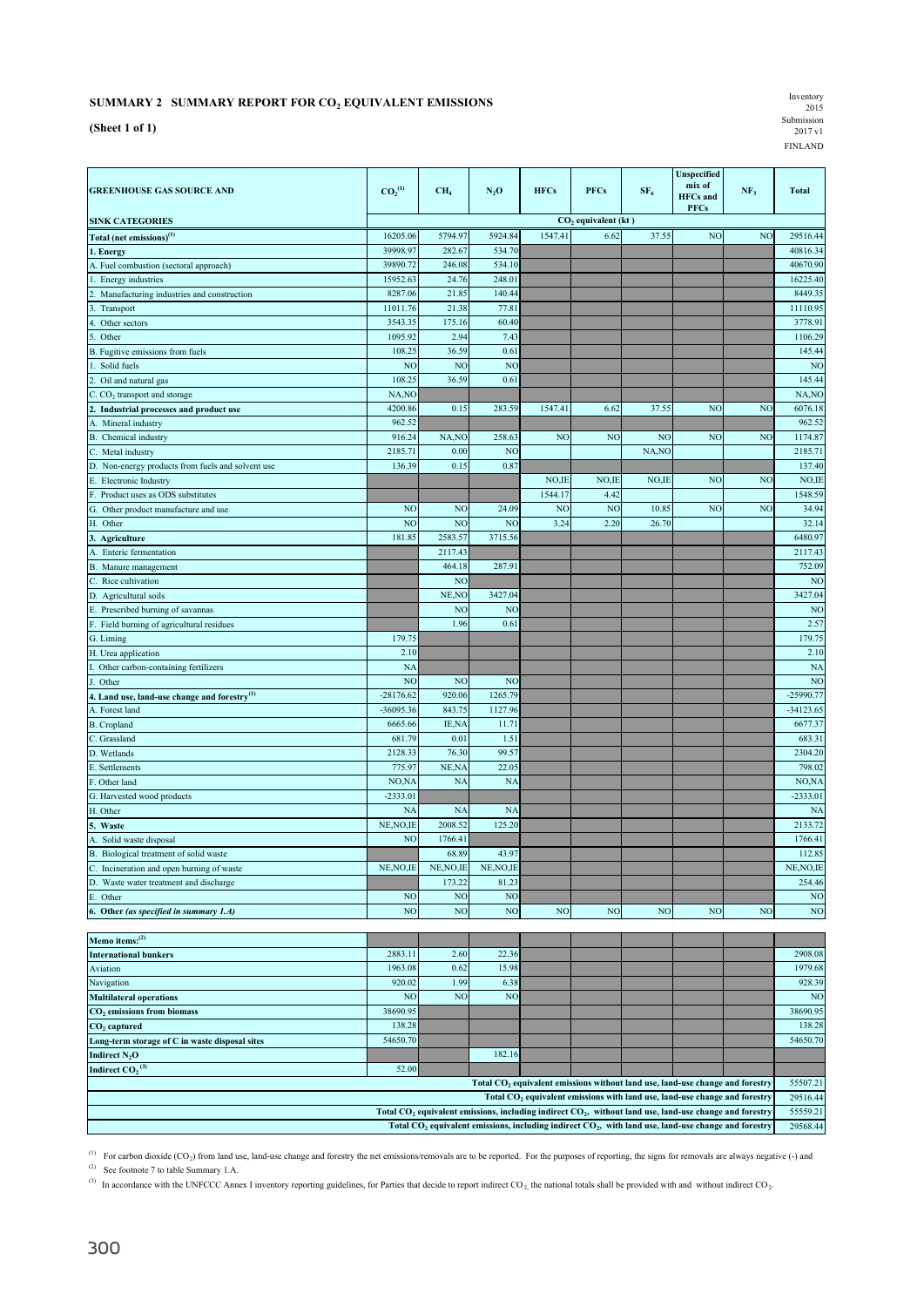**GHG CO2 eq emissions**

**(Sheet 1 of 6)**

| <b>GREENHOUSE GAS SOURCE AND SINK CATEGORIES</b>                                                  | Base year <sup>(1</sup>   | 1990                      | 1991                      | 1992                      | 1993                | 1994                     | 1995                      | 1996                 | 1997                      | 1998                      | 1999                      | 2000               | 2001                      | 2002                |
|---------------------------------------------------------------------------------------------------|---------------------------|---------------------------|---------------------------|---------------------------|---------------------|--------------------------|---------------------------|----------------------|---------------------------|---------------------------|---------------------------|--------------------|---------------------------|---------------------|
|                                                                                                   |                           |                           |                           |                           |                     |                          | (kt CO <sub>2</sub> eq)   |                      |                           |                           |                           |                    |                           |                     |
| otal (net emissions) <sup>(2)</sup>                                                               | 58452.91                  | 58452.91                  | 43475.83                  | 48058.32                  | 49447.63            | 61896.87                 | 59307.12                  | 56030.98             | 57812.22                  | 55783.12                  | 52153.41                  | 48188.59           | 51845.23                  | 53737.97            |
| Energy                                                                                            | 53557.84<br>53434.8       | 53557.84<br>53434.8       | 52203.24                  | 51568.25                  | 53519.75            | 58793.8                  | 55328.2                   | 61074.91<br>60915.40 | 59489.69<br>59304.48      | 56163.11                  | 55555.41<br>55433.28      | 53754.8            | 59187.23                  | 61782.94            |
| A. Fuel combustion (sectoral approach)                                                            | 18969.2                   | 189692                    | 52051.48                  | 51392.38<br>18607.6       | 53279.19            | 58634.27                 | 55160.68                  | 29781.90             | 273949                    | 56015.08                  |                           | 53633.4<br>221377  | 59056.18<br>27566.06      | 61656.98<br>3039487 |
| 1. Energy industries<br>2. Manufacturing industries and construction                              | 13662.9                   | 13662.9                   | 18788.03<br>13138.90      |                           | 21353.52<br>12697.7 | 26343.19<br>12972.8      | 24031.1                   | 12272.35             | 12555.9                   | 24148.96                  | 23607.72<br>12172.8       |                    | 11759.34                  | 11442.26            |
| 3. Transport                                                                                      | 12101.3                   | 12101.30                  | 11725.5:                  | 12601.1:<br>11638.68      | 11183.6             | 11539.0                  | 12408.6<br>11337.9        | 11338.79             | 11901.2                   | 12199.4<br>12033.76       | 12242.17                  | 12209.8<br>12127.5 | 12244.6                   | 12427.23            |
| 4. Other sectors                                                                                  | 7565.2                    | 7565.2                    | 7386.44                   | 7497.39                   | 7089.8              | 6573.2                   | 6083.9                    | 6175.10              | 6161.7                    | 6235.39                   | 6144.03                   | 5791.08            | 6016.3                    | 5970.52             |
| 5. Other                                                                                          | 1136.12                   | 1136.12                   | 1012.56                   | 1047.50                   | 954.49              | 1205.83                  | 1298.94                   | 1347.26              | 1290.58                   | 1397.5                    | 1266.54                   | 1367.2             | 1469.7                    | 1422.10             |
| B. Fugitive emissions from fuels                                                                  | 123.03                    | 123.03                    | 151.76                    | 175.8                     | 240.56              | 159.62                   | 167.51                    | 159.50               | 185.21                    | 148.0                     | 122.13                    | 121.42             | 131.05                    | 125.96              |
| 1. Solid fuels                                                                                    | NO                        | NO                        | <b>NC</b>                 | NC                        | NO                  | NC                       | NO                        | NO                   | NC                        | NO                        | NC                        | NO                 | NC                        | N <sub>C</sub>      |
| 2. Oil and natural gas and other emissions from energy production                                 | 123.03                    | 123.03                    | 151.76                    | 175.87                    | 240.56              | 159.62                   | 167.5                     | 159.50               | 185.21                    | 148.03                    | 122.13                    | 121.42             | 131.05                    | 125.96              |
| C. CO <sub>2</sub> transport and storage                                                          | NA,NO                     | NA,NC                     | NA,NC                     | NA,NC                     | NA,NO               | NA, NO                   | NA,NO                     | NA,NC                | NA, NO                    | NA,NO                     | NA,NC                     | NA,NO              | NA,NC                     | NA,NO               |
| <b>Industrial Processes</b>                                                                       | 5370.16                   | 5370.1                    | 4966.37                   | 4677.2                    | 4708.42             | 4906.23                  | 4913.6                    | 5121.08              | 5402.29                   | 5431.2                    | 5614.31                   | 5827.36            | 5866.30                   | 5842.07             |
| A. Mineral industry                                                                               | 1195.9                    | 1195.90                   | 1027.71                   | 929.91                    | 836.8               | 876.54                   | 853.0                     | 892.18               | 924.53                    | 933.7                     | 1007.26                   | 1059.03            | 1064.39                   | 1061.61             |
| B. Chemical industry                                                                              | 1861.86                   | 1861.8                    | 1672.17                   | 1488.40                   | 1495.29             | 1616.77                  | 1669.1                    | 1670.37              | 1646.94                   | 1578.2                    | 1550.73                   | 1588.64            | 1526.72                   | 1597.11             |
| C. Metal industry                                                                                 | 1975.53                   | 1975.53                   | 1986.47                   | 1990.83                   | 2112.78             | 2121.28                  | 2075.60                   | 2197.95              | 2413.7                    | 2418.7                    | 2447.65                   | 2388.29            | 2439.22                   | 2317.35             |
| D. Non-energy products from fuels and solvent use                                                 | 219.66                    | 219.66                    | 175.06                    | 177.58                    | 178.72              | 197.60                   | 187.3                     | 167.61               | 152.16                    | 147.60                    | 141.58                    | 137.8              | 144.11                    | 143.48              |
| E. Electronic industry                                                                            | NO.II                     | NO,II                     | NO,II                     | NO,II                     | NO, II              | NO,IE                    | NO,I                      | NO, II               | NO,II                     | NO,I                      | NO,II                     | NO, II             | NO,I                      | NO,IE               |
| F. Product uses as ODS substitutes                                                                | 0.01                      | 0.01                      | 0.02                      | 0.03                      | 0.17                | 5.21                     | 26.5'                     | 73.69                | 149.50                    | 249.00                    | 365.2                     | 571.58             | 611.54                    | 648.37              |
| G. Other product manufacture and use                                                              | 109.50                    | 109.50                    | 97.02                     | 82.67                     | 78.50               | 81.20                    | 91.15                     | 85.7                 | 81.98                     | 79.2                      | 79.3                      | 62.23              | 59.14                     | 55.21               |
| H. Other                                                                                          | 7.7(                      | 7.70                      | 7.91                      | 7.83                      | 6.14                | 7.63                     | 10.88                     | 33.54                | 33.46                     | 24.68                     | 22.50                     | 19.73              | 21.17                     | 18.95               |
| <b>Agriculture</b>                                                                                | 7525.30                   | 7525.30                   | 7007.27                   | 6490.64                   | 6756.46             | 6854.10                  | 6837.7                    | 6787.49              | 6805.54                   | 6620.7                    | 6509.90                   | 6466.33            | 6511.7                    | 6615.73             |
| A. Enteric fermentation                                                                           | 2422.95                   | 2422.95                   | 2326.74                   | 2250.44                   | 2270.63             | 2272.58                  | 2140.7                    | 2146.05              | 2178.03                   | 2131.31                   | 2100.90                   | 2112.68            | 2090.6                    | 2112.93             |
| B. Manure management                                                                              | 654.67                    | 654.67                    | 618.70                    | 616.52                    | 627.58              | 648.21                   | 646.79                    | 666.15               | 694.92                    | 677.52                    | 667.34                    | 665.21             | 671.62                    | 687.04              |
| C. Rice cultivation<br>D. Agricultural soils                                                      | N <sub>O</sub><br>3796.30 | N <sub>O</sub><br>3796.30 | N <sub>O</sub><br>3600.62 | N <sub>O</sub><br>3321.19 | NO<br>3381.36       | NO<br>3456.51            | N <sub>C</sub><br>3636.68 | NO<br>3493.80        | N <sub>O</sub><br>3437.20 | N <sub>O</sub><br>3356.80 | N <sub>O</sub><br>3285.53 | NC<br>3333.99      | N <sub>O</sub><br>3326.55 | NO<br>3365.28       |
| E. Prescribed burning of savannas                                                                 | NC                        | NO                        | NC                        | N <sub>O</sub>            | NC                  | NO                       | NO                        | NO                   | N <sub>O</sub>            | N                         | <b>NC</b>                 | NC                 | NC                        | NO                  |
| F. Field burning of agricultural residues                                                         | 4.02                      | 4.02                      | 3.66                      | 3.03                      | 3.77                | 3.62                     | 3.3 <sub>2</sub>          | 3.66                 | 3.60                      | 2.70                      | 2.53                      | 3.60               | 3.14                      | 3.26                |
| G. Liming                                                                                         | 642.01                    | 642.0                     | 455.16                    | 296.88                    | 472.14              | 472.49                   | 409.67                    | 477.26               | 490.96                    | 451.61                    | 452.82                    | 350.01             | 418.92                    | 446.22              |
| H. Urea application                                                                               | 5.35                      | 5.35                      | 2.39                      | 2.58                      | 0.98                | 0.69                     | 0.60                      | 0.58                 | 0.83                      | 0.80                      | 0.78                      | 0.84               | 0.93                      | 0.99                |
| I. Other carbon-containing fertilizers                                                            | $N_A$                     | N/                        | N                         | NA                        | N/                  | NA                       | N/                        | NA                   | N/                        | N/                        | N                         | N/                 | N/                        | NA                  |
| J. Other                                                                                          | NO                        | NO                        | N <sub>O</sub>            | N <sub>O</sub>            | NC                  | NO                       | NO                        | NO                   | N <sub>O</sub>            | N <sub>O</sub>            | N <sub>O</sub>            | NC                 | N <sub>O</sub>            | NO                  |
| Land use, land-use change and forestry <sup>(2</sup> )                                            | $-12672.3$                | $-12672.3$                | $-25427.45$               | $-19416.44$               | $-20268.53$         | $-13324.93$              | $-12368.9$                | $-21443.50$          | $-18252.70$               | $-16614.16$               | $-19618.45$               | $-21709.98$        | $-23410.3$                | -23933.88           |
| A. Forest land                                                                                    | $-2000914$                | $-20009.14$               | -34515.69                 | $-28397.10$               | $-26784.7$          | $-19320.17$              | $-19294.02$               | $-28635.04$          | $-23097.7$                | $-21450.5$                | $-24496.34$               | $-26049.3$         | $-3068485$                | -31287.23           |
| B. Cropland                                                                                       | 5601.0                    | 5601.0                    | 5738.38                   | 5871.69                   | 5702.74             | 6410.20                  | 6909.1                    | 6696.17              | 6808.4                    | 6867.5                    | 6481.49                   | 6312.4             | 6634.0                    | 7047.10             |
| C. Grassland                                                                                      | 863.1                     | 863.1                     | 849.01                    | 820.3                     | 815.5               | 791.76                   | 775.7                     | 753.42               | 762.6                     | 736.9                     | 725.39                    | 716.00             | 735.24                    | 715.13              |
| D. Wetlands                                                                                       | 1551.8                    | 1551.8                    | 1530.00                   | 1707.36                   | 1655.3              | 1867.35                  | 1742.7                    | 1792.64              | 1868.0                    | 1674.5                    | 2089.08                   | 1896.90            | 2114.8                    | 2158.81             |
| E. Settlements                                                                                    | 884.0                     | 884.07                    | 920.50                    | 959.5                     | 1023.62             | 1080.71                  | 1087.9                    | 1155.30              | 1260.7                    | 1314.63                   | 1315.57                   | 1336.74            | 1510.50                   | 1482.49             |
| F. Other land                                                                                     | NO, N                     | NO.N                      | NO.N/                     | NO <sub>N</sub>           | NO <sub>N</sub>     | NO N                     | NO <sub>N</sub>           | NO <sub>N</sub>      | NO.N                      | NO, N                     | NO N                      | NO, N              | NO, N/                    | NO,NA               |
| G. Harvested wood products                                                                        | $-1565.6$                 | $-1565.6$                 | 48.24                     | $-380.6'$                 | $-2682.90$          | $-4156.71$               | $-3592.6$                 | $-3208.12$           | -5856.9                   | $-5760.0$                 | 5736.35                   | $-5924.8$          | $-3722.7$                 | $-4052.78$          |
| H. Other                                                                                          | N                         | N/                        | N/                        | <b>NA</b>                 | N/                  | NA                       | $N_A$                     | N/                   | N/                        | N/                        | N <sub>A</sub>            | N                  | NA                        | NA                  |
| Waste                                                                                             | 4671.9                    | 4671.95                   | 4726.40                   | 4738.63                   | 4731.53             | 4667.58                  | 4596.3                    | 4491.01              | 4367.40                   | 4182.14                   | 4092.25                   | 3850.03            | 3690.26                   | 3431.11             |
| A. Solid waste disposal                                                                           | 4327.7                    | 4327.7                    | 4384.59                   | 4400.82                   | 4391.98             | 4326.01                  | 4245.1                    | 4133.90              | 4016.84                   | 3828.3                    | 3737.86                   | 3492.09            | 3332.66                   | 3070.63             |
| B. Biological treatment of solid waste                                                            | 44.1                      | 44.1                      | 49.52                     | 55.5                      | 59.7                | 64.01                    | 72.91                     | 82.38                | 83.0                      | 88.1                      | 93.2                      | 97.9               | 102.9                     | 107.96              |
| C. Incineration and open burning of waste<br>D. Waste water treatment and discharge               | NO, NE, II<br>300.10      | NO,NE,II<br>300.10        | NO, NE, IE<br>292.28      | NO, NE, IE<br>282.2'      | NO,NE,II            | NO,NE,IE                 | NO,NE,II                  | NO,NE,IE<br>274.7    | NO,NE,IE                  | NO,NE,II                  | NO,NE,IE                  | NO,NE,II           | NO, NE, II                | NO,NE,IE<br>252.53  |
| E. Other                                                                                          | NO                        | N <sub>O</sub>            | N <sub>O</sub>            | NC                        | 279.76<br>NO        | 277.56<br>N <sub>O</sub> | 278.23<br>N <sub>C</sub>  | NO                   | 267.48<br>N <sub>O</sub>  | 265.70<br>NO              | 261.17<br>NC              | 260.03<br>NO       | 254.65<br>N <sub>C</sub>  | NO                  |
| Other (as specified in summary 1.A)                                                               | N <sub>O</sub>            | N <sub>O</sub>            | N <sub>O</sub>            | N <sub>O</sub>            | N <sub>O</sub>      | N <sub>O</sub>           | N <sub>O</sub>            | N <sub>O</sub>       | N <sub>O</sub>            | NC                        | N <sub>O</sub>            | N <sub>O</sub>     | N <sub>O</sub>            | NO                  |
| Iemo items:                                                                                       |                           |                           |                           |                           |                     |                          |                           |                      |                           |                           |                           |                    |                           |                     |
| <b>iternational bunkers</b>                                                                       | 2865.99                   | 2865.99                   | 2718.70                   | 3071.70                   | 2535.81             | 2189.31                  | 1973.53                   | 2179.04              | 2315.91                   | 2705.56                   | 2891.00                   | 3139.34            | 2950.12                   | 3175.65             |
| viation                                                                                           | 1016.29                   | 1016.29                   | 956.34                    | 845.43                    | 794.47              | 836.44                   | 904.64                    | 968.49               | 1006.23                   | 1030.97                   | 1103.49                   | 1072.48            | 1099.41                   | 1086.82             |
| avigation                                                                                         | 1849.70                   | 1849.70                   | 1762.36                   | 2226.27                   | 1741.34             | 1352.87                  | 1068.9                    | 1210.55              | 1309.68                   | 1674.5                    | 1787.51                   | 2066.86            | 1850.72                   | 2088.84             |
| <b>Multilateral operations</b>                                                                    | NC                        | NC                        | NC                        | <b>NC</b>                 | NC                  | NO                       | N <sub>0</sub>            | NO                   | NC                        | N <sub>0</sub>            | NO                        | NC                 | NC                        | NO                  |
| CO <sub>2</sub> emissions from biomass                                                            | 19333.60                  | 19333.60                  | 19010.45                  | 18704.73                  | 22233.93            | 23112.38                 | 23480.2                   | 23459.30             | 26746.63                  | 27403.80                  | 29663.01                  | 29486.39           | 28474.50                  | 30852.86            |
| O <sub>2</sub> captured                                                                           | NC                        | NC                        | NO, N/                    | NO, N/                    | 0.86                | 20.07                    | 54.1                      | 73.54                | 106.08                    | 127.68                    | 156.4                     | 181.7              | 177.1                     | 176.34              |
| ong-term storage of C in waste disposal sites                                                     | 37785.27                  | 37785.27                  | 39123.77                  | 40334.09                  | 41438.78            | 42456.86                 | 43405.8                   | 44279.05             | 45095.90                  | 45864.2                   | 46594.67                  | 47315.29           | 47996.7                   | 48624.41            |
| ndirect N <sub>2</sub> O                                                                          | 422.8                     | 422.8                     | 399.96                    | 3843                      | 385.99              | 385.63                   | 356.3                     | 362.2                | 357.1                     | 3394                      | 336.53                    | 323.19             | 326.4                     | 324.19              |
| ndirect CO2 $^{\text{\tiny (3)}}$                                                                 | 165.38                    | 165.38                    | 155.40                    | 148.0                     | 140.67              | 136.57                   | 129.3:                    | 121.26               | 114.9                     | 111.53                    | 107.29                    | 103.9              | 104.7                     | 95.87               |
| otal CO <sub>2</sub> equivalent emissions without land use, land-use change and forestry          | 71125.26                  | 71125.26                  | 68903.28                  | 67474.7                   | 69716.17            | 75221.80                 | 71676.03                  | 77474.48             | 76064.9                   | 72397.28                  | 71771.86                  | 69898.5            | 75255.5                   | 77671.85            |
| Total CO <sub>2</sub> equivalent emissions with land use, land-use change and forestry            | 58452.9                   | 58452.91                  | 43475.83                  | 48058.32                  | 49447.63            | 61896.87                 | 59307.12                  | 56030.98             | 57812.22                  | 55783.12                  | 52153.41                  | 48188.59           | 51845.23                  | 53737.97            |
| Total CO <sub>2</sub> equivalent emissions, including indirect CO2, without land use, land-use ch | 71290.6                   | 71290.64                  | 69058.68                  | 67622.84                  | 69856.84            | 75358.38                 | 71805.38                  | 77595.74             | 76179.8                   | 72508.8                   | 71879.15                  | 70002.5            | 75360.33                  | 77767.72            |
| Total CO <sub>2</sub> equivalent emissions, including indirect CO2, with land use, land-use chang | 58618.29                  | 58618.29                  | 43631.23                  | 48206.40                  | 49588.30            | 62033.44                 | 59436.47                  | 56152.24             | 57927.1                   | 55894.66                  | 52260.70                  | 48292.56           | 51950.00                  | 53833.84            |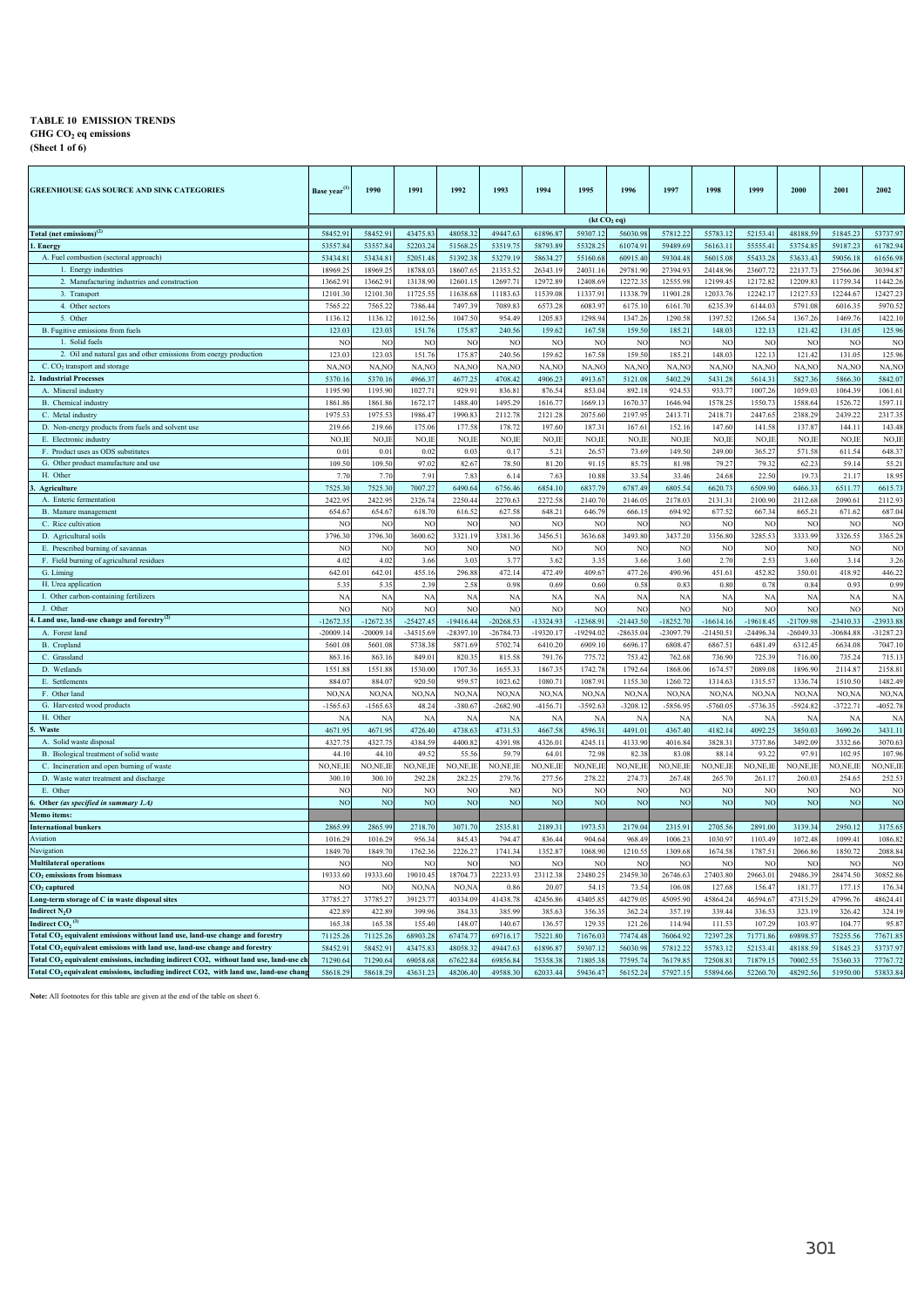#### **TABLE 10 EMISSION TRENDS** Inventory 2015<br> **GHG CO<sub>2</sub> eq emissions** 2017 v1  $\bf{GHG \ CO_2}$  **eq emissions** Submission 2017 v1 **(Sheet 1 of 6)** FINLAND

| <b>GREENHOUSE GAS SOURCE AND SINK CATEGORIES</b>                                                  | 2003               | 2004                 | 2005              | 2006                 | 2007                 | 2008               | 2009                    | 2010             | 2011                 | 2012                 | 2013                 | 2014                | 2015                 | Change from base to<br>latest reported year |
|---------------------------------------------------------------------------------------------------|--------------------|----------------------|-------------------|----------------------|----------------------|--------------------|-------------------------|------------------|----------------------|----------------------|----------------------|---------------------|----------------------|---------------------------------------------|
|                                                                                                   |                    |                      |                   |                      |                      |                    | (kt CO <sub>2</sub> eq) |                  |                      |                      |                      |                     |                      | $\%$                                        |
| Total (net emissions) <sup>(2)</sup>                                                              | 60660.28           | 55410.34             | 42425.2           | 47266.57             | 53337.44             | 46385.00           | 29373.94                | 48287.81         | 38898.46             | 30057.66             | 36859.69             | 30735.96            | 29516.44             | $-49.50$                                    |
| 1. Energy                                                                                         | 69374.40           | 65494.8              | 53714.9           | 64817.7              | 62822.13             | 54488.1            | 52563.66                | 60165.6          | 52716.99             | 47484.4              | 48326.60             | 44434.03            | 40816.34             | $-23.79$                                    |
| A. Fuel combustion (sectoral approach)                                                            | 69248.1            | 65376.63             | 53571.7           | 64696.87             | 62684.18             | 54335.8            | 52436.58                | 60023.94         | 52589.53             | 47341.3              | 48207.36             | 44317.48            | 40670.90             | $-23.89$                                    |
| 1. Energy industries                                                                              | 37463.2            | 33396.59             | 22143.66          | 33028.3:             | 31032.96             | 24503.9            | 25608.17                | 30943.60         | 24860.69             | 20882.77             | 22166.84             | 19611.06            | 16225.40             | $-14.46$                                    |
| 2. Manufacturing industries and construction                                                      | 11817.1            | 11913.7              | 11619.0           | 11878.60             | 11724.1              | 11112.3            | 8851.18                 | 10187.6          | 9872.91              | 8566.40              | 8562.69              | 8559.0              | 8449.3               | $-38.16$                                    |
| 3. Transport                                                                                      | 12626.46           | 12958.5              | 12936.0           | 13094.16             | 13435.02             | 12784.47           | 12212.82                | 12717.7          | 12525.68             | 12213.16             | 12192.14             | 11052.97            | 11110.95             | $-8.18$                                     |
| 4. Other sectors                                                                                  | 5865.48            | 5760.54              | 5424.7            | 5306.39              | 5154.5               | 4678.6             | 4646.55                 | 4953.98          | 4272.20              | 4544.04              | 4212.84              | 4045.67             | 3778.91              | $-50.05$                                    |
| 5. Other                                                                                          | 1475.8             | 1347.23              | 1448.2            | 1389.36              | 1337.52              | 1256.52            | 1117.86                 | 1220.9           | 1058.06              | 1134.97              | 1072.8               | 1048.7              | 1106.29              | $-2.63$                                     |
| B. Fugitive emissions from fuels                                                                  | 126.24             | 118.18               | 143.14            | 120.92               | 137.94               | 152.26             | 127.08                  | 141.70           | 127.46               | 143.11               | 119.24               | 116.56              | 145.44               | 18.22                                       |
| 1. Solid fuels                                                                                    | N <sub>0</sub>     | NO                   | N <sub>0</sub>    | N                    | N                    | NC                 | N                       | NO               | NO                   | NC                   | NC                   | N                   | N <sub>O</sub>       | 0.00                                        |
| 2. Oil and natural gas and other emissions from energy production                                 | 126.24             | 118.18               | 143.1             | 120.92               | 137.94               | 152.26             | 127.08                  | 141.70           | 127.46               | 143.1                | 119.24               | 116.56              | 145.44               | 18.22                                       |
| C. CO <sub>2</sub> transport and storage                                                          | NA,NO              | NA,NO                | NA,NO             | NA,NO                | NA,NO                | NA,NO              | NA,NO                   | NA,NO            | NA,NO                | NA,NO                | NA,NC                | NA,NO               | NA,NO                | 0.00                                        |
| <b>Industrial Processes</b>                                                                       | 6095.0             | 6406.00              | 6497.2            | 6535.87              | 7105.4               | 7459.5             | 5738.31                 | 6260.1           | 6014.66              | 6023.52              | 5995.93              | 5921.0              | 6076.18              | 13.15                                       |
| A. Mineral industry                                                                               | 1107.5             | 1180.3               | 1157.2            | 1248.5               | 1275.4               | 1217.2             | 902.01                  | 1158.2           | 1247.68              | 1111.89              | 1054.53              | 1025.12             | 962.52               | $-19.51$                                    |
| B. Chemical industry                                                                              | 1667.9             | 1771.83              | 1854.6            | 1754.94              | 2123.6               | 2336.1             | 1588.96                 | 1036.9           | 949.47               | 995.30               | 1122.62              | 982.50              | 1174.87              | $-36.90$                                    |
| C. Metal industry                                                                                 | 2479.1             | 2574.63              | 2403.6            | 2472.49              | 2494.7               | 2553.5             | 1968.86                 | 2439.4           | 2377.35              | 2285.28              | 2095.07              | 2053.23             | 2185.71              | 10.64                                       |
| D. Non-energy products from fuels and solvent use                                                 | 118.13             | 111.01               | 103.1             | 114.53               | 131.3                | 126.77             | 101.37                  | 85.14            | 82.84                | 83.97                | 97.10                | 89.25               | 137.40               | $-37.45$                                    |
| E. Electronic industry                                                                            | NE, NO, I          | NO.IE                | $NO,$ II          | NO,II                | NO,II                | NO,II              | NO,IE                   | NO.II            | NO,IE                | NO,II                | NO,IE                | NO,II               | NO.IE                | 0.00                                        |
| F. Product uses as ODS substitutes                                                                | 649.11             | 697.41               | 906.3             | 871.75               | 1018.79              | 1153.64            | 1118.34                 | 1481.49          | 1297.66              | 1487.95              | 1563.56              | 1704.93             | 1548.59              | 11358205.26                                 |
| G. Other product manufacture and use                                                              | 51.45              | 50.60                | 57.0              | 51.28                | 49.2                 | 47.08              | 38.74                   | 42.3             | 41.25                | 40.2                 | 37.50                | 37.8                | 34.94                | $-68.09$                                    |
| H. Other                                                                                          | 21.69              | 20.20                | 15.1              | 22.35                | 12.2                 | 25.18              | 20.0                    | 16.54            | 18.41                | 18.92                | 25.55                | 28.10               | 32.14                | 317.60                                      |
| Agriculture                                                                                       | 6476.98            | 6434.47              | 6457.3            | 6414.82              | 6390.74              | 6469.3             | 6487.93                 | 6576.22          | 6410.69              | 6373.21              | 6483.94              | 6510.80             | 6480.97              | $-13.88$                                    |
| A. Enteric fermentation                                                                           | 2091.39            | 2076.12              | 2061.7            | 2065.24              | 2045.08              | 2030.1             | 2053.15                 | 2098.94          | 2076.37              | 2058.6               | 2060.41              | 2090.68             | 2117.43              | $-12.61$                                    |
| B. Manure management                                                                              | 705.79             | 709.26               | 727.4             | 723.09               | 727.56               | 707.7              | 735.60                  | 748.1            | 729.77               | 740.33               | 732.94               | 744.98              | 752.09               | 14.88                                       |
| C. Rice cultivation                                                                               | N <sub>0</sub>     | NC                   | N <sub>0</sub>    | N                    | N                    | N                  | N                       | N <sub>C</sub>   | NO                   | N                    | NC                   | N <sub>0</sub>      | N <sub>O</sub>       | 0.00                                        |
| D. Agricultural soils                                                                             | 3373.8             | 3369.07              | 3374.1            | 3301.85              | 3337.98              | 3402.0             | 3356.75                 | 3448.2           | 3400.27              | 3368.87              | 3382.36              | 3448.6              | 3427.04              | $-9.73$                                     |
| E. Prescribed burning of savannas                                                                 | NC                 | N <sub>O</sub>       | N                 | NC                   | NO                   | NC                 | <b>NC</b>               | NO               | N <sub>O</sub>       | N <sub>O</sub>       | NO                   | NC                  | N <sub>O</sub>       | 0.00                                        |
| F. Field burning of agricultural residues                                                         | 3.04               | 3.01                 | 2.9               | 2.63                 | 2.88                 | 2.80               | 2.72                    | 1.8 <sup>4</sup> | 2.17                 | 2.13                 | 2.8'                 | 2.62                | 2.57                 | $-36.17$                                    |
| G. Liming                                                                                         | 301.90             | 275.91               | 289.8             | 320.64               | 275.46               | 325.01             | 338.26                  | 277.41           | 199.54               | 201.61               | 304.38               | 222.21              | 179.75               | $-72.00$                                    |
| H. Urea application                                                                               | 1.04               | 1.11                 | 1.14              | 1.37                 | 1.78                 | 1.54               | 1.44                    | 1.57             | 2.57                 | 1.67                 | 0.98                 | 1.69                | 2.10                 | $-60.84$                                    |
| I. Other carbon-containing fertilizers                                                            | NA                 | <b>NA</b>            | NA                | <b>NA</b>            | N/                   | <b>NA</b>          | NA                      | NA               | NA                   | NA                   | NA                   | <b>NA</b>           | <b>NA</b>            | 0.00                                        |
| J. Other                                                                                          | NO                 | N <sub>O</sub>       | N <sub>C</sub>    | NO                   | NO                   | NC                 | NC                      | N <sub>C</sub>   | N <sub>O</sub>       | NC                   | NO                   | NC                  | NO                   | 0.00                                        |
| 4. Land use, land-use change and forestry <sup>(2)</sup>                                          | $-24511.57$        | $-25988.75$          | $-27067.7$        | -33399.55            | $-25775.33$          | $-24707.00$        | -37998.07               | $-27297.44$      | $-28746.06$          | $-32272.67$          | $-26278.60$          | $-28336.47$         | $-25990.77$          | 105.10                                      |
| A. Forest land                                                                                    | -31361.95          | -32567.94            | $-37273.60$       | $-41297.5$           | $-32237.23$          | $-35191.5$         | $-51337.04$             | $-37082.0$       | $-38146.27$          | -41875.29            | $-35076.68$          | $-36578.0$          | $-34123.65$          | 70.54                                       |
| B. Cropland<br>C. Grassland                                                                       | 7195.4             | 7275.4               | 6902.3            | 7278.8<br>813.64     | 6797.20              | 6905.8             | 6823.7                  | 7083.6<br>704.6  | 6872.06              | 6839.2               | 6689.6               | 6670.7              | 6677.37              | 19.22<br>$-20.84$                           |
| D. Wetlands                                                                                       | 712.0<br>2077.21   | 768.86<br>1964.7     | 800.8<br>2197.6   | 2474.0               | 813.46<br>2171.6     | 805.3<br>2317.8    | 753.78<br>2459.68       | 2457.1           | 656.38<br>2391.78    | 653.7<br>2342.30     | 662.03<br>2457.76    | 664.8<br>2339.18    | 683.31<br>2304.20    | 48.48                                       |
| E. Settlements                                                                                    | 1527.80            | 1668.22              | 1679.4            | 1563.90              | 1648.10              | 1658.79            | 1640.98                 | 1624.5           | 1558.28              | 1299.49              | 1065.22              | 978.3               | 798.02               | $-9.73$                                     |
| F. Other land                                                                                     |                    |                      |                   |                      |                      |                    |                         | NO,N.            |                      |                      |                      |                     |                      | 0.00                                        |
| G. Harvested wood products                                                                        | NO, N<br>$-4665.0$ | NO, N/<br>$-5101.08$ | NO,N<br>$-1377.2$ | NO, N/<br>$-4235.82$ | NO, N/<br>$-4971.26$ | NO, N<br>$-1206.3$ | NO, N/A<br>1658.22      | $-2088.7$        | NO, NA<br>$-2081.39$ | NO, N/<br>$-1535.39$ | NO, N/<br>$-2079.55$ | NO, N/<br>$-2414.5$ | NO, N/A<br>$-2333.0$ | 49.01                                       |
| H. Other                                                                                          | NA                 | NА                   | N/                | NA                   | N/                   | NA                 | NA                      | NA               | NA                   | NA                   | NA                   | NA                  | NA                   | 0.00                                        |
| Waste                                                                                             | 3225.47            | 3063.80              | 2823.4            | 2897.64              | 2794.45              | 2674.92            | 2582.11                 | 2583.2           | 2502.17              | 2449.14              | 2331.82              | 2206.60             | 2133.72              | $-54.33$                                    |
| A. Solid waste disposal                                                                           | 2858.53            | 2693.28              | 2440.2            | 2510.87              | 2394.48              | 2285.6             | 2201.35                 | 2193.96          | 2105.66              | 2067.96              | 1952.20              | 1825.49             | 1766.41              | $-59.18$                                    |
| B. Biological treatment of solid waste                                                            | 112.0              | 116.52               | 130.6             | 134.65               | 147.00               | 138.00             | 138.47                  | 143.63           | 145.98               | 127.30               | 129.74               | 128.53              | 112.85               | 155.90                                      |
| C. Incineration and open burning of waste                                                         | NO, NE, I          | NO, NE, II           | NO, NE, II        | NO,NE,I              | NO, NE, II           | NO,NE,II           | NO, NE, IF              | NO, NE, I        | NO, NE, IE           | NO, NE, II           | NO, NE, IF           | NE, NO, II          | NE, NO, II           | 0.00                                        |
| D. Waste water treatment and discharge                                                            | 254.90             | 254.00               | 252.6             | 252.12               | 252.9                | 251.2              | 242.29                  | 245.66           | 250.53               | 253.88               | 249.89               | 252.58              | 254.46               | $-15.21$                                    |
| E. Other                                                                                          | NC                 | N <sub>O</sub>       | NC                | N <sub>O</sub>       | NO                   | NC                 | <b>NC</b>               | N <sub>O</sub>   | N <sub>O</sub>       | N <sub>O</sub>       | N <sub>O</sub>       | N <sub>O</sub>      | N <sub>O</sub>       | 0.00                                        |
| 6. Other (as specified in summary 1.A)                                                            | <b>NC</b>          | N <sub>O</sub>       | N <sub>O</sub>    | N <sub>O</sub>       | NO                   | N <sub>O</sub>     | N <sub>O</sub>          | N <sub>O</sub>   | N <sub>O</sub>       | N <sub>O</sub>       | N <sub>O</sub>       | N <sub>O</sub>      | N <sub>O</sub>       | 0.00                                        |
| Memo items:                                                                                       |                    |                      |                   |                      |                      |                    |                         |                  |                      |                      |                      |                     |                      |                                             |
| <b>International bunkers</b>                                                                      | 3197.0             | 2956.68              | 2930.60           | 3251.36              | 3142.99              | 3096.46            | 2372.31                 | 2330.02          | 2590.24              | 2256.73              | 2339.85              | 2210.19             | 2908.08              | 1.47                                        |
| Aviation                                                                                          | 1123.1             | 1293.26              | 1301.2            | 1446.83              | 1669.6               | 1807.29            | 1583.46                 | 1667.5           | 1973.23              | 1904.5:              | 1965.7               | 1937.01             | 1979.68              | 94.79                                       |
| Navigation                                                                                        | 2073.93            | 1663.42              | 1629.34           | 1804.53              | 1473.30              | 1289.17            | 788.85                  | 662.44           | 617.00               | 352.18               | 374.12               | 273.18              | 928.39               | $-49.81$                                    |
| <b>Multilateral operations</b>                                                                    | NC                 | NC                   | NC                | N                    | NO                   | NO                 | NC                      | N                | N <sub>O</sub>       | N                    | NC                   | NC                  | NO                   | 0.00                                        |
| CO <sub>2</sub> emissions from biomass                                                            | 31482.48           | 33112.10             | 30946.14          | 34577.70             | 33375.17             | 34268.66           | 30752.71                | 36396.69         | 35992.81             | 37546.16             | 38409.8              | 39464.57            | 38690.95             | 100.12                                      |
| CO <sub>2</sub> captured                                                                          | 188.9              | 208.0                | 186.7             | 211.8                | 233.9                | 213.20             | 184.96                  | 197.6            | 179.59               | 146.64               | 139.8                | 142.6               | 138.28               | 100.00                                      |
| Long-term storage of C in waste disposal sites                                                    | 49234.64           | 49822.08             | 50428.2           | 51070.55             | 51678.7              | 52232.48           | 52695.93                | 53164.8          | 53602.46             | 53981.06             | 54284.11             | 54498.88            | 54650.70             | 44.63                                       |
| Indirect N <sub>2</sub> O                                                                         | 338.03             | 319.68               | 280.0             | 303.69               | 287.70               | 262.42             | 237.89                  | 250.39           | 229.30               | 216.66               | 210.20               | 196.94              | 182.16               | $-56.93$                                    |
| Indirect $CO2$ <sup>(3)</sup>                                                                     | 92.8               | 90.64                | 85.0              | 85.1                 | 84.6                 | 75.88              | 66.00                   | 68.66            | 61.89                | 59.01                | 57.05                | 53.3                | 52.00                | $-68.56$                                    |
| Total CO <sub>2</sub> equivalent emissions without land use, land-use change and forestry         | 85171.85           | 81399.09             | 69492.92          | 80666.12             | 79112.78             | 71091.99           | 67372.00                | 75585.2          | 67644.52             | 62330.33             | 63138.29             | 59072.44            | 55507.21             | $-21.96$                                    |
| Total CO <sub>2</sub> equivalent emissions with land use, land-use change and forestry            | 60660.28           | 55410.34             | 42425.2           | 47266.57             | 53337.44             | 46385.00           | 29373.94                | 48287.8          | 38898.46             | 30057.66             | 36859.69             | 30735.9             | 29516.44             | $-49.50$                                    |
| Total CO <sub>2</sub> equivalent emissions, including indirect CO2, without land use, land-use ch | 85264.72           | 81489.73             | 69577.93          | 80751.27             | 79197.45             | 71167.8            | 67438.00                | 75653.9          | 67706.40             | 62389.34             | 63195.34             | 59125.79            | 55559.21             | $-22.07$                                    |
| Total CO <sub>2</sub> equivalent emissions, including indirect CO2, with land use, land-use chang | 60753.15           | 55500.99             | 42510.23          | 47351.72             | 53422.11             | 46460.87           | 29439.94                | 48356.47         | 38960.34             | 30116.67             | 36916.73             | 30789.31            | 29568.44             | $-49.56$                                    |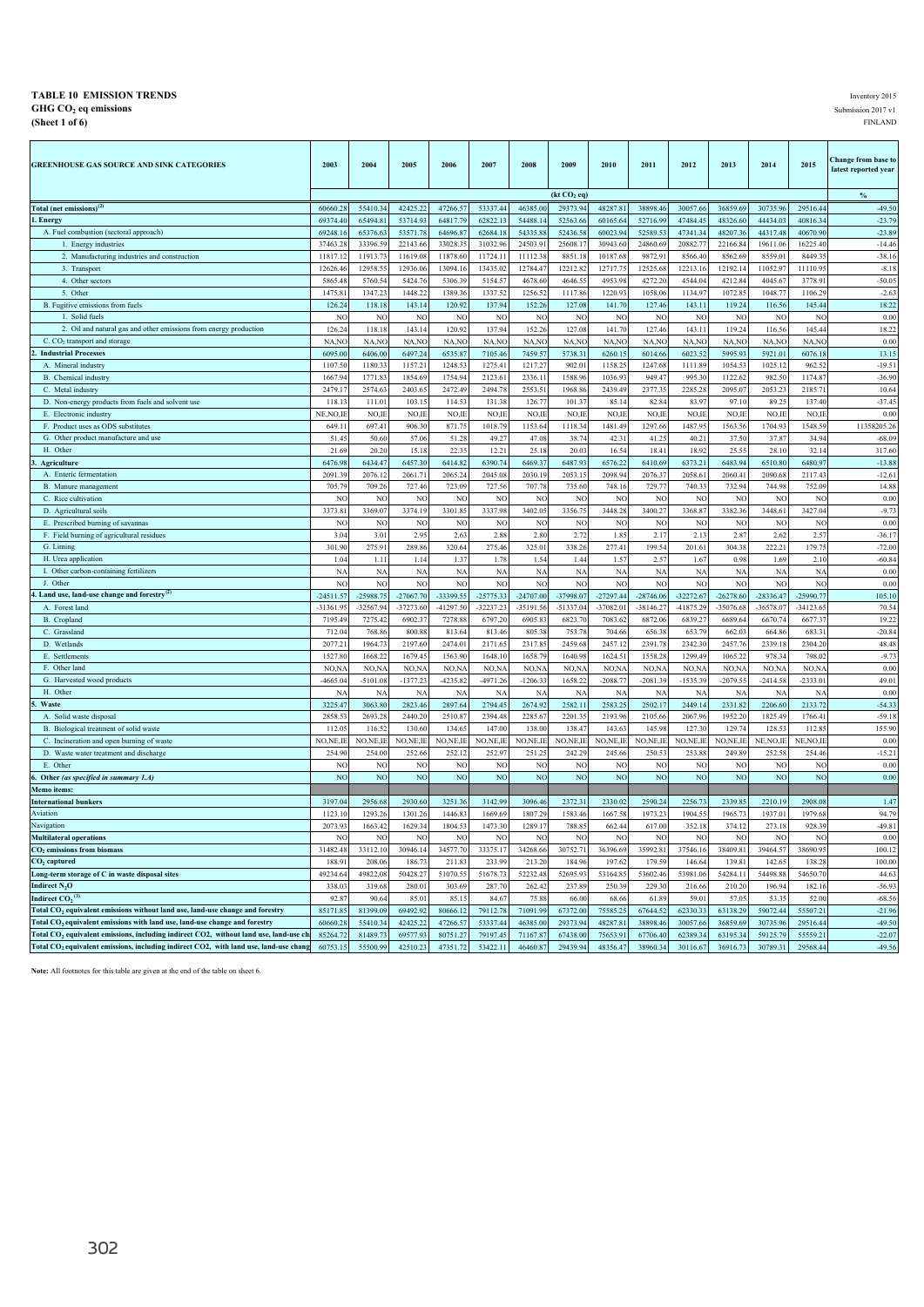**CO2**

**(Sheet 2 of 6)**

| <b>GREENHOUSE GAS SOURCE AND SINK CATEGORIES</b>                                                                                                                                         | Base year <sup>(1</sup> | 1990           | 1991           | 1992           | 1993           | 1994           | 1995           | 1996           | 1997           | 1998           | 1999            | 2000           | 2001           | 2002           |
|------------------------------------------------------------------------------------------------------------------------------------------------------------------------------------------|-------------------------|----------------|----------------|----------------|----------------|----------------|----------------|----------------|----------------|----------------|-----------------|----------------|----------------|----------------|
|                                                                                                                                                                                          |                         |                |                |                |                |                | (kt)           |                |                |                |                 |                |                |                |
| . Energy                                                                                                                                                                                 | 52642.27                | 52642.27       | 51272.52       | 50630.70       | 52543.82       | 57789.74       | 54336.92       | 60042.61       | 58463.62       | 55150.58       | 54575.46        | 52812.96       | 58172.93       | 60761.83       |
| A. Fuel combustion (sectoral approach)                                                                                                                                                   | 52530.7                 | 52530.7        | 51169.06       | 50520.86       | 52386.92       | 57723.3        | 54262.33       | 59977.85       | 58360.40       | 55086.64       | 54520.3         | 52754.49       | 58119.97       | 60700.33       |
| Energy industries                                                                                                                                                                        | 18843.0                 | 18843.0        | 18651.3        | 18460.49       | 21185.1        | 26149.6        | 23833.7        | 29548.8        | 27162.8        | 23917.1        | 23378.0         | 21921.04       | 27297.3        | 30082.98       |
| Manufacturing industries and construction                                                                                                                                                | 13478.2                 | 13478.2        | 12966.6        | 12441.5        | 12519.52       | 12789.0        | 12227.2        | 12088.2        | 12354.5        | 12003.9        | 11971.5         | 12006.3        | 11563.49       | 11256.7        |
| Transport                                                                                                                                                                                | 11827.4                 | 11827.4        | 11462.8        | 11383.44       | 10937.61       | 11300.9        | 11105.2        | 11111.66       | 11678.3        | 11819.4:       | 12035.0         | 11930.6        | 12055.20       | 12249.42       |
| Other sectors                                                                                                                                                                            | 7258.2                  | 7258.2         | 7086.2         | 7198.40        | 6799.7         | 6289.8         | 5810.28        | 5895.6         | 5887.0         | 5962.6         | 5882.1          | 5542.7         | 5748.62        | 5703.1         |
| Other                                                                                                                                                                                    | 1123.8                  | 1123.8         | 1001.9         | 1037.02        | 944.94         | 1193.7         | 1285.7         | 1333.5         | 1277.6         | 1383.44        | 1253.4          | 1353.6         | 1455.34        | 1408.11        |
| B. Fugitive emissions from fuels                                                                                                                                                         | 111.49                  | 111.49         | 103.46         | 109.84         | 156.89         | 66.4           | 74.60          | 64.76          | 103.2          | 63.94          | 55.1            | 58.48          | 52.96          | 61.50          |
| Solid fuels                                                                                                                                                                              | N <sub>C</sub>          | N <sub>0</sub> | NO             | NO             | NC             | NO             | N <sub>C</sub> | N <sub>O</sub> | N <sub>0</sub> | N <sub>C</sub> | N <sub>C</sub>  | NO             | NO             | NC             |
| Oil and natural gas and other emissions from energy production                                                                                                                           | $111.4^{\circ}$         | 111.4          | 103.46         | 109.84         | 156.89         | 66.43          | 74.60          | 64.76          | 103.2          | 63.94          | 55.1            | 58.48          | 52.96          | 61.50          |
| CO <sub>2</sub> transport and storage                                                                                                                                                    | NA,NO                   | NA, NO         | NA, NO         | NA, NC         | NA,NO          | NA,NC          | NA,NO          | NA, NO         | NA,NO          | NA,NO          | NA,NO           | NA,NO          | NA, NO         | NA, NC         |
| <b>Industrial processes</b>                                                                                                                                                              | 3659.3                  | 3659.3         | 347742         | 3332.7         | 3314.43        | 3431.0         | 3377.1         | 3519.82        | 3748.4         | 3754.41        | 3851.3          | 3861.8         | 3931.99        | 3835.51        |
| . Mineral industry                                                                                                                                                                       | 1195.9                  | 1195.9         | 10277          | 929.9          | 836.81         | 876.5          | 8530           | 892.18         | 924.5          | 9337           | 10072           | 10590          | 10643          | 1061.61        |
| <b>B.</b> Chemical industr                                                                                                                                                               | 270.2                   | 270.2          | 289.7          | 236.0          | 187.7          | 237.3          | 262.9          | 263.5          | 259.3          | 255.6          | 256.1           | 277.8          | 285.5          | 314.3          |
| Metal industry                                                                                                                                                                           | 1975.5                  | 1975.5         | 1986.47        | 1990.8         | 2112.7         | 2121.28        | 2075.6         | 2197.9         | 2413.7         | 2418.7         | 2447.6          | 2388.2         | 2439.2         | 2317.35        |
| Non-energy products from fuels and solvent use                                                                                                                                           | 217.6                   | 217.69         | 173.49         | 175.98         | 177.13         | 195.86         | 185.6          | 166.10         | 150.81         | 146.29         | 140.3           | 136.6          | 142.84         | 142.24         |
| Electronic industry                                                                                                                                                                      |                         |                |                |                |                |                |                |                |                |                |                 |                |                |                |
| Product uses as ODS substitutes                                                                                                                                                          |                         |                |                |                |                |                |                |                |                |                |                 |                |                |                |
| G. Other product manufacture and use                                                                                                                                                     | N <sub>C</sub>          | NC             | NO             | N <sub>O</sub> | NC             | N <sub>C</sub> | NC             | NO             | N <sub>C</sub> | N <sub>C</sub> | N <sub>C</sub>  | NC             | NO             | N <sub>O</sub> |
| H. Other                                                                                                                                                                                 | NC                      | N <sub>0</sub> | NC             | NC             | NC             | NC             | N              | N <sub>O</sub> | NO             | NO             | NC              | N <sub>0</sub> | NO             | NC             |
| 3. Agriculture                                                                                                                                                                           | 647.36                  | 647.36         | 457.55         | 299.46         | 473.12         | 473.18         | 410.27         | 477.83         | 491.79         | 452.40         | 453.60          | 350.85         | 419.85         | 447.21         |
| Enteric fermentation                                                                                                                                                                     |                         |                |                |                |                |                |                |                |                |                |                 |                |                |                |
| B. Manure management                                                                                                                                                                     |                         |                |                |                |                |                |                |                |                |                |                 |                |                |                |
| Rice cultivation                                                                                                                                                                         |                         |                |                |                |                |                |                |                |                |                |                 |                |                |                |
| D. Agricultural soils                                                                                                                                                                    |                         |                |                |                |                |                |                |                |                |                |                 |                |                |                |
| Prescribed burning of savannas                                                                                                                                                           |                         |                |                |                |                |                |                |                |                |                |                 |                |                |                |
| Field burning of agricultural residues                                                                                                                                                   |                         |                |                |                |                |                |                |                |                |                |                 |                |                |                |
| G. Liming                                                                                                                                                                                | 642.0                   | 642.0          | 455.1          | 296.88         | 472.14         | 472.49         | 409.6          | 477.26         | 490.9          | 451.6          | 452.8           | 350.01         | 418.92         | 446.2          |
| H. Urea application                                                                                                                                                                      | 5.3                     | 5.35           | 2.39           | 2.58           | 0.98           | 0.69           | 0.60           | 0.58           | 0.83           | 0.80           | 0.78            | 0.84           | 0.93           | 0.99           |
| Other carbon-containing fertilizers                                                                                                                                                      | NA                      | N/             | NA             | NA             | <b>NA</b>      | NA             | N/             | <b>NA</b>      | N/             | <b>NA</b>      | NA              | N/             | <b>NA</b>      | <b>NA</b>      |
| Other                                                                                                                                                                                    | NC                      | N <sub>0</sub> | NO             | <b>NC</b>      | <b>NC</b>      | NC             | N <sub>C</sub> | N <sub>O</sub> | N <sub>C</sub> | NO             | NC              | N <sub>C</sub> | NO             | NO             |
| 4. Land use, land-use change and forestry                                                                                                                                                | $-15482.6$              | $-15482.6$     | $-28216.46$    | $-22187.17$    | $-23016.88$    | $-16069.20$    | $-15097.98$    | $-24158.42$    | $-20959.1$     | $-19309.6$     | $-22286.74$     | $-24346.21$    | $-26025.79$    | $-26518.89$    |
| . Forest land                                                                                                                                                                            | $-22674.2$              | $-226742$      | -37158.59      | $-31017.96$    | $-29383.05$    | $-21910.88$    | $-21863.8$     | -31188.42      | -25639.0       | $-23974.29$    | $-26989.7$      | $-28511.9$     | $-33121.09$    | $-3369166$     |
| <b>B.</b> Cropland                                                                                                                                                                       | 5592.1                  | 5592.1         | 5730.09        | 5862.3         | 5695.86        | 6402.8         | 69004          | 6687.97        | 6800.2         | 68561          | 6470.7          | 6304.5         | 6624.06        | 7036.97        |
| Grassland                                                                                                                                                                                | 861.9                   | 861.9          | 847.7          | 819.1          | 814.30         | 790.4          | 774.3          | 752.11         | 761.3          | 735.6          | 724.0           | 714.7          | 733.9          | 713.7          |
| ). Wetlands                                                                                                                                                                              | 1432.7                  | 1432.7         | 1409.2         | 1584.1         | 1529.29        | 1738.4         | 1610.1         | 1657.04        | 1729.1         | 1533.1         | 1944.4          | 1750.2         | 1965.91        | 2009.3         |
| Settlements                                                                                                                                                                              | 870.3                   | 870.3          | 906.79         | 945.8          | 1009.61        | 1066.7         | 1073.6         | 1141.00        | 1246.1         | 1299.7         | 1300.0          | 1320.9         | 1494.11        | 1465.5         |
| Other land                                                                                                                                                                               | NO,N.                   | NO, N          | NO, NA         | NO, N          | NO, NA         | NO, N          | NO, N/         | NO,NA          | NO, N          | NO, N/         | NO <sub>N</sub> | NO, N          | NO, NA         | NO,NA          |
| Harvested wood products                                                                                                                                                                  | $-1565.6$               | $-1565.6$      | 48.24          | $-380.67$      | $-2682.90$     | $-4156.7$      | $-3592.6$      | $-3208.12$     | $-5856.9$      | $-5760.0$      | $-5736.3$       | $-5924.8$      | $-3722.71$     | $-4052.78$     |
| H. Other                                                                                                                                                                                 | N                       | N.             | NA             | N              | <b>NA</b>      | N/             | N              | $N_A$          | N/             | N/             | N               | NA             | <b>NA</b>      | N/             |
| Waste                                                                                                                                                                                    | NO, NE, IE              | NO,NE,IE       | NO, NE, IE     | NO, NE, IE     | NO, NE, IE     | NO, NE, IE     | NO, NE, II     | NO, NE, IE     | NO,NE,IE       | NO, NE, IE     | NO, NE, IE      | NO, NE, IE     | NO, NE, IE     | NO, NE, IE     |
| Solid waste disposal                                                                                                                                                                     | NC                      | N <sub>0</sub> | NO             | N <sub>C</sub> | <b>NC</b>      | NC             | NC             | N <sub>O</sub> | NO             | NO             | NC              | NC             | NO             | NO             |
| Biological treatment of solid waste                                                                                                                                                      |                         |                |                |                |                |                |                |                |                |                |                 |                |                |                |
| Incineration and open burning of waste                                                                                                                                                   | NO,NE,II                | NO,NE,IE       | NO, NE, IE     | NO, NE, IE     | NO,NE,IE       | NO,NE,IE       | NO,NE,IE       | NO, NE, IE     | NO,NE,IE       | NO, NE, IE     | NO,NE,IE        | NO, NE, IE     | NO, NE, IE     | NO,NE,IE       |
| D. Waste water treatment and discharge                                                                                                                                                   |                         |                |                |                |                |                |                |                |                |                |                 |                |                |                |
| Other                                                                                                                                                                                    | N <sub>C</sub>          | N <sub>C</sub> | NC             | N <sub>O</sub> | N <sub>C</sub> | NO             | N <sub>C</sub> | N <sub>O</sub> | NO             | N <sub>C</sub> | N <sub>C</sub>  | N <sub>C</sub> | NO             | N <sub>O</sub> |
| Other (as specified in summary 1.A)                                                                                                                                                      | N <sub>O</sub>          | NO             | N <sub>O</sub> | N <sub>O</sub> | N <sub>O</sub> | NO             | NO             | N <sub>O</sub> | NC             | N <sub>O</sub> | N <sub>O</sub>  | <b>NC</b>      | N <sub>O</sub> | N <sub>O</sub> |
| Memo items:                                                                                                                                                                              |                         |                |                |                |                |                |                |                |                |                |                 |                |                |                |
| <b>International bunkers</b>                                                                                                                                                             | 2839.7                  | 2839.7         | 2693.7         | 3043.24        | 2512.50        | 2169.38        | 1955.7         | 2159.2         | 2294.7         | 2680.68        | 2863.84         | 3110.1         | 2922.80        | 3146.74        |
| Aviation                                                                                                                                                                                 | 1007.7                  | 1007.7         | 948.28         | 838.29         | 78776          | 829.3          | 896.99         | 960.24         | 997.6          | 1022.15        | 1094.0          | 1063.28        | 1089.98        | 1077.56        |
| Navigation                                                                                                                                                                               | 1832.0                  | 1832.0         | 1745.48        | 2204.9:        | 1724.74        | 1340.0         | 1058.7         | 1199.00        | 1297.1         | 1658.5         | 1769.7          | 2046.8         | 1832.82        | 2069.1         |
| <b>Multilateral operations</b>                                                                                                                                                           | N <sub>0</sub>          | N <sub>0</sub> | NO             | N <sub>0</sub> | NO             | N              | N <sub>C</sub> | NO             | N <sub>0</sub> | NO             | N <sub>0</sub>  | N <sub>0</sub> | NO             | N <sub>C</sub> |
| CO <sub>2</sub> emissions from biomass                                                                                                                                                   | 19333.6                 | 19333.60       | 19010.45       | 18704.7        | 22233.93       | 23112.38       | 23480.2        | 23459.30       | 26746.6        | 27403.80       | 29663.0         | 29486.39       | 28474.50       | 30852.86       |
| $CO2$ captured                                                                                                                                                                           | NC                      | N <sub>0</sub> | NO, N/         | NO, N/         | 0.86           | 20.0           | 54.1           | 73.54          | 106.0          | 127.6          | 156.4           | 181.7          | 177.15         | 176.34         |
| Long-term storage of C in waste disposal sites                                                                                                                                           | 37785.2                 | 37785.2        | 39123.7        | 40334.09       | 41438.78       | 42456.86       | 43405.8        | 44279.05       | 45095.9        | 45864.24       | 46594.6         | 47315.2        | 47996.76       | 48624.41       |
| Indirect N <sub>2</sub> O                                                                                                                                                                |                         |                |                |                |                |                |                |                |                |                |                 |                |                |                |
| Indirect $CO2$ <sup>(3)</sup>                                                                                                                                                            | 165.3                   | 165.3          | 155.40         | 148.0          | 140.67         | 136.5          | 129.3          | 121.2          | 114.9          | 111.53         | 107.2           | 103.9          | 104.7          | 95.8           |
| Total CO <sub>2</sub> equivalent emissions without land use, land-use change and forestry                                                                                                | 56948.9                 | 56948.9        | 552074         | 54262.93       | 56331.33       | 61693.9        | 581243         | 64040.2        | 62703.8        | 59357.3        | 588804          | 57025.6        | 625247         | 65044.5        |
|                                                                                                                                                                                          | 41466.3                 | 41466.3        | 26991.0        | 32075.7        | 33314.49       | 45624.7        | 43026.3        | 39881.8        | 41744.6        | 40047.7        | 36593.6         | 32679.44       | 36498.9        | 38525.6        |
| Total CO <sub>2</sub> equivalent emissions with land use, land-use change and forestry<br>Total CO <sub>2</sub> equivalent emissions, including indirect CO2, without land use, land-use |                         |                |                |                |                |                |                |                |                |                |                 |                |                |                |
| change and forestry                                                                                                                                                                      | 57114.3                 | 57114.3        | 55362.8        | 54411.00       | 56472.05       | 61830.5:       | 58253.7        | 64161.52       | 62818.7        | 59468.93       | 58987.7         | 57129.6        | 62629.53       | 65140.42       |
| Total CO <sub>2</sub> equivalent emissions, including indirect CO2, with land use, land-use                                                                                              |                         |                |                |                |                |                |                |                |                |                |                 |                |                |                |
| change and forestry                                                                                                                                                                      | 41631.7                 | 41631.7        | 27146.43       | 32223.83       | 33455.16       | 45761.35       | 43155.7        | 40003.10       | 41859.59       | 40159.30       | 36700.9         | 32783.42       | 36603.7        | 38621.54       |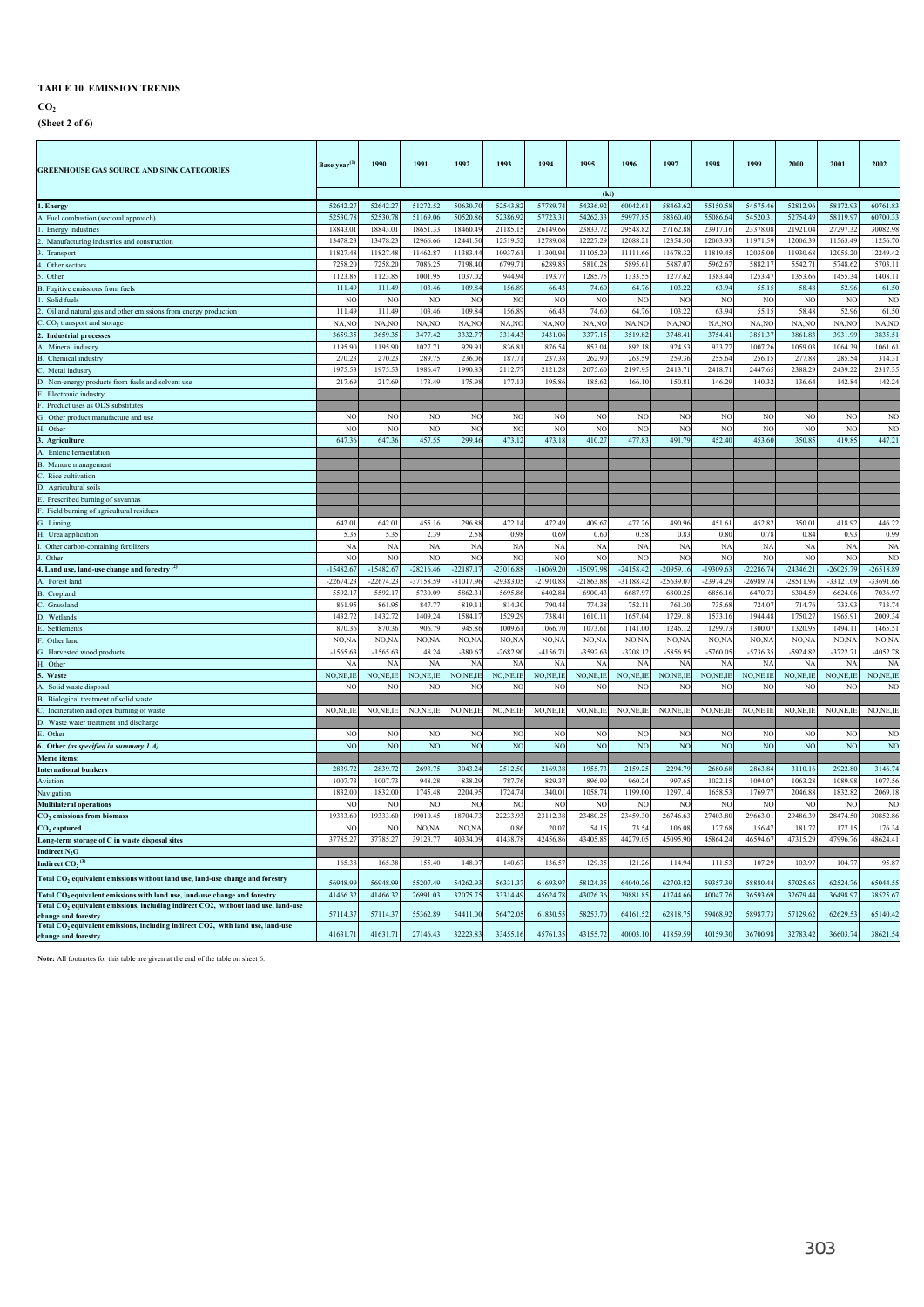**CO2**

**(Sheet 2 of 6)** FINLAND

| <b>GREENHOUSE GAS SOURCE AND SINK CATEGORIES</b>                                                                                                                                         | 2003                    | 2004                    | 2005           | 2006            | 2007           | 2008        | 2009           | 2010           | 2011           | 2012        | 2013            | 2014                    | 2015           | <b>Change from</b><br>base to latest<br>reported year |
|------------------------------------------------------------------------------------------------------------------------------------------------------------------------------------------|-------------------------|-------------------------|----------------|-----------------|----------------|-------------|----------------|----------------|----------------|-------------|-----------------|-------------------------|----------------|-------------------------------------------------------|
|                                                                                                                                                                                          |                         |                         |                |                 |                |             | (kt)           |                |                |             |                 |                         |                | $\%$                                                  |
| 1. Energy                                                                                                                                                                                | 68321.90                | 64482.2                 | 52784.88       | 63834.73        | 61862.16       | 53562.48    | 51676.58       | 59169.38       | 51811.8        | 46589.62    | 47449.60        | 43588.58                | 39998.97       | $-24.02$                                              |
| A. Fuel combustion (sectoral approach)                                                                                                                                                   | 68265.8                 | 64427.2                 | 52714.46       | 63776.4         | 61781.25       | 53465.3     | 51601.8        | 59072.9        | 51724.08       | 46487.7     | 47370.4         | 43504.8:                | 39890.72       | $-24.06$                                              |
| 1. Energy industries                                                                                                                                                                     | 37110.6                 | 33064.9                 | 21872.49       | 32678.5         | 30687.5        | 24181.7     | 25299.20       | 30564.7        | 24511.6        | 20562.7     | 21844.5         | 19311.6                 | 15952.6        | $-15.34$                                              |
| Manufacturing industries and construction<br>2.                                                                                                                                          | 11630.1                 | 11719.3                 | 11437.48       | 11703.1         | 11555.1        | 10951.4     | 8716.03        | 10035.6        | 9721.9         | 8415.8      | 8409.9          | 8405.0                  | 8287.06        | $-38.52$                                              |
| Transport                                                                                                                                                                                | 12461.20                | 12805.9                 | 12794.06       | 12961.8         | 13309.28       | 12670.5     | 12106.7        | 12612.2        | 12422.6        | 12113.9     | 12093.7         | 10954.08                | 11011.7        | $-6.90$                                               |
| 4. Other sectors                                                                                                                                                                         | 5602.70                 | 5503.49                 | 5176.70        | 5057.0          | 4905.03        | 4417.4      | 4372.79        | 4650.9         | 4020.19        | 4271.5:     | 3959.8          | 3795.20                 | 3543.3         | $-51.18$                                              |
| Other                                                                                                                                                                                    | 1461.19                 | 1333.3                  | 1433.74        | 1375.88         | 1324.28        | 1244.1      | 1107.12        | 1209.29        | 1047.65        | 1123.68     | 1062.42         | 1038.92                 | 1095.92        | $-2.49$                                               |
| B. Fugitive emissions from fuels<br>Solid fuels                                                                                                                                          | 56.02<br>N <sub>O</sub> | 55.04<br>N <sub>O</sub> | 70.42<br>NO    | 58.26<br>NC     | 80.91<br>NO    | 97.1<br>N   | 74.71<br>NC    | 96.41<br>NC    | 87.79<br>NC    | 101.8<br>NC | 79.1:<br>N      | 83.73<br>N <sub>O</sub> | 108.2<br>NC    | $-2.91$<br>0.00                                       |
| 2. Oil and natural gas and other emissions from energy production                                                                                                                        | 56.02                   | 55.04                   | 70.42          | 58.26           | 80.91          | 97.1        | 74.71          | 96.41          | 87.79          | 101.87      | 79.1:           | 83.73                   | 108.2          | $-2.91$                                               |
| C. CO <sub>2</sub> transport and storage                                                                                                                                                 | NA,NO                   | NA,NO                   | NA,NO          | NA,NO           | NA,NO          | NA,N        | NA,NO          | NA,NO          | NA,NO          | NA,NO       | NA,NO           | NA, NO                  | NA,NO          | 0.00                                                  |
| 2. Industrial processes                                                                                                                                                                  | 4018.8                  | 4198.3                  | 3955.59        | 4207.0          | 4602.6         | 4715.2      | 3798.18        | 4559.13        | 4527.05        | 4315.9      | 4157.5          | 3944.49                 | 4200.86        | 14.80                                                 |
| A. Mineral industry                                                                                                                                                                      | 1107.50                 | 1180.3                  | 1157.21        | 1248.5          | 1275.41        | 1217.2      | 902.01         | 1158.25        | 1247.68        | 1111.89     | 1054.5          | 1025.12                 | 962.5          | $-19.51$                                              |
| <b>B.</b> Chemical industry                                                                                                                                                              | 315.0                   | 333.2                   | 292.40         | 372.4           | 702.06         | 818.6       | 826.6          | 876.79         | 819.7          | 835.3       | 911.56          | 777.41                  | 916.2          | 239.06                                                |
| C. Metal industry                                                                                                                                                                        | 2479.1                  | 2574.6                  | 2403.6         | 2472.4          | 2494.78        | 2553.5      | 1968.86        | 2439.4         | 2377.35        | 2285.2      | 2095.06         | 2053.23                 | 2185.7         | 10.64                                                 |
| D. Non-energy products from fuels and solvent use                                                                                                                                        | 117.16                  | 110.1                   | 102.34         | 113.6           | 130.36         | 125.8       | 100.64         | 84.5           | 82.30          | 83.4        | 96.4            | 88.6                    | 136.39         | $-37.35$                                              |
| E. Electronic industry                                                                                                                                                                   |                         |                         |                |                 |                |             |                |                |                |             |                 |                         |                |                                                       |
| F. Product uses as ODS substitutes                                                                                                                                                       |                         |                         |                |                 |                |             |                |                |                |             |                 |                         |                |                                                       |
| G. Other product manufacture and use                                                                                                                                                     | N <sub>O</sub>          | N <sub>O</sub>          | N <sub>O</sub> | N <sub>O</sub>  | N <sub>C</sub> | NO          | N <sub>O</sub> | N <sub>O</sub> | NC.            | NO          | NC              | N <sub>O</sub>          | N <sub>O</sub> | 0.00                                                  |
| H. Other                                                                                                                                                                                 | N <sub>O</sub>          | N <sub>O</sub>          | N <sub>O</sub> | NC              | NO             | NO          | NC             | NC             | NC             | NO          | NC              | NC                      | NC             | 0.00                                                  |
| 3. Agriculture                                                                                                                                                                           | 302.94                  | 277.02                  | 290.99         | 322.01          | 277.24         | 326.55      | 339.71         | 278.98         | 202.11         | 203.28      | 305.36          | 223.91                  | 181.85         | $-71.91$                                              |
| A. Enteric fermentation                                                                                                                                                                  |                         |                         |                |                 |                |             |                |                |                |             |                 |                         |                |                                                       |
| <b>B.</b> Manure management                                                                                                                                                              |                         |                         |                |                 |                |             |                |                |                |             |                 |                         |                |                                                       |
| C. Rice cultivation                                                                                                                                                                      |                         |                         |                |                 |                |             |                |                |                |             |                 |                         |                |                                                       |
| D. Agricultural soils                                                                                                                                                                    |                         |                         |                |                 |                |             |                |                |                |             |                 |                         |                |                                                       |
| E. Prescribed burning of savannas                                                                                                                                                        |                         |                         |                |                 |                |             |                |                |                |             |                 |                         |                |                                                       |
| F. Field burning of agricultural residues<br>G. Liming                                                                                                                                   | 301.90                  | 275.91                  | 289.86         | 320.64          | 275.46         | 325.01      | 338.26         | 277.41         | 199.54         | 201.6       | 304.38          | 222.21                  | 179.75         | $-72.00$                                              |
| H. Urea application                                                                                                                                                                      | 1.04                    | 1.11                    | 1.14           | 1.37            | 1.78           | 1.54        | 1.44           | 1.57           | 2.5'           | 1.6'        | 0.98            | 1.69                    | 2.10           | $-60.84$                                              |
| I. Other carbon-containing fertilizers                                                                                                                                                   | NA                      | <b>NA</b>               | NA             | <b>NA</b>       | <b>NA</b>      | <b>NA</b>   | <b>NA</b>      | N <sub>A</sub> | N <sub>A</sub> | $N_A$       | $N_A$           | N <sub>A</sub>          | NA             | 0.00                                                  |
| J. Other                                                                                                                                                                                 | N <sub>O</sub>          | N <sub>O</sub>          | N <sub>O</sub> | NC              | NO             | NO          | NC             | NC             | NC             | NO          | NC              | NC                      | NO             | 0.00                                                  |
| 4. Land use, land-use change and forestry                                                                                                                                                | $-27065.2$              | $-28510.24$             | -29558.58      | -35869.24       | $-28210.48$    | $-27098.48$ | $-40318.60$    | $-29558.45$    | $-30942.89$    | $-34463.19$ | $-28469.1'$     | $-30526.82$             | $-28176.62$    | 81.99                                                 |
| A. Forest land                                                                                                                                                                           | -33732.2                | $-34904.2$              | $-39577.5'$    | $-43575.1$      | $-34479.45$    | $-37383.7$  | -53455.88      | $-39133.3$     | $-40132.56$    | -43852.6    | $-37053.40$     | $-38553.40$             | $-36095.3$     | 59.19                                                 |
| B. Cropland                                                                                                                                                                              | 7183.92                 | 7263.3                  | 6891.34        | 7265.7          | 6786.80        | 6894.2      | 6814.01        | 7070.3         | 6860.2         | 6826.8      | 6678.0          | 6658.70                 | 6665.66        | 19.20                                                 |
| C. Grassland                                                                                                                                                                             | 710.54                  | 767.2                   | 799.18         | 811.8           | 811.52         | 803.4       | 751.79         | 702.7          | 654.56         | 652.1       | 660.39          | 663.23                  | 681.79         | $-20.90$                                              |
| D. Wetlands                                                                                                                                                                              | 1927.34                 | 1814.40                 | 2045.32        | 2319.9          | 2014.0         | 2156.0      | 2293.73        | 2288.1         | 2220.33        | 2169.04     | 2282.8          | 2163.25                 | 2128.3         | 48.55                                                 |
| E.<br>Settlements                                                                                                                                                                        | 1510.21                 | 1650.0                  | 1660.3         | 1544.2          | 1627.84        | 1637.9      | 1619.52        | 1602.46        | 1535.93        | 1276.8      | 1042.57         | 955.99                  | 775.97         | $-10.85$                                              |
| F.<br>Other land                                                                                                                                                                         | NO, N                   | NO, N                   | NO, N          | NO <sub>N</sub> | NO,N           | NO, N       | NO, N/         | NO, N          | NO,N/          | NO.N.       | NO <sub>N</sub> | NO,N.                   | NO,N.          | 0.00                                                  |
| G. Harvested wood products                                                                                                                                                               | $-4665.04$              | $-5101.0$               | $-1377.23$     | $-4235.8$       | $-4971.26$     | $-1206.3$   | 1658.22        | $-2088.7$      | $-2081.39$     | $-1535.39$  | $-2079.5$       | $-2414.58$              | $-2333.01$     | 49.01                                                 |
| H. Other                                                                                                                                                                                 | N                       | N                       | N/             | N/              | $N_A$          | N/          | N/             | N/             | N.             | N/          | N/              | N                       | N/             | 0.00                                                  |
| 5. Waste                                                                                                                                                                                 | NO, NE, IE              | NO, NE, IE              | NO, NE, IE     | NO, NE, IE      | NO, NE, IE     | NO, NE, IE  | NO, NE, II     | NO, NE, IF     | NO, NE, IF     | NO, NE, IF  | NO, NE, IF      | NE, NO, IE              | NE, NO, II     | 0.00                                                  |
| Solid waste disposal<br>A                                                                                                                                                                | N <sub>O</sub>          | N <sub>O</sub>          | N <sub>O</sub> | NC              | N <sub>O</sub> | NO          | NC             | NC             | NC             | N           | NC              | NO                      | NC             | 0.00                                                  |
| B. Biological treatment of solid waste<br>Ċ<br>Incineration and open burning of waste                                                                                                    | NO, NE, IE              | NO, NE, II              | NO, NE, IE     | NO, NE, IE      | NO, NE, IE     | NO, NE, II  | NO, NE, II     | NO, NE, IE     | NO, NE, IE     | NO, NE, II  | NO, NE, IF      | NE, NO, II              | NE, NO, II     | 0.00                                                  |
| D. Waste water treatment and discharge                                                                                                                                                   |                         |                         |                |                 |                |             |                |                |                |             |                 |                         |                |                                                       |
| E. Other                                                                                                                                                                                 | N <sub>O</sub>          | N <sub>O</sub>          | N <sub>O</sub> | N <sub>O</sub>  | N <sub>O</sub> | NC          | <b>NC</b>      | NC             | NC             | NO          | NO              | N <sub>O</sub>          | N <sub>O</sub> | 0.00                                                  |
| 6. Other (as specified in summary 1.A)                                                                                                                                                   | N <sub>O</sub>          | N <sub>O</sub>          | N <sub>O</sub> | N <sub>O</sub>  | N <sub>O</sub> | NC          | <b>NC</b>      | NO             | NC             | NO          | <b>NC</b>       | NO                      | N <sub>O</sub> | 0.00                                                  |
| Memo items:                                                                                                                                                                              |                         |                         |                |                 |                |             |                |                |                |             |                 |                         |                |                                                       |
| <b>International bunkers</b>                                                                                                                                                             | 3167.94                 | 2931.02                 | 2904.33        | 3222.4          | 3115.22        | 3069.47     | 2351.73        | 2309.86        | 2568.00        | 2237.54     | 2319.9          | 2191.4                  | 2883.11        | 1.53                                                  |
| Aviation                                                                                                                                                                                 | 1113.56                 | 1282.2                  | 1290.19        | 1434.60         | 1655.60        | 1792.08     | 1570.10        | 1653.5         | 1956.64        | 1888.5      | 1949.2          | 1920.76                 | 1963.08        | 94.80                                                 |
| Navigation                                                                                                                                                                               | 2054.3                  | 1648.7                  | 1614.1:        | 1787.8          | 1459.6         | 1277.3      | 781.6          | 656.3          | 611.3          | 348.99      | 370.7           | 270.69                  | 920.0          | $-49.78$                                              |
| <b>Multilateral operations</b>                                                                                                                                                           | NO                      | N <sub>O</sub>          | N <sub>O</sub> | N <sub>O</sub>  | N <sub>O</sub> | NC          | NC             | N <sub>0</sub> | NC             | N           | N               | NC                      | NC             | 0.00                                                  |
| CO <sub>2</sub> emissions from biomass                                                                                                                                                   | 31482.48                | 33112.10                | 30946.14       | 34577.70        | 33375.1        | 34268.66    | 30752.71       | 36396.69       | 35992.8        | 37546.16    | 38409.8         | 39464.57                | 38690.95       | 100.12                                                |
| CO <sub>2</sub> captured                                                                                                                                                                 | 188.9                   | 208.06                  | 186.73         | 211.83          | 233.99         | 213.20      | 184.96         | 197.62         | 179.59         | 146.6       | 139.8           | 142.6                   | 138.28         | 100.00                                                |
| Long-term storage of C in waste disposal sites                                                                                                                                           | 49234.64                | 49822.08                | 50428.27       | 51070.55        | 51678.73       | 52232.48    | 52695.93       | 53164.85       | 53602.46       | 53981.06    | 54284.11        | 54498.88                | 54650.70       | 44.63                                                 |
| Indirect N <sub>2</sub> O                                                                                                                                                                |                         |                         |                |                 |                |             |                |                |                |             |                 |                         |                |                                                       |
| Indirect $CO_2$ <sup>(3)</sup>                                                                                                                                                           | 92.8                    | 90.6                    | 85.01          | 85.1            | 84.6           | 75.8        | 66.00          | 68.66          | 61.89          | 59.01       | 57.05           | 53.3                    | 52.00          | $-68.56$                                              |
| Total CO <sub>2</sub> equivalent emissions without land use, land-use change and forestry                                                                                                | 72643.72                | 68957.63                | 57031.47       | 68363.82        | 66742.01       | 58604.2:    | 55814.47       | 64007.49       | 56541.03       | 51108.85    | 51912.53        | 47756.98                | 44381.68       | $-22.07$                                              |
| Total CO <sub>2</sub> equivalent emissions with land use, land-use change and forestry<br>Total CO <sub>2</sub> equivalent emissions, including indirect CO2, without land use, land-use | 45578.45                | 40447.39                | 27472.89       | 32494.5         | 38531.53       | 31505.7     | 15495.87       | 34449.04       | 25598.14       | 16645.66    | 23443.36        | 17230.16                | 16205.06       | $-60.92$                                              |
| change and forestry                                                                                                                                                                      | 72736.58                | 69048.28                | 57116.48       | 68448.9         | 66826.68       | 58680.1     | 55880.47       | 64076.15       | 56602.92       | 51167.86    | 51969.58        | 47810.33                | 44433.68       | $-22.20$                                              |
| Total CO <sub>2</sub> equivalent emissions, including indirect CO2, with land use, land-use change<br>and forestry                                                                       | 45671.32                | 40538.04                | 27557.89       | 32579.74        | 38616.20       | 31581.65    | 15561.87       | 34517.70       | 25660.03       | 16704.67    | 23500.41        | 17283.51                | 16257.06       | $-60.95$                                              |
|                                                                                                                                                                                          |                         |                         |                |                 |                |             |                |                |                |             |                 |                         |                |                                                       |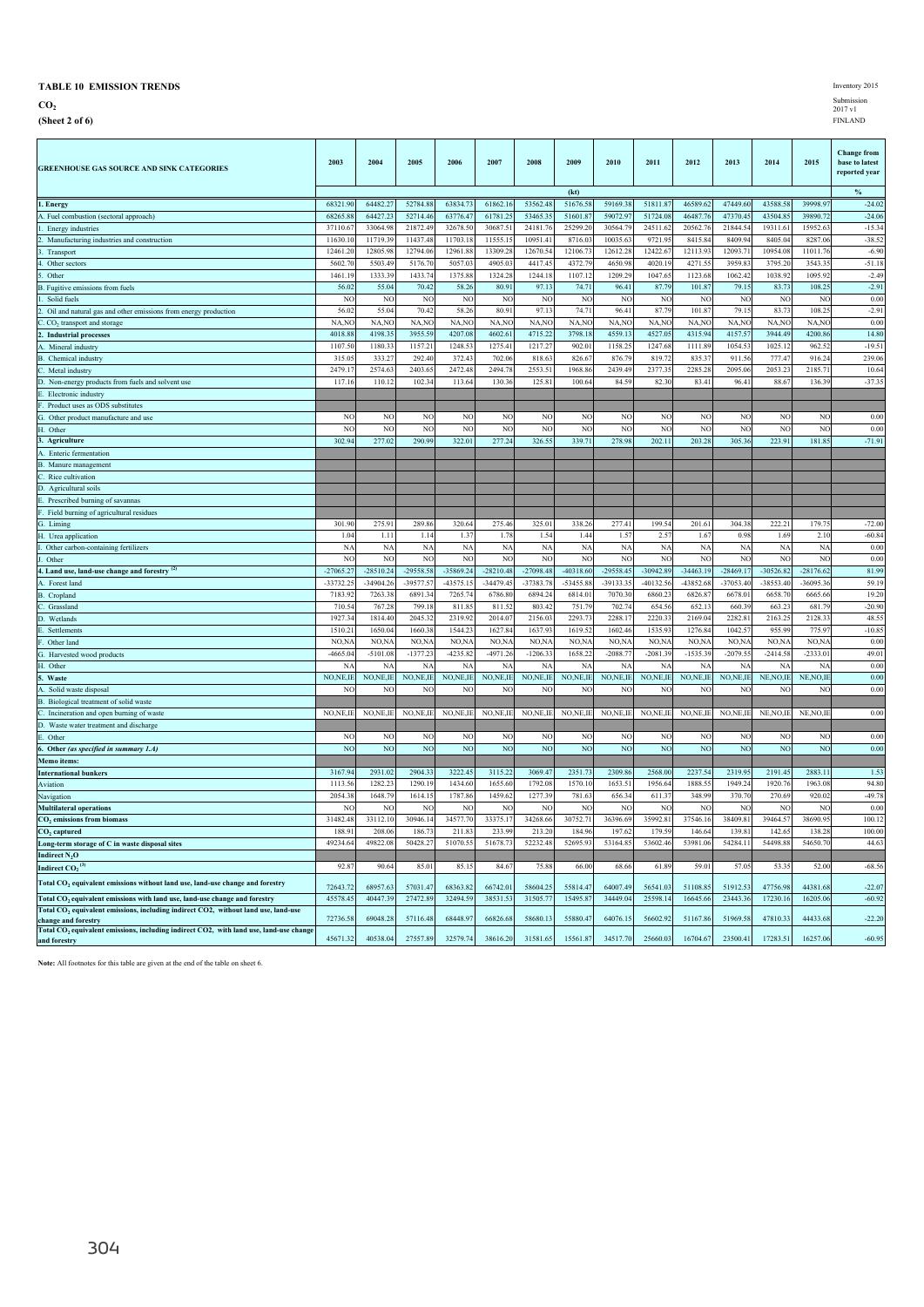### **CH4**

**(Sheet 3 of 6)**

| <b>GREENHOUSE GAS SOURCE AND SINK CATEGORIES</b>                                                           | Base year <sup>(1)</sup> | 1990             | 1991                 | 1992             | 1993               | 1994                             | 1995                 | 1996                 | 1997                    | 1998                    | 1999                 | 2000               | 2001               | 2002                              |
|------------------------------------------------------------------------------------------------------------|--------------------------|------------------|----------------------|------------------|--------------------|----------------------------------|----------------------|----------------------|-------------------------|-------------------------|----------------------|--------------------|--------------------|-----------------------------------|
|                                                                                                            |                          |                  |                      |                  |                    |                                  | (kt)                 |                      |                         |                         |                      |                    |                    |                                   |
| . Energy                                                                                                   | 15.04                    | 15.04            | 15.99                | 16.39            | 16.73              | 16.94                            | 16.63                | 16.80                | 16.0                    | 15.87                   | 14.72                | 13.88              | 15.11              | 14.57                             |
| A. Fuel combustion (sectoral approach)                                                                     | 14.61                    | 14.61            | 14.08                | 13.77            | 13.41              | 13.22                            | 12.92                | 13.03                | 12.8                    | 12.52                   | 12.05                | 11.38              | 12.00              | 12.01                             |
| Energy industries                                                                                          | 0.39                     | 0.39             | 0.41                 | 0.43             | 0.48               | 0.58                             | 0.62                 | 0.73                 | 0.7                     | 0.78                    | $0.8^\circ$          | 0.74               | 0.92               | 1.15                              |
| Manufacturing industries and construction                                                                  | 0.65                     | 0.65             | 0.63                 | 0.60             | 0.69               | 0.71                             | 0.7                  | 0.71                 | 0.7                     | 0.72                    | 0.73                 | 0.75               | 0.71               | 0.69                              |
| Transport                                                                                                  | 4.51                     | 4.51             | 4.20                 | 4.01             | 3.75               | 3.53                             | 3.37                 | 3.23                 | 3.1                     | 2.9'                    | 2.81                 | 2.61               | 2.5(               | 2.32                              |
| Other sectors                                                                                              | 8.91                     | 8.91             | 8.72                 | 8.62             | 8.39               | 8.28                             | 8.05                 | 8.20                 | 8.01                    | 7.89                    | 7.52                 | 7.13               | 7.72               | 7.69                              |
| Other                                                                                                      | 0.15                     | 0.15             | 0.12                 | 0.11             | 0.10               | 0.13                             | 0.1                  | 0.16                 | 0.1                     | 0.1'                    | 0.15                 | 0.13               | 0.16               | 0.16                              |
| 3. Fugitive emissions from fuels                                                                           | 0.43                     | 0.43             | 1.91                 | 2.62             | 3.32               | 3.71                             | 3.70                 | 3.77                 | 3.25                    | 3.35                    | 2.67                 | 2.50               | 3.11               | 2.56                              |
| Solid fuels                                                                                                | NC                       | N <sub>O</sub>   | <b>NO</b>            | NC               | N <sub>O</sub>     | N <sub>O</sub>                   | N <sub>O</sub>       | N <sub>O</sub>       | NC                      | NO                      | N <sub>O</sub>       | NO                 | N <sub>O</sub>     | N <sub>O</sub>                    |
| Oil and natural gas and other emissions from energy production                                             | 0.43                     | 0.43             | 1.91                 | 2.62             | 3.32               | 3.71                             | 3.70                 | 3.77                 | 3.25                    | 3.35                    | 2.67                 | 2.50               | 3.11               | 2.56                              |
| . CO <sub>2</sub> transport and storage                                                                    |                          |                  |                      |                  |                    |                                  |                      |                      |                         |                         |                      |                    |                    |                                   |
| Industrial processes                                                                                       | 0.01                     | 0.01             | 0.01                 | 0.01             | 0.01               | 0.01                             | 0.01                 | 0.01                 | 0.01                    | 0.01                    | 0.01                 | 0.01               | 0.01               | 0.01                              |
| . Mineral industry                                                                                         |                          |                  |                      |                  |                    |                                  |                      |                      |                         |                         |                      |                    |                    |                                   |
| 3. Chemical industry                                                                                       | NO,N<br>0.00             | NO,N/<br>0.00    | NO,N.<br>0.00        | NO,N.<br>0.00    | NO, N<br>0.00      | NO,N/<br>0.00                    | NO,N<br>0.00         | NO,N/<br>0.00        | NO,N.<br>0 <sub>0</sub> | NO, N<br>0 <sub>0</sub> | NO,N<br>0.00         | NO,N<br>0.00       | NO, N/<br>0.00     | NO, N/<br>0.00                    |
| . Metal industry                                                                                           | 0.01                     | 0.01             | 0.01                 | 0.01             | 0.01               | 0.01                             | 0.01                 | 0.01                 | 0.01                    | 0 <sub>0</sub>          | 0.01                 | 0.01               | 0.01               | 0.01                              |
| D. Non-energy products from fuels and solvent use<br>. Electronic industry                                 |                          |                  |                      |                  |                    |                                  |                      |                      |                         |                         |                      |                    |                    |                                   |
| Product uses as ODS substitutes                                                                            |                          |                  |                      |                  |                    |                                  |                      |                      |                         |                         |                      |                    |                    |                                   |
| G. Other product manufacture and use                                                                       | NC                       | NO               | N <sub>O</sub>       | N <sub>O</sub>   | N <sub>C</sub>     | $_{\rm NO}$                      | N <sub>O</sub>       | NO                   | NO                      | NO                      | N <sub>O</sub>       | N <sub>O</sub>     | NO                 | NO                                |
| I. Other                                                                                                   | NO                       | NC               | NO                   | NO               | NC                 | NC                               | N <sub>O</sub>       | NO                   | NC                      | N <sub>0</sub>          | NO                   | NO                 | NO                 | N <sub>O</sub>                    |
| 3. Agriculture                                                                                             | 111.83                   | 111.83           | 107.30               | 104.3            | 105.62             | 106.41                           | 101.41               | 102.19               | 104.31                  | 101.98                  | 100.61               | 101.10             | 100.55             | 102.02                            |
| A. Enteric fermentation                                                                                    | 96.92                    | 96.92            | 93.07                | 90.02            | 90.83              | 90.90                            | 85.63                | 85.84                | 87.1                    | 85.2                    | 84.04                | 84.5               | 83.62              | 84.52                             |
| B. Manure management                                                                                       | 14.78                    | 14.78            | 14.12                | 14.26            | 14.68              | 15.40                            | 15.68                | 16.23                | 17.0'                   | 16.6                    | 16.49                | 16.48              | 16.83              | 17.40                             |
| . Rice cultivation                                                                                         | N <sub>C</sub>           | NO               | NO                   | N <sub>C</sub>   | NO                 | N <sub>O</sub>                   | N <sub>O</sub>       | N <sub>O</sub>       | NC                      | N <sub>0</sub>          | NO                   | N <sub>C</sub>     | N <sub>C</sub>     | N <sub>O</sub>                    |
| D. Agricultural soils                                                                                      | NE,NO                    | NE, NC           | NE, NC               | NE, NO           | NE, NC             | NE, NO                           | NE, NC               | NE,NO                | NE, NO                  | NE, NO                  | NE, NC               | NE, NO             | NE, NO             | NE, NO                            |
| Prescribed burning of savannas                                                                             | NO                       | NC               | NC                   | NC               | NC                 | NC                               | N <sub>O</sub>       | NO                   | N <sub>0</sub>          | N <sub>0</sub>          | NO                   | NO                 | NO                 | N <sub>O</sub>                    |
| Field burning of agricultural residues                                                                     | 0.12                     | 0.12             | 0.11                 | 0.05             | 0.12               | 0.11                             | 0.10                 | 0.11                 | 0.11                    | 0.03                    | 0.08                 | 0.11               | 0.10               | 0.10                              |
| 3. Liming                                                                                                  |                          |                  |                      |                  |                    |                                  |                      |                      |                         |                         |                      |                    |                    |                                   |
| I. Urea application                                                                                        |                          |                  |                      |                  |                    |                                  |                      |                      |                         |                         |                      |                    |                    |                                   |
| Other carbon-containing fertilizers                                                                        |                          |                  |                      |                  |                    |                                  |                      |                      |                         |                         |                      |                    |                    |                                   |
| Other                                                                                                      | NC                       | NO               | N <sub>O</sub>       | NO               | N <sub>C</sub>     | N <sub>O</sub>                   | N <sub>O</sub>       | N <sub>O</sub>       | NC                      | NO                      | N <sub>O</sub>       | NC                 | NO                 | NO                                |
| 4. Land use, land-use change and forestry                                                                  | 61.55                    | 61.55            | 60.7                 | 60.21            | 59.46              | 58.87                            | 58.20                | 57.52                | 56.89                   | 56.14                   | 55.11                | 53.94              | 52.90              | 51.78                             |
| . Forest land                                                                                              | 59.60                    | 59.60            | 58.80                | 58.17            | 57.3               | 56.72                            | 55.99                | 55.24                | 54.5                    | 53.7                    | 52.6'                | 51.46              | 50.38              | 49.23                             |
| <b>B.</b> Cropland                                                                                         | IE,N                     | IE,NA            | IE,N/                | IE,NA            | IE,N               | IE,NA                            | IE, NA               | IE, NA               | IE,N/                   | IE,N/                   | IE,NA                | IE, NA             | IE,N/              | IE, NA                            |
| C. Grassland                                                                                               | 0.00                     | 0.00             | 0.00                 | 0.00             | 0.00               | 0.00                             | 0.00                 | 0.00                 | 0.00                    | 0.00                    | 0.00                 | 0.00               | 0.00               | 0.00                              |
| ). Wetlands                                                                                                | 1.95                     | 1.95             | 1.99                 | 2.04             | 2.09               | 2.15                             | 2.21                 | 2.27                 | 2.33                    | 2.38                    | 2.44                 | 2.48               | 2.53               | 2.55                              |
| Settlements                                                                                                | NE,N.                    | NE, NA           | NE, NA               | NE, N            | NE, NA             | NE, NA                           | NE, NA               | NE, NA               | NE, N/                  | NE,N/                   | NE, NA               | NE, N/             | NE, NA             | NE, NA                            |
| Other land                                                                                                 | <b>NA</b>                | <b>NA</b>        | NA                   | <b>NA</b>        | <b>NA</b>          | NA                               | <b>NA</b>            | NA                   | NA                      | NA                      | NA                   | NA                 | $N_A$              | <b>NA</b>                         |
| i. Harvested wood products                                                                                 |                          |                  |                      |                  |                    |                                  |                      |                      |                         |                         |                      |                    |                    |                                   |
| I. Other                                                                                                   | N/                       | <b>NA</b>        | NA                   | N/               | NA                 | <b>NA</b>                        | <b>NA</b>            | <b>NA</b>            | <b>NA</b>               | N/                      | NA                   | NA                 | $N_A$              | NA                                |
| . Waste                                                                                                    | 182.98                   | 182.98           | 185.16               | 185.71           | 185.48             | 182.94                           | 179.86               | 175.57               | 170.64                  | 163.06                  | 159.42               | 149.58             | 143.20             | 132.83                            |
| A. Solid waste disposal                                                                                    | 173.1                    | 173.11           | 175.38               | 176.03           | 175.68             | 173.04                           | 169.80               | 165.36               | 160.6                   | 153.13                  | 149.51               | 139.68             | 133.31             | 122.83                            |
| 3. Biological treatment of solid waste                                                                     | 1.03                     | 1.03             | 11                   | 1.30             | 1.40               | 1.49                             | 17                   | 19 <sup>°</sup>      | 19                      | 2.06                    | 2.18                 | $2.2^{\circ}$      | 2.41               | 2.54                              |
| Incineration and open burning of waste                                                                     | NO, NE, II               | NO,NE,IE<br>8.84 | NO, NE, IE<br>8.62   | NO,NE,IE<br>8.38 | NO, NE, IE<br>8.40 | NO, NE, IE<br>8.40               | NO, NE, IE<br>8.35   | NO,NE,IE<br>8.28     | NO, NE, IE<br>8.01      | NO,NE,II<br>7.86        | NO, NE, IE<br>7.73   | NO, NE, II<br>7.61 | NO, NE, II<br>7.48 | NO, NE, II<br>7.46                |
| O. Waste water treatment and discharge                                                                     | 8.84<br>NO               | NC               |                      |                  | NC                 |                                  |                      |                      | N <sub>C</sub>          |                         |                      | N <sub>C</sub>     | NO                 |                                   |
| . Other                                                                                                    | N <sub>O</sub>           | N <sub>C</sub>   | NO<br>N <sub>O</sub> | NO<br><b>NO</b>  | N <sub>O</sub>     | N <sub>O</sub><br>N <sub>O</sub> | NC<br>N <sub>O</sub> | NO<br>N <sub>O</sub> | N <sub>O</sub>          | N<br>N                  | N <sub>O</sub><br>NO | N <sub>O</sub>     | NO                 | N <sub>O</sub><br>NO <sub>1</sub> |
| Other (as specified in summary 1.A)<br>Total CH <sub>4</sub> emissions without CH <sub>4</sub> from LULUCF | 309.86                   | 309.86           | 308.46               | 306.48           | 307.84             | 306.30                           | 297.91               | 294.56               | 290.99                  | 280.9                   | 274.76               | 264.5'             | 258.87             | 249.42                            |
| <b>Total CH<sub>4</sub></b> emissions with CH <sub>4</sub> from LULUCF                                     | 371.41                   | 371.41           | 369.25               | 366.69           | 367.30             | 365.17                           | 356.11               | 352.08               | 347.88                  | 337.06                  | 329.87               | 318.51             | 311.78             | 301.19                            |
| Memo items:                                                                                                |                          |                  |                      |                  |                    |                                  |                      |                      |                         |                         |                      |                    |                    |                                   |
| <b>International bunkers</b>                                                                               | 0.15                     | 0.15             | 0.14                 | 0.18             | 0.14               | 0.11                             | 0.09                 | 0.10                 | 0.11                    | 0.14                    | 0.16                 | 0.18               | 0.16               | 0.17                              |
| Aviation                                                                                                   | 0.01                     | 0.01             | 0.01                 | 0.01             | 0.01               | 0.01                             | 0.01                 | 0.02                 | 0.02                    | 0.02                    | 0.02                 | 0.02               | 0.02               | 0.02                              |
| Navigation                                                                                                 | 0.14                     | 0.14             | 0.13                 | 0.16             | 0.13               | 0.10                             | 0.07                 | 0.05                 | 0.09                    | 0.12                    | 0.14                 | 0.13               | 0.14               | 0.16                              |
| <b>Multilateral operations</b>                                                                             | N <sub>O</sub>           | N <sub>O</sub>   | N <sub>O</sub>       | NO               | N <sub>O</sub>     | NO                               | N <sub>O</sub>       | N <sub>O</sub>       | NO                      | NO                      | N <sub>O</sub>       | N <sub>O</sub>     | N <sub>O</sub>     | N <sub>O</sub>                    |
| CO <sub>2</sub> emissions from biomass                                                                     |                          |                  |                      |                  |                    |                                  |                      |                      |                         |                         |                      |                    |                    |                                   |
| CO <sub>2</sub> captured                                                                                   |                          |                  |                      |                  |                    |                                  |                      |                      |                         |                         |                      |                    |                    |                                   |
| Long-term storage of C in waste disposal sites                                                             |                          |                  |                      |                  |                    |                                  |                      |                      |                         |                         |                      |                    |                    |                                   |
| Indirect N <sub>2</sub> O                                                                                  |                          |                  |                      |                  |                    |                                  |                      |                      |                         |                         |                      |                    |                    |                                   |
| Indirect $CO2$ <sup>(3)</sup>                                                                              |                          |                  |                      |                  |                    |                                  |                      |                      |                         |                         |                      |                    |                    |                                   |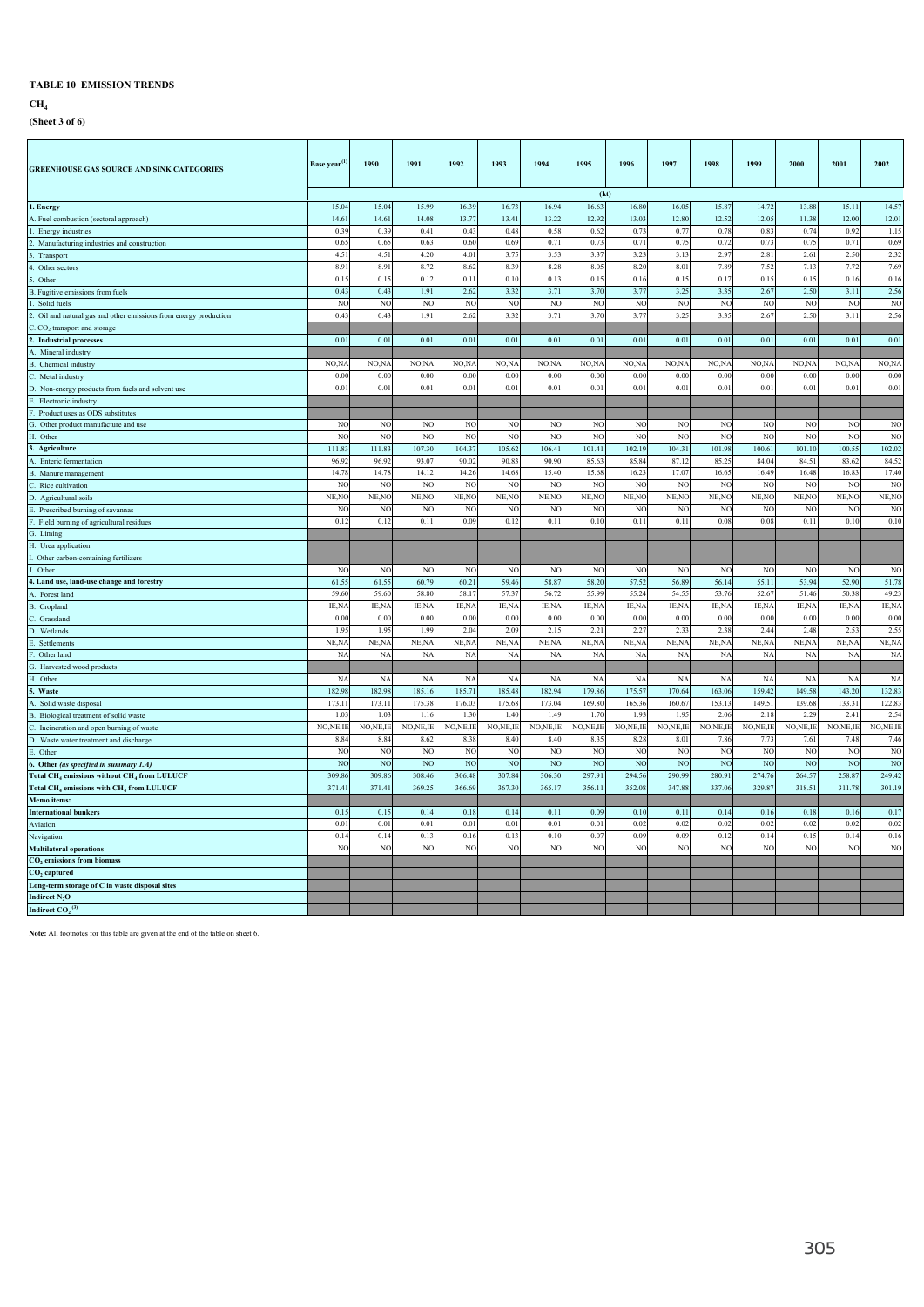**CH4**

**(Sheet 3 of 6)** FINLAND

| <b>GREENHOUSE GAS SOURCE AND SINK CATEGORIES</b>                         | 2003                    | 2004                    | 2005                    | 2006           | 2007                   | 2008           | 2009                   | 2010           | 2011                | 2012         | 2013           | 2014                   | 2015             | Change<br>from base<br>to latest<br>reported |
|--------------------------------------------------------------------------|-------------------------|-------------------------|-------------------------|----------------|------------------------|----------------|------------------------|----------------|---------------------|--------------|----------------|------------------------|------------------|----------------------------------------------|
|                                                                          |                         |                         |                         |                |                        |                | (kt)                   |                |                     |              |                |                        |                  | year<br>$\%$                                 |
| 1. Energy                                                                | 14.62                   | 13.86                   | 13.59                   | 13.35          | 12.95                  | 13.10          | 13.10                  | 13.96          | 12.06               | 12.62        | 11.96          | 11.67                  | 11.31            | $-24.83$                                     |
| A. Fuel combustion (sectoral approach)                                   | 11.82                   | 11.35                   | 10.70                   | 10.86          | 10.69                  | 10.92          | 11.02                  | 12.18          | 10.50               | 11.00        | 10.39          | 10.39                  | 9.84             | $-32.61$                                     |
| Energy industries                                                        | 1.32                    | 1.22                    | 1.00                    | 1.22           | 1.13                   | 1.10           | 1.05                   | 1.21           | 1.10                | 1.06         | 1.06           | 1.08                   | 0.99             | 152.36                                       |
| 2. Manufacturing industries and construction                             | 0.71                    | 0.72                    | 0.67                    | 0.72           | 0.71                   | 0.68           | 0.58                   | 0.74           | 0.83                | 0.82         | 0.84           | 0.88                   | 0.87             | 35.23                                        |
| Transport                                                                | 2.09                    | 1.91                    | 1.76                    | 1.63           | 1.51                   | 1.30           | 1.18                   | 1.11           | 1.03                | 0.96         | 0.92           | 0.89                   | 0.86             | $-81.03$                                     |
| 4. Other sectors                                                         | 7.54                    | 7.34                    | 7.09                    | 7.14           | 7.19                   | 7.70           | 8.10                   | 8.99           | 7.42                | 8.03         | 7.45           | 7.42                   | 7.01             | $-21.39$                                     |
| $\overline{\phantom{0}}$<br>Other                                        | 0.17                    | 0.17                    | 0.17                    | 0.15           | 0.15                   | 0.14           | 0.12                   | 0.13           | 0.13                | 0.14         | 0.12           | 0.11                   | 0.12             | $-20.08$                                     |
| B. Fugitive emissions from fuels                                         | 2.79                    | 2.51                    | 2.89                    | 2.49           | 2.26                   | 2.18           | 2.08                   | 1.79           | 1.56                | 1.61         | 1.57           | 1.29                   | 1.46             | 236.93                                       |
| Solid fuels<br>1.                                                        | N <sub>O</sub>          | NO                      | N <sub>O</sub>          | NO             | N <sub>O</sub>         | N <sub>O</sub> | NO                     | NO             | N <sub>O</sub>      | NO           | N <sub>O</sub> | N <sub>O</sub>         | NC               | 0.00                                         |
| 2. Oil and natural gas and other emissions from energy production        | 2.79                    | 2.51                    | 2.89                    | 2.49           | 2.26                   | 2.18           | 2.08                   | 1.79           | 1.56                | 1.61         | 1.57           | 1.29                   | 1.46             | 236.93                                       |
| C. CO <sub>2</sub> transport and storage                                 |                         |                         |                         |                |                        |                |                        |                |                     |              |                |                        |                  |                                              |
| 2. Industrial processes                                                  | 0.01                    | 0.01                    | 0.00                    | 0.01           | 0.01                   | 0.01           | 0 <sup>0</sup>         | 0 <sup>0</sup> | 0.00                | 0.00         | 0.00           | 0.00                   | 0.01             | $-47.86$                                     |
| A. Mineral industry                                                      |                         |                         |                         |                |                        |                |                        |                |                     |              |                |                        |                  |                                              |
| B. Chemical industry                                                     | NO,NA                   | NO,NA                   | NO,NA                   | NO,NA          | NO,NA                  | NO,NA          | NO,NA                  | NO,NA          | NO,NA               | NO,N/        | NO,N/          | NA,NO                  | NA,NC            | 0.00                                         |
| Ċ.<br>Metal industry                                                     | 0.00                    | 0.00                    | 0.00                    | 0.00           | 0.00                   | 0.00           | 0.00                   | 0.00           | 0.00                | 0.00         | 0.00           | 0.00                   | 0.00             | 79.80                                        |
| D. Non-energy products from fuels and solvent use                        | 0.01                    | 0.01                    | 0.00                    | 0.01           | 0.01                   | 0.01           | 0.00                   | 0.00           | 0.00                | 0.00         | 0.00           | 0.00                   | 0.01             | $-48.4$                                      |
| E. Electronic industry                                                   |                         |                         |                         |                |                        |                |                        |                |                     |              |                |                        |                  |                                              |
| Product uses as ODS substitutes                                          |                         |                         |                         |                |                        |                |                        |                |                     |              |                |                        |                  |                                              |
| G. Other product manufacture and use                                     | NO                      | NO                      | NO                      | NO             | N <sub>O</sub>         | N <sub>O</sub> | N <sub>O</sub>         | N <sub>O</sub> | N <sub>O</sub>      | NO           | NO             | NO                     | NO               | 0.00                                         |
| H. Other                                                                 | NC                      | N <sub>O</sub>          | N <sub>O</sub>          | N <sub>O</sub> | NC                     | N <sub>O</sub> | NO                     | N <sub>O</sub> | NC                  | NO           | NO             | N <sub>O</sub>         | NC               | 0.00                                         |
| 3. Agriculture                                                           | 101.79                  | 101.43                  | 101.51                  | 101.40         | 100.68                 | 99.37          | 100.80                 | 102.75         | 101.16              | 100.58       | 100.56         | 102.06                 | 103.34           | $-7.59$                                      |
| A. Enteric fermentation                                                  | 83.66                   | 83.04                   | 82.47                   | 82.61          | 81.80                  | 81.21          | 82.13                  | 83.96          | 83.0                | 82.34        | 82.42          | 83.63                  | 84.70            | $-12.6$                                      |
| B. Manure management                                                     | 18.04<br>N <sub>O</sub> | 18.29<br>N <sub>O</sub> | 18.95<br>N <sub>O</sub> | 18.71<br>NC    | 18.79                  | 18.07<br>NO    | 18.59<br>NO            | 18.7<br>NC     | 18.04               | 18.1         | 18.05<br>NO    | 18.35<br>NO            | 18.5'            | 25.59<br>0.00                                |
| Ċ.<br>Rice cultivation                                                   | NE,NO                   | NE, NO                  | NE, NO                  | NE, NO         | NC<br>NE, NC           | NE, NO         | NE, NO                 | NE, NC         | NO<br>NE, NC        | NO<br>NE, NO | NE, NO         | NE, NO                 | NO<br>NE, NO     | 0.00                                         |
| D. Agricultural soils                                                    |                         |                         |                         |                |                        |                |                        |                |                     |              |                |                        |                  | 0.00                                         |
| E. Prescribed burning of savannas                                        | NC<br>0.09              | N <sub>O</sub><br>0.05  | NO<br>0.09              | NC<br>0.08     | N <sub>O</sub><br>0.09 | NO<br>0.09     | N <sub>O</sub><br>0.08 | NC<br>0.06     | NO<br>$0.0^{\circ}$ | NO<br>0.07   | NC<br>0.09     | N <sub>O</sub><br>0.08 | NC<br>0.08       | $-36.17$                                     |
| F. Field burning of agricultural residues<br>G. Liming                   |                         |                         |                         |                |                        |                |                        |                |                     |              |                |                        |                  |                                              |
| H. Urea application                                                      |                         |                         |                         |                |                        |                |                        |                |                     |              |                |                        |                  |                                              |
| I. Other carbon-containing fertilizers                                   |                         |                         |                         |                |                        |                |                        |                |                     |              |                |                        |                  |                                              |
| Other                                                                    | NC                      | NO                      | NO                      | NC             | N <sub>C</sub>         | NO             | NC                     | NC             | NO                  | NO           | NC             | NC                     | NO               | 0.00                                         |
| 4. Land use, land-use change and forestry                                | 50.59                   | 49.38                   | 48.29                   | 47.20          | 46.04                  | 43.7           | 41.47                  | 39.14          | 36.88               | 36.82        | 36.84          | 36.84                  | 36.80            | $-40.21$                                     |
| A. Forest land                                                           | 48.02                   | 46.79                   | 45.67                   | 44.54          | 43.31                  | 40.96          | 38.59                  | 36.21          | 33.90               | 33.8         | 33.8           | 33.80                  | 33.7             | $-43.37$                                     |
| <b>B.</b> Cropland                                                       | IE, NA                  | IE, NA                  | IE,NA                   | IE, NA         | IE, NA                 | IE, NA         | IE, NA                 | IE, NA         | IE, NA              | IE,NA        | IE,NA          | IE, NA                 | IE,N/            | 0.00                                         |
| C. Grassland                                                             | 0.00                    | 0.00                    | 0.00                    | 0.00           | 0.00                   | 0.00           | 0.00                   | 0.00           | 0.00                | 0.00         | 0.00           | 0.00                   | 0.00             | $-79.00$                                     |
| D. Wetlands                                                              | 2.56                    | 2.58                    | 2.62                    | 2.66           | 2.72                   | 2.80           | 2.88                   | 2.93           | 2.97                | 3.00         | 3.03           | 3.04                   | 3.05             | 56.30                                        |
| Ē.<br>Settlements                                                        | NE,NA                   | NE, NA                  | NE, NA                  | NE, NA         | NE, NA                 | NE, NA         | NE, NA                 | NE,NA          | NE,NA               | NE, NA       | NE,NA          | NE, NA                 | NE, NA           | 0.00                                         |
| F. Other land                                                            | NA                      | <b>NA</b>               | <b>NA</b>               | <b>NA</b>      | <b>NA</b>              | <b>NA</b>      | N <sub>A</sub>         | <b>NA</b>      | <b>NA</b>           | NA           | N/             | NA                     | NA               | 0.00                                         |
| G. Harvested wood products                                               |                         |                         |                         |                |                        |                |                        |                |                     |              |                |                        |                  |                                              |
| H. Other                                                                 | N/                      | NA                      | NA                      | <b>NA</b>      | NA                     | N              | NA                     | NA             | NA                  | NA           | $N_A$          | $N_A$                  | N/               | 0.00                                         |
| 5. Waste                                                                 | 124.42                  | 117.89                  | 107.92                  | 110.86         | 106.49                 | 101.83         | 98.23                  | 98.21          | 94.85               | 92.86        | 88.17          | 83.03                  | 80.34            | $-56.09$                                     |
| A. Solid waste disposal                                                  | 114.34                  | 107.73                  | 97.61                   | 100.43         | 95.78                  | 91.43          | 88.05                  | 87.7(          | 84.23               | 82.72        | 78.09          | 73.02                  | 70.66            | $-59.18$                                     |
| B.<br>Biological treatment of solid waste                                | 2.6                     | 2.73                    | 3.06                    | 3.1'           | 3.47                   | 3.26           | 3.28                   | 3.42           | 3.49                | 3.06         | 3.12           | 3.10                   | 2.7 <sub>0</sub> | 167.5                                        |
| Incineration and open burning of waste<br>Ċ                              | NO, NE, IE              | NO, NE, IE              | NO, NE, IE              | NO, NE, IE     | NO, NE, IE             | NO, NE, IE     | NO,NE,IE               | NO, NE, IE     | NO, NE, IE          | NO,NE,IE     | NO, NE, IE     | NE, NO, IE             | NE, NO, IE       | 0.00                                         |
| D. Waste water treatment and discharge                                   | 7.45                    | 7.42                    | 7.25                    | 7.26           | 7.24                   | 7.14           | 6.89                   | 7.03           | 7.14                | 7.08         | 6.96           | 6.91                   | 6.93             | $-21.61$                                     |
| E. Other                                                                 | NC                      | NC                      | NC                      | NO             | NC                     | NO             | NC                     | NC             | NO                  | NC           | NC             | NO                     | NO               | 0.00                                         |
| 6. Other (as specified in summary 1.A)                                   | NC                      | N <sub>O</sub>          | N <sub>O</sub>          | NO             | N <sub>O</sub>         | N <sub>O</sub> | NC                     | N <sub>O</sub> | NO                  | NO           | NO             | N <sub>O</sub>         | NC               | 0.00                                         |
| Total CH <sub>4</sub> emissions without CH <sub>4</sub> from LULUCF      | 240.83                  | 233.18                  | 223.02                  | 225.62         | 220.12                 | 214.30         | 212.13                 | 214.92         | 208.08              | 206.06       | 200.69         | 196.76                 | 195.00           | $-37.07$                                     |
| Total CH <sub>4</sub> emissions with CH <sub>4</sub> from LULUCF         | 291.42                  | 282.55                  | 271.31                  | 272.82         | 266.16                 | 258.06         | 253.60                 | 254.00         | 244.9               | 242.88       | 237.53         | 233.61                 | 231.80           | $-37.59$                                     |
| Memo items:                                                              |                         |                         |                         |                |                        |                |                        |                |                     |              |                |                        |                  |                                              |
| <b>International bunkers</b>                                             | 0.18                    | 0.14                    | 0.15                    | 0.16           | 0.14                   | 0.12           | 0.08                   | 0.08           | 0.07                | 0.05         | 0.06           | 0.05                   | 0.10             | $-30.57$                                     |
| Aviation                                                                 | 0.02                    | 0.02                    | 0.02                    | 0.02           | 0.02                   | 0.02           | 0.02                   | 0.02           | 0.03                | 0.02         | 0.02           | 0.02                   | 0.02             | 70.83                                        |
| Navigation                                                               | 0.16                    | 0.12                    | 0.12                    | 0.14           | 0.11                   | 0.10           | 0.06                   | 0.05           | 0.05                | 0.03         | 0.03           | 0.02                   | 0.08             | $-41.34$                                     |
| <b>Multilateral operations</b><br>CO <sub>2</sub> emissions from biomass | N <sub>O</sub>          | NO                      | N <sub>O</sub>          | NO             | N <sub>O</sub>         | N <sub>O</sub> | NO                     | NO             | N <sub>O</sub>      | NO           | N <sub>O</sub> | NO                     | NO               | 0.00                                         |
| CO <sub>2</sub> captured                                                 |                         |                         |                         |                |                        |                |                        |                |                     |              |                |                        |                  |                                              |
| Long-term storage of C in waste disposal sites                           |                         |                         |                         |                |                        |                |                        |                |                     |              |                |                        |                  |                                              |
| Indirect N <sub>2</sub> O                                                |                         |                         |                         |                |                        |                |                        |                |                     |              |                |                        |                  |                                              |
| Indirect $\overline{{\rm CO}_2}^{(3)}$                                   |                         |                         |                         |                |                        |                |                        |                |                     |              |                |                        |                  |                                              |
|                                                                          |                         |                         |                         |                |                        |                |                        |                |                     |              |                |                        |                  |                                              |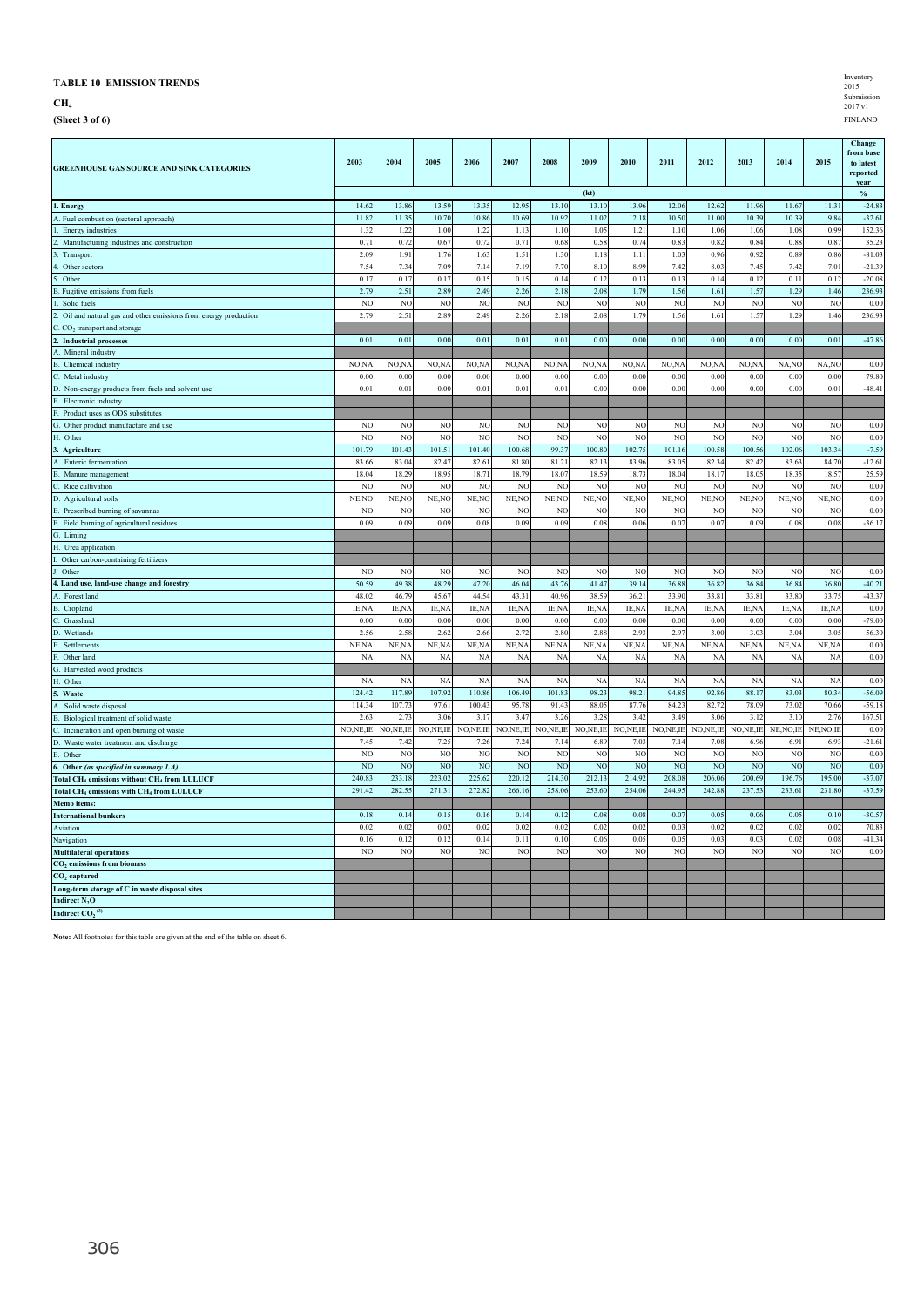**N2O**

## **(Sheet 4 of 6)**

| <b>GREENHOUSE GAS SOURCE AND SINK CATEGORIES</b>                             | Base year <sup>(1</sup> | 1990           | 1991           | 1992           | 1993      | 1994           | 1995           | 1996           | 1997           | 1998           | 1999           | 2000           | 2001           | 2002           |
|------------------------------------------------------------------------------|-------------------------|----------------|----------------|----------------|-----------|----------------|----------------|----------------|----------------|----------------|----------------|----------------|----------------|----------------|
|                                                                              |                         |                |                |                |           |                | (kt)           |                |                |                |                |                |                |                |
| l. Energy                                                                    | 1.81                    | 1.81           | 1.78           | 1.77           | 1.87      | 1.95           | 1.93           | 2.05           | 2.10           | 2.07           | 2.05           | 2.00           | 2.14           | 2.20           |
| A. Fuel combustion (sectoral approach)                                       | 1.81                    | 1.81           | 1.78           | $1.7^{\circ}$  | 1.87      | 1.95           | 1.93           | 2.05           | 2.09           | 2.07           | 2.05           | 1.99           | 2.13           | 2.20           |
| Energy industries                                                            | 0.39                    | 0.39           | 0.42           | 0.46           | 0.52      | 0.60           | 0.61           | 0.72           | 0.71           | 0.71           | 0.70           | 0.67           | 0.82           | 0.95           |
| Manufacturing industries and construction                                    | $0.5^{\circ}$           | 0.57           | 0.53           | 0.49           | 0.54      | 0.56           | 0.55           | 0.56           | 0.61           | 0.60           | 0.61           | 0.62           | 0.60           | 0.56           |
| Transport                                                                    | 0.54                    | 0.54           | 0.53           | 0.52           | 0.51      | 0.50           | 0.50           | 0.49           | 0.49           | 0.47           | 0.46           | 0.44           | 0.43           | 0.40           |
| Other sectors                                                                | 0.28                    | 0.28           | 0.28           | 0.28           | 0.27      | 0.26           | 0.24           | 0.25           | 0.25           | 0.25           | 0.25           | 0.24           | 0.25           | 0.25           |
| Other                                                                        | 0.03                    | 0.03           | 0.03           | 0.03           | 0.02      | 0.03           | 0.03           | 0.03           | 0.03           | 0.03           | 0.03           | 0.03           | 0.03           | 0.03           |
| Fugitive emissions from fuels                                                | 0.00                    | 0.00           | 0.00           | 0.00           | 0.00      | 0.00           | 0.00           | 0.00           | 0.00           | 0.00           | 0.00           | 0.00           | 0.00           | 0.00           |
| Solid fuels                                                                  | N <sub>C</sub>          | <b>NC</b>      | NC             | N <sub>O</sub> | NO        | N <sub>O</sub> | N <sub>C</sub> | NC             | N <sub>O</sub> | NO             | NO             | N <sub>O</sub> | N <sub>O</sub> | N <sub>C</sub> |
| Oil and natural gas and other emissions from energy production               | 0.00                    | 0.00           | 0.00           | 0.00           | 0.00      | 0.00           | 0.00           | 0.00           | 0.00           | 0.00           | 0.00           | 0.00           | 0.00           | 0.00           |
| $C$ . $CO2$ transport and storage                                            |                         |                |                |                |           |                |                |                |                |                |                |                |                |                |
| <b>Industrial processes</b>                                                  | 5.56                    | 5.56           | 4.86           | 4.42           | 4.61      | 4.85           | 4.94           | 4.94           | 4.88           | 4.66           | 4.56           | 4.59           | 4.34           | 4.47           |
| . Mineral industry                                                           |                         |                |                |                |           |                |                |                |                |                |                |                |                |                |
| 3. Chemical industry                                                         | 5.34                    | 534            | 46             | 4.20           | 4.39      | 4.63           | 4.72           | 4.72           | 4.66           | 4.44           | 434            | 4.40           | 4.17           | 4.30           |
| Metal industry                                                               | NC                      | <b>NC</b>      | NC             | NC             | <b>NC</b> | NO             | N <sub>C</sub> | N <sub>C</sub> | N <sub>C</sub> | N <sub>C</sub> | N <sub>O</sub> | N <sub>O</sub> | N <sub>C</sub> | N <sub>C</sub> |
| D. Non-energy products from fuels and solvent use                            | 0.01                    | 0.01           | 0.00           | 0.00           | 0.00      | 0.01           | 0.00           | 0.00           | 0.00           | 0.00           | 0.00           | 0.00           | 0.00           | 0.00           |
| Electronic industry                                                          |                         |                |                |                |           |                |                |                |                |                |                |                |                |                |
| Product uses as ODS substitutes                                              |                         |                |                |                |           |                |                |                |                |                |                |                |                |                |
| 3. Other product manufacture and use                                         | 0.22                    | 0.22           | 0.22           | 0.22           | 0.22      | 0.22           | 0.22           | 0.22           | 0.22           | 0.22           | 0.22           | 0.18           | 0.17           | 0.16           |
| I. Other                                                                     | NC                      | NC             | NO             | N <sub>C</sub> | <b>NC</b> | <b>NO</b>      | N <sub>C</sub> | NO             | NO             | NO             | <b>NC</b>      | NO             | NC             | NC             |
| . Agriculture                                                                | 13.70                   | 13.70          | 12.98          | 12.02          | 12.22     | 12.49          | 13.06          | 12.60          | 12.44          | 12.14          | 11.88          | 12.04          | 12.01          | 12.14          |
| A. Enteric fermentation                                                      |                         |                |                |                |           |                |                |                |                |                |                |                |                |                |
| 3. Manure management                                                         | 0.96                    | 0.96           | 0.89           | $0.8^{\circ}$  | 0.87      | 0.88           | 0.86           | $0.8^{\circ}$  | 0.90           | 0.88           | 0.86           | 0.85           | 0.84           | 0.85           |
| Rice cultivation                                                             |                         |                |                |                |           |                |                |                |                |                |                |                |                |                |
| D. Agricultural soils                                                        | 12.74                   | 12.74          | 12.08          | 11.14          | 11.35     | 11.60          | 12.20          | 11.72          | 11.53          | 11.26          | 11.03          | 11.19          | 11.16          | 11.29          |
| Prescribed burning of savannas                                               | NC                      | NC             | NC             | N <sub>C</sub> | NO        | <b>NO</b>      | N <sub>0</sub> | NO             | NO             | NC             | N <sub>C</sub> | NO             | NO             | NC             |
| Field burning of agricultural residues                                       | 0.00                    | 0.00           | 0.00           | 0.00           | 0.00      | 0.00           | 0.00           | 0.00           | 0.00           | 0.00           | 0.00           | 0.00           | 0.00           | 0.00           |
| 3. Liming                                                                    |                         |                |                |                |           |                |                |                |                |                |                |                |                |                |
| I. Urea application                                                          |                         |                |                |                |           |                |                |                |                |                |                |                |                |                |
| Other carbon containing fertlizers                                           |                         |                |                |                |           |                |                |                |                |                |                |                |                |                |
| Other                                                                        | N <sub>C</sub>          | N <sub>C</sub> | NC             | N <sub>O</sub> | NO        | N <sub>O</sub> | N <sub>O</sub> | NO             | NO             | NO             | N <sub>O</sub> | N <sub>O</sub> | N <sub>O</sub> | N <sub>O</sub> |
| . Land use, land-use change and forestry                                     | 4.27                    | 4.27           | 4.26           | 4.25           | 4.23      | $4.2^{\circ}$  | 4.28           | 4.29           | 4.31           | 4.34           | 4.33           | 4.32           | 4.34           | 4.33           |
| . Forest land                                                                | 3.94                    | 3.94           | 3.94           | 3.92           | 3.91      | 3.94           | 3.9            | 3.9            | 3.95           | 3.96           | 3.95           | 3.95           | 3.95           | 3.94           |
| 3. Cropland                                                                  | 0.03                    | 0.03           | 0.0            | 0.03           | 0.02      | 0.02           | 0.03           | $00^{\circ}$   | 0.03           | 0.04           | 0.04           | 0.03           | 0.03           | 0.03           |
| C. Grassland                                                                 | 0.00                    | 0.00           | 0.00           | 0.00           | 0.00      | 0.00           | 0.00           | 0.00           | 0.00           | 0.00           | 0.00           | 0.00           | 0.00           | 0.00           |
| ). Wetlands                                                                  | 0.24                    | 0.24           | 0.24           | 0.24           | 0.25      | 0.25           | 0.26           | 0.26           | 0.27           | 0.27           | 0.28           | 0.28           | 0.29           | 0.29           |
| Settlements                                                                  | 0.05                    | 0.05           | 0.05           | 0.05           | 0.05      | 0.05           | 0.05           | 0.05           | 0.05           | 0.05           | 0.05           | 0.05           | 0.06           | 0.06           |
| Other land                                                                   | N                       | N <sub>A</sub> | NA             | <b>NA</b>      | <b>NA</b> | <b>NA</b>      | <b>NA</b>      | <b>NA</b>      | <b>NA</b>      | NA             | NA             | N/             | NA             | N <sub>A</sub> |
| G. Harvested wood products                                                   |                         |                |                |                |           |                |                |                |                |                |                |                |                |                |
| I. Other                                                                     | N/                      | NA             | N/             | NA             | <b>NA</b> | <b>NA</b>      | NA             | NA             | NA             | N/             | N <sub>A</sub> | N/             | N              | <b>NA</b>      |
| Waste                                                                        | 0.33                    | 0.33           | 0.33           | 0.32           | 0.32      | 0.32           | 0.33           | 0.34           | 0.34           | 0.35           | 0.36           | 0.37           | 0.37           | 0.37           |
| . Solid waste disposal                                                       |                         |                |                |                |           |                |                |                |                |                |                |                |                |                |
| 3. Biological treatment of solid waste                                       | 0 <sub>0</sub>          | 0.06           | 0.07           | 0.08           | 0.05      | 0.09           | 0.10           | 0.11           | 0.12           | 0.12           | 0.13           | 0.14           | 0.14           | 0.15           |
| . Incineration and open burning of waste                                     | NO, NE, IE              | NO, NE, IE     | NO, NE, II     | NO, NE, II     | NO,NE,IE  | NO, NE, IE     | NO, NE, IE     | NO, NE, IF     | NO, NE, IE     | NO, NE, IF     | NO, NE, IE     | NO, NE, IE     | NO, NE, IE     | NO, NE, IF     |
| D. Waste water treatment and discharge                                       | 0.27                    | 0.27           | 0.26           | 0.24           | 0.23      | 0.23           | 0.23           | 0.23           | 0.23           | 0.23           | 0.23           | 0.23           | 0.23           | 0.22           |
| Other                                                                        | NO                      | NO             | NC             | NO             | NO        | N <sub>O</sub> | N <sub>O</sub> | N <sub>C</sub> | NO             | NO             | N <sub>O</sub> | N <sub>O</sub> | N <sub>O</sub> | NC             |
| Other (as specified in summary 1.A)                                          | <b>NC</b>               | <b>NC</b>      | N <sub>O</sub> | <b>NC</b>      | <b>NC</b> | N <sub>O</sub> | N <sub>C</sub> | NC             | N <sub>O</sub> | NO             | N <sub>O</sub> | N <sub>O</sub> | N <sub>O</sub> | N <sub>O</sub> |
| Total direct N <sub>2</sub> O emissions without N <sub>2</sub> O from LULUCF | 21.40                   | 21.40          | 19.95          | 18.54          | 19.02     | 19.60          | 20.27          | 19.94          | 19.75          | 19.22          | 18.86          | 18.99          | 18.86          | 19.18          |
| Total direct N <sub>2</sub> O emissions with N <sub>2</sub> O from LULUCF    | 25.67                   | 25.67          | 24.21          | 22.78          | 23.26     | 23.87          | 24.54          | 24.22          | 24.06          | 23.56          | 23.19          | 23.31          | 23.19          | 23.51          |
| Memo items:                                                                  |                         |                |                |                |           |                |                |                |                |                |                |                |                |                |
| nternational bunkers                                                         | 0.08                    | 0.08           | $0.0^{\circ}$  | 0.08           | 0.07      | 0.06           | 0.05           | 0.06           | 0.06           | 0.07           | 0.08           | 0.08           | 0.08           | 0.08           |
| Aviation                                                                     | 0.03                    | 0.03           | 0 <sup>0</sup> | 0.02           | 0.02      | 0.02           | 0.02           | 0.03           | 0.03           | 0.03           | 0.03           | 0.03           | 0.03           | 0.03           |
| Navigation                                                                   | 0.05                    | 0.05           | 0.05           | 0.06           | 0.05      | 0.04           | 0.03           | 0.03           | 0.03           | 0.04           | 0.05           | 0.03           | 0.05           | 0.05           |
| <b>Multilateral operations</b>                                               | NO                      | NO             | N <sub>O</sub> | NO             | NO        | N <sub>O</sub> | N <sub>O</sub> | NO             | NO             | NO             | NO             | NO             | N <sub>O</sub> | N <sub>O</sub> |
| CO <sub>2</sub> emissions from biomass                                       |                         |                |                |                |           |                |                |                |                |                |                |                |                |                |
| $CO2$ captured                                                               |                         |                |                |                |           |                |                |                |                |                |                |                |                |                |
| Long-term storage of C in waste disposal sites                               |                         |                |                |                |           |                |                |                |                |                |                |                |                |                |
| Indirect N <sub>2</sub> O                                                    | 1.42                    | 142            | 134            | 125            | 1.30      | 1.29           | 1,20           | 122            | 120            | 1 1 4          | 113            | 1.08           | 110            | 1.09           |
| Indirect CO, $^6$                                                            |                         |                |                |                |           |                |                |                |                |                |                |                |                |                |
|                                                                              |                         |                |                |                |           |                |                |                |                |                |                |                |                |                |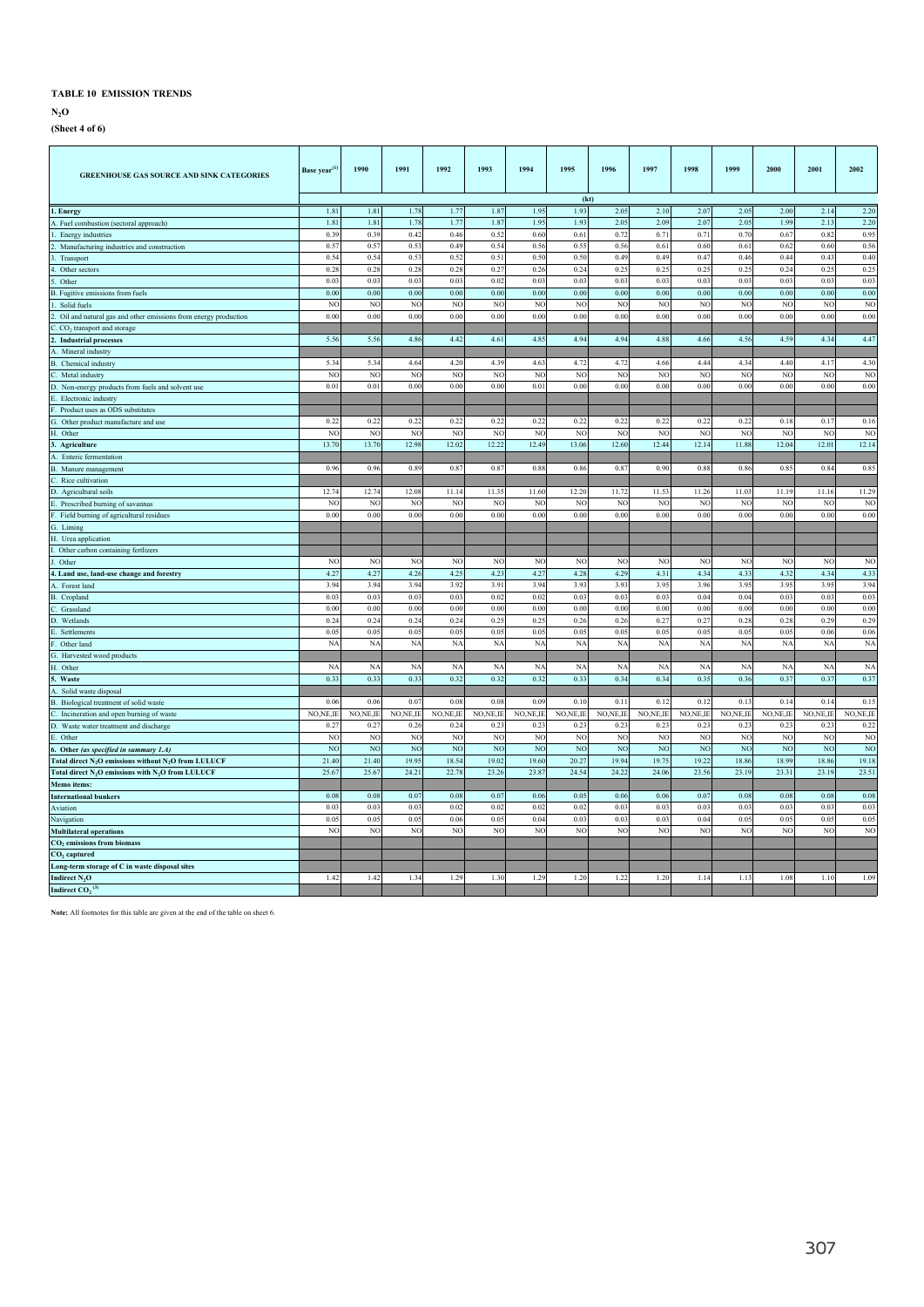## **TABLE 10 EMISSION TRENDS** Inventory 2015

**N2O** Submission 2017 v1

**(Sheet 4 of 6)** FINLAND

| <b>GREENHOUSE GAS SOURCE AND SINK CATEGORIES</b>                             | 2003           | 2004                   | 2005           | 2006           | 2007                   | 2008                   | 2009           | 2010             | 2011                   | 2012                   | 2013           | 2014                   | 2015                   | Change from base to<br>latest reported year |
|------------------------------------------------------------------------------|----------------|------------------------|----------------|----------------|------------------------|------------------------|----------------|------------------|------------------------|------------------------|----------------|------------------------|------------------------|---------------------------------------------|
|                                                                              |                |                        |                |                |                        | (kt)                   |                |                  |                        |                        |                |                        |                        | $\%$                                        |
| 1. Energy                                                                    | 2.31           | 2.24                   | 1.98           | 2.18           | 2.14                   | 2.01                   | 1.88           | 2.17             | 2.03                   | 1.94                   | 1.94           | 1.86                   | 1.79                   | $-0.90$                                     |
| A. Fuel combustion (sectoral approach)                                       | 2.30           | 2.23                   | 1.98           | 2.18           | 2.13                   | 2.01                   | 1.88           | 2.17             | 2.02                   | 1.94                   | 1.94           | 1.86                   | 1.79                   | $-0.89$                                     |
| 1. Energy industries                                                         | 1.07           | 1.01                   | 0.83           | 1.07           | 1.06                   | 0.99                   | 0.95           | 1.17             | 1.08                   | 0.99                   | 0.99           | 0.91                   | 0.83                   | 113.02                                      |
| Manufacturing industries and construction                                    | 0.57           | 0.59                   | 0.55           | 0.53           | 0.51                   | 0.48                   | 0.40           | 0.45             | 0.44                   | 0.44                   | 0.44           | 0.44                   | 0.47                   | $-16.6'$                                    |
| Transport                                                                    | 0.38           | 0.35                   | 0.33           | 0.3            | 0.30                   | 0.27                   | 0.26           | 0.26             | 0.26                   | 0.25                   | 0.25           | 0.26                   | 0.26                   | $-51.7$                                     |
| 4. Other sectors                                                             | 0.25           | 0.25                   | 0.24           | 0.24           | 0.23                   | 0.23                   | 0.24           | 0.26             | 0.22                   | 0.24                   | 0.22           | 0.22                   | 0.20                   | $-28.26$                                    |
| 5. Other                                                                     | 0.04           | 0.03                   | 0.03           | 0.03           | 0.03                   | 0.03                   | 0.03           | 0.03             | 0.02                   | 0.03                   | 0.02           | 0.02                   | 0.02                   | $-13.46$                                    |
| B. Fugitive emissions from fuels<br>Solid fuels                              | 0.00<br>NC     | 0.00<br>N <sub>O</sub> | 0.00<br>NO     | 0.00<br>NO     | 0.00<br>N <sub>O</sub> | 0.00<br>N <sub>O</sub> | 0.00<br>NC     | 0.00<br>NO       | 0.00<br>N <sub>O</sub> | 0.00<br>N <sub>O</sub> | 0.00<br>NC     | 0.00<br>N <sub>O</sub> | 0.01<br>N <sub>O</sub> | $-10.25$<br>0.00                            |
| Oil and natural gas and other emissions from energy production               | 0.00           | 0.00                   | 0.00           | 0.00           | 0.00                   | 0.00                   | 0.00           | 0.00             | 0.00                   | 0.00                   | 0.00           | 0.00                   | 0.00                   | $-10.25$                                    |
| C. CO <sub>2</sub> transport and storage                                     |                |                        |                |                |                        |                        |                |                  |                        |                        |                |                        |                        |                                             |
| 2. Industrial processes                                                      | 4.69           | 4.97                   | 5.41           | 4.79           | 4.91                   | 5.22                   | 2.66           | 0.65             | 0.54                   | 0.64                   | 0.80           | 0.78                   | 0.95                   | $-82.89$                                    |
| A. Mineral industry                                                          |                |                        |                |                |                        |                        |                |                  |                        |                        |                |                        |                        |                                             |
| B. Chemical industry                                                         | 4.54           | 4.83                   | 5.24           | 4.64           | 4.77                   | 5.09                   | 2.56           | 0.54             | 0.44                   | 0.54                   | 0.71           | 0.69                   | $0.8^{\circ}$          | $-83.75$                                    |
| Metal industry                                                               | NC             | N <sub>O</sub>         | N <sub>O</sub> | NO             | N <sub>O</sub>         | NO                     | NC             | N                | N <sub>O</sub>         | N <sub>O</sub>         | NO             | NC                     | <b>NC</b>              | 0.00                                        |
| D. Non-energy products from fuels and solvent use                            | 0.00           | 0.00                   | 0.00           | 0.00           | 0.00                   | 0.00                   | 0.00           | 0.00             | 0.00                   | 0.00                   | 0.00           | 0.00                   | 0.00                   | $-48.37$                                    |
| Electronic industry<br>E.                                                    |                |                        |                |                |                        |                        |                |                  |                        |                        |                |                        |                        |                                             |
| Product uses as ODS substitutes                                              |                |                        |                |                |                        |                        |                |                  |                        |                        |                |                        |                        |                                             |
| G. Other product manufacture and use                                         | 0.15           | 0.14                   | 0.16           | 0.14           | 0.13                   | 0.13                   | 0.10           | 0.11             | 0.10                   | 0.10                   | 0.05           | 0.09                   | 0.08                   | $-62.64$                                    |
| H. Other                                                                     | NC             | NC                     | NC             | NC             | N <sub>O</sub>         | N <sub>O</sub>         | NC             | NO               | N <sub>O</sub>         | N <sub>O</sub>         | NO             | NC                     | N <sub>C</sub>         | 0.00                                        |
| 3. Agriculture                                                               | 12.18          | 12.15                  | 12.18          | 11.94          | 12.07                  | 12.28                  | 12.18          | 12.51            | 12.35                  | 12.27                  | 12.30          | 12.53                  | 12.47                  | $-8.98$                                     |
| A. Enteric fermentation                                                      |                |                        |                |                |                        |                        |                |                  |                        |                        |                |                        |                        |                                             |
| B. Manure management                                                         | 0.85           | 0.85                   | 0.85           | 0.86           | 0.87                   | 0.86                   | 0.91           | 0.94             | 0.94                   | 0.96                   | 0.95           | 0.96                   | 0.97                   | 1.00                                        |
| C.<br>Rice cultivation                                                       |                |                        |                |                |                        |                        |                |                  |                        |                        |                |                        |                        |                                             |
| D. Agricultural soils                                                        | 11.32          | 11.31                  | 11.32          | 11.08          | 11.20                  | 11.42                  | 11.26          | 11.5'            | 11.41                  | 11.30                  | 11.35          | $11.5^{\circ}$         | 11.50                  | $-9.73$                                     |
| E. Prescribed burning of savannas                                            | N <sub>C</sub> | N <sub>O</sub>         | NO             | NO             | N <sub>O</sub>         | N <sub>O</sub>         | <b>NC</b>      | NO               | N <sub>O</sub>         | N <sub>O</sub>         | N <sub>C</sub> | N <sub>O</sub>         | N <sub>C</sub>         | 0.00                                        |
| F. Field burning of agricultural residues                                    | 0.00           | 0.00                   | 0.00           | 0.00           | 0.00                   | 0.00                   | 0.00           | 0.00             | 0.00                   | 0.00                   | 0.00           | 0.00                   | 0.00                   | $-36.1'$                                    |
| G. Liming                                                                    |                |                        |                |                |                        |                        |                |                  |                        |                        |                |                        |                        |                                             |
| H. Urea application                                                          |                |                        |                |                |                        |                        |                |                  |                        |                        |                |                        |                        |                                             |
| I. Other carbon containing fertlizers<br>J. Other                            | NO             | N <sub>O</sub>         | N <sub>O</sub> | NO             | N <sub>O</sub>         | NO                     | N <sub>C</sub> | NO               | N <sub>O</sub>         | N <sub>O</sub>         | NO             | NC                     | NO                     | 0.00                                        |
| 4. Land use, land-use change and forestry                                    | 4.33           | 4.32                   | 4.31           | 4.33           | 4.31                   | 4.35                   | 4.31           | 4.30             | 4.28                   | 4.26                   | 4.26           | 4.26                   | 4.25                   | $-0.45$                                     |
| A. Forest land                                                               | 3.9            | 3.91                   | 3.90           | 3.91           | 3.89                   | 3.92                   | 3.8'           | 3.8 <sup>2</sup> | 3.82                   | 3.80                   | 3.80           | 3.79                   | 3.79                   | $-4.01$                                     |
| <b>B.</b> Cropland                                                           | 0.04           | 0.04                   | 0.04           | 0.04           | 0.03                   | 0.04                   | 0.03           | 0.04             | 0.04                   | 0.04                   | 0.04           | 0.04                   | 0.04                   | 31.44                                       |
| C. Grassland                                                                 | 0.00           | 0.01                   | 0.01           | 0.01           | 0.01                   | 0.01                   | 0.01           | 0.01             | 0.01                   | 0.01                   | 0.01           | 0.01                   | 0.01                   | 31.43                                       |
| D. Wetlands                                                                  | 0.29           | 0.29                   | 0.29           | 0.29           | 0.30                   | 0.31                   | 0.32           | 0.32             | 0.33                   | 0.33                   | 0.33           | 0.33                   | 0.33                   | 41.5 <sup>2</sup>                           |
| Settlements<br>E.                                                            | 0.06           | 0.06                   | 0.06           | 0.07           | 0.07                   | 0.07                   | $0.0^{\circ}$  | 0.07             | 0.08                   | 0.08                   | 0.08           | 0.08                   | 0.07                   | 60.8                                        |
| Other land<br>F                                                              | NA             | <b>NA</b>              | <b>NA</b>      | <b>NA</b>      | <b>NA</b>              | <b>NA</b>              | <b>NA</b>      | <b>NA</b>        | <b>NA</b>              | <b>NA</b>              | NA             | NA                     | N <sub>A</sub>         | 0.00                                        |
| G. Harvested wood products                                                   |                |                        |                |                |                        |                        |                |                  |                        |                        |                |                        |                        |                                             |
| H. Other                                                                     | $N_A$          | NA                     | <b>NA</b>      | NA             | <b>NA</b>              | $N_A$                  | <b>NA</b>      | NA               | <b>NA</b>              | <b>NA</b>              | $N_A$          | NA                     | <b>NA</b>              | 0.00                                        |
| 5. Waste                                                                     | 0.39           | 0.39                   | 0.42           | 0.42           | 0.44                   | 0.43                   | 0.42           | 0.43             | 0.44                   | 0.43                   | 0.43           | 0.44                   | 0.42                   | 28.44                                       |
| A. Solid waste disposal                                                      |                |                        |                |                |                        |                        |                |                  |                        |                        |                |                        |                        |                                             |
| B. Biological treatment of solid waste                                       | 0.16           | 0.16                   | 0.18           | 0.19           | 0.20                   | 0.19                   | 0.19           | 0.20             | 0.20                   | 0.17                   | 0.17           | $0.1^{\circ}$          | 0.1                    | 139.60                                      |
| Incineration and open burning of waste<br>C.                                 | NO, NE, IE     | NO, NE, IE             | NO, NE, IE     | NO, NE, IE     | NO, NE, IE             | NO, NE, II             | NO, NE, IE     | NO,NE,IE         | NO, NE, IE             | NO, NE, IE             | NO, NE, IE     | NE, NO, IE             | NE, NO, II             | 0.00                                        |
| D. Waste water treatment and discharge                                       | 0.23           | 0.23                   | 0.24           | 0.24           | 0.24                   | 0.24                   | 0.23           | 0.2              | 0.24                   | 0.26                   | 0.25           | $0.2^{\circ}$          | $0.2^{\circ}$          | 2.66                                        |
| E. Other                                                                     | NC             | NC                     | N <sub>C</sub> | NC             | N <sub>O</sub>         | NO                     | N <sub>C</sub> | N <sub>C</sub>   | N <sub>O</sub>         | N <sub>O</sub>         | NC             | NC                     | N <sub>C</sub>         | 0.00                                        |
| 6. Other (as specified in summary 1.A)                                       | NO             | N <sub>O</sub>         | N <sub>O</sub> | N <sub>O</sub> | N <sub>O</sub>         | N <sub>O</sub>         | NC             | N <sub>C</sub>   | N <sub>O</sub>         | N <sub>O</sub>         | NO             | N <sub>O</sub>         | N <sub>C</sub>         | 0.00                                        |
| Total direct N <sub>2</sub> O emissions without N <sub>2</sub> O from LULUCF | 19.56          | 19.75                  | 19.99          | 19.33<br>23.66 | 19.56                  | 19.94                  | 17.14          | 15.76            | 15.35                  | 15.28                  | 15.47          | 15.61                  | 15.63                  | $-26.94$                                    |
| Total direct N <sub>2</sub> O emissions with N <sub>2</sub> O from LULUCF    | 23.88          | 24.0                   | 24.29          |                | 23.87                  | 24.29                  | 21.44          | 20.06            | 19.63                  | 19.54                  | 19.73          | $19.8^{\circ}$         | 19.88                  | $-22.54$                                    |
| Memo items:<br><b>International bunkers</b>                                  | 0.08           | 0.07                   | 0.08           | 0.08           | 0.08                   | 0.08                   | 0.06           | 0.06             | 0.07                   | 0.06                   | 0.06           | 0.06                   | 0.08                   | $-0.68$                                     |
| Aviation                                                                     | 0.03           | 0.04                   | 0.04           | 0.04           | 0.05                   | 0.03                   | 0.04           | 0.03             | 0.05                   | 0.05                   | 0.05           | 0.05                   | 0.0                    | 94.84                                       |
| Navigation                                                                   | 0.05           | 0.04                   | 0.04           | 0.04           | 0.04                   | 0.03                   | 0.02           | 0.02             | 0.01                   | 0.01                   | 0.01           | 0.01                   | 0.02                   | $-55.43$                                    |
| <b>Multilateral operations</b>                                               | NO             | N <sub>O</sub>         | N <sub>O</sub> | N <sub>O</sub> | N <sub>O</sub>         | N <sub>O</sub>         | N <sub>O</sub> | NO               | N <sub>O</sub>         | N <sub>O</sub>         | NO             | NO                     | N <sub>O</sub>         | 0.00                                        |
| CO <sub>2</sub> emissions from biomass                                       |                |                        |                |                |                        |                        |                |                  |                        |                        |                |                        |                        |                                             |
| CO <sub>2</sub> captured                                                     |                |                        |                |                |                        |                        |                |                  |                        |                        |                |                        |                        |                                             |
| Long-term storage of C in waste disposal sites                               |                |                        |                |                |                        |                        |                |                  |                        |                        |                |                        |                        |                                             |
| Indirect $N_2O$                                                              | 1.13           | 1.07                   | 0.94           | 1.02           | 0.97                   | 0.88                   | 0.80           | 0.84             | 0.77                   | 0.73                   | 0.71           | 0.66                   | 0.61                   | $-56.93$                                    |
| Indirect $CO2(3)$                                                            |                |                        |                |                |                        |                        |                |                  |                        |                        |                |                        |                        |                                             |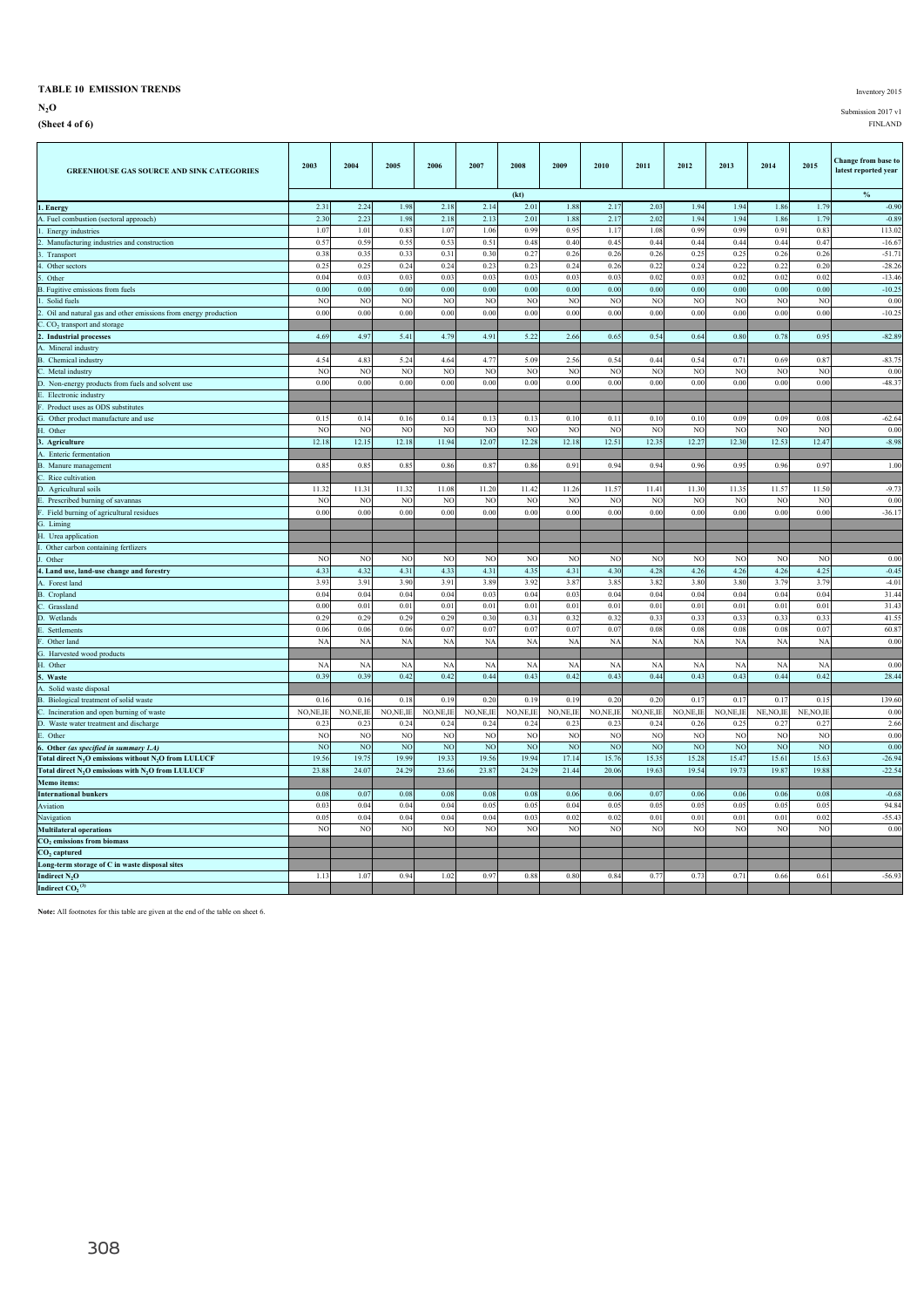## $HFCs, PFCs, SF<sub>6</sub>, and NF<sub>3</sub>$

**(Sheet 5 of 6)**

| <b>GREENHOUSE GAS SOURCE AND SINK CATEGORIES</b>                     | Base year <sup>(1)</sup> | 1990           | 1991            | 1992            | 1993           | 1994            | 1995           | 1996           | 1997            | 1998            | 1999            | 2000           | 2001           | 2002           |
|----------------------------------------------------------------------|--------------------------|----------------|-----------------|-----------------|----------------|-----------------|----------------|----------------|-----------------|-----------------|-----------------|----------------|----------------|----------------|
| Emissions of HFCs and PFCs - (kt CO <sub>2</sub> equivalent)         |                          |                |                 |                 |                |                 |                | (kt)           |                 |                 |                 |                |                |                |
|                                                                      | 0.02                     | 0.02           | 0.03            | 0.04            | 0.18           | 5.23            | 26.59          | 73.71          | 149.64          | 249.04          | 335.98          | 559.46         | 591.8          | 633.57         |
| Emissions of HFCs - (kt CO <sub>2</sub> equivalent)<br><b>HFC-23</b> | NO,II                    | NO,IE          | NO,IE           | NO,IE           | NO,IE          | NO,IE           | NO,IE          | NO,IE          | 0.00            | 0.00            | 0.00            | NO,IE          | NO,IE          | NO,IE          |
| <b>HFC-32</b>                                                        | NO <sub>1</sub>          | N <sub>O</sub> | N <sub>O</sub>  | NO              | N <sub>O</sub> | N <sub>O</sub>  | 0.00           | 0.00           | 0.00            | 0.00            | 0.00            | 0.01           | 0.01           | 0.00           |
| $HFC-41$                                                             | N <sub>O</sub>           | <b>NC</b>      | N <sub>O</sub>  | NO              | N <sub>O</sub> | N <sub>O</sub>  | N <sub>O</sub> | N <sub>O</sub> | N <sub>O</sub>  | N <sub>O</sub>  | NO              | N <sub>C</sub> | N <sub>O</sub> | N <sub>O</sub> |
| HFC-43-10mee                                                         | NO                       | NO             | N <sub>O</sub>  | NO              | N <sub>O</sub> | N <sub>O</sub>  | N <sub>O</sub> | NO             | NO              | NO              | NO              | N <sub>O</sub> | N <sub>O</sub> | NO             |
| <b>HFC-125</b>                                                       | NO                       | N <sub>O</sub> | N <sub>O</sub>  | NO              | N <sub>O</sub> | 0.00            | 0.00           | 0.00           | 0.01            | 0.02            | 0.02            | 0.03           | 0.05           | 0.05           |
| <b>HFC-134</b>                                                       | N <sub>O</sub>           | N <sub>O</sub> | N <sub>O</sub>  | NO              | N <sub>O</sub> | NO              | N <sub>O</sub> | NO             | NO              | NO              | NO              | N <sub>O</sub> | N <sub>O</sub> | N <sub>O</sub> |
| <b>HFC-134a</b>                                                      | NO                       | N <sub>O</sub> | N <sub>O</sub>  | NO              | 0.00           | 0.00            | 0.01           | 0.03           | 0.06            | 0.09            | 0.12            | 0.21           | 0.13           | 0.12           |
| <b>HFC-143</b>                                                       | NO                       | N <sub>O</sub> | N <sub>O</sub>  | NO              | N <sub>O</sub> | NO              | N <sub>O</sub> | NO             | NO              | NO              | NO              | N <sub>O</sub> | NO             | NO             |
| <b>HFC-143a</b>                                                      | NO                       | N <sub>O</sub> | N <sub>O</sub>  | N <sub>O</sub>  | N <sub>O</sub> | 0.00            | 0.00           | 0.00           | 0.01            | 0.01            | 0.02            | 0.03           | 0.04           | 0.05           |
| <b>HFC-152</b>                                                       | N <sub>O</sub>           | N <sub>O</sub> | N <sub>O</sub>  | NO              | N <sub>O</sub> | NO              | N <sub>O</sub> | NO             | N <sub>O</sub>  | NO <sub>1</sub> | NO              | N <sub>O</sub> | N <sub>O</sub> | NO             |
| <b>HFC-152a</b>                                                      | 0.00                     | 0.00           | 0.00            | 0.00            | 0.00           | 0.00            | 0.01           | 0.02           | 0.03            | 0.03            | 0.02            | 0.03           | 0.00           | 0.00           |
| <b>HFC-161</b>                                                       | NO <sub>1</sub>          | NO             | N <sub>O</sub>  | NO              | N <sub>O</sub> | NO              | N <sub>O</sub> | NO             | NO              | NO              | NO              | N <sub>O</sub> | N <sub>O</sub> | NO             |
| HFC-227ea                                                            | NO                       | N <sub>O</sub> | N <sub>O</sub>  | NO              | N <sub>O</sub> | NO              | N <sub>O</sub> | NO             | NO              | NO              | NO              | NO,IE          | NO,IE          | NO,IE          |
| HFC-236cb                                                            | NO                       | N <sub>O</sub> | N <sub>O</sub>  | NO              | N <sub>O</sub> | NO              | N <sub>O</sub> | NO             | NO              | NO              | NO              | NO             | N <sub>O</sub> | NO             |
| HFC-236ea                                                            | N <sub>O</sub>           | N <sub>O</sub> | N <sub>O</sub>  | N <sub>O</sub>  | N <sub>O</sub> | NO              | N <sub>O</sub> | N <sub>O</sub> | NO              | NO <sub>1</sub> | NO              | N <sub>O</sub> | NO             | NO             |
| HFC-236fa                                                            | N <sub>O</sub>           | N <sub>O</sub> | N <sub>O</sub>  | NO              | N <sub>O</sub> | NO              | N <sub>O</sub> | N <sub>O</sub> | N <sub>O</sub>  | N <sub>O</sub>  | NO              | N <sub>O</sub> | N <sub>O</sub> | N <sub>O</sub> |
| HFC-245ca                                                            | NO                       | N <sub>O</sub> | N <sub>O</sub>  | NO              | N <sub>O</sub> | N <sub>O</sub>  | N <sub>O</sub> | NO             | NO              | NO              | NO              | N <sub>O</sub> | N <sub>O</sub> | NO             |
| HFC-245fa                                                            | NO <sub>1</sub>          | N <sub>O</sub> | N <sub>O</sub>  | N <sub>O</sub>  | N <sub>O</sub> | N <sub>O</sub>  | N <sub>O</sub> | NO             | NO              | NO              | NO              | N <sub>O</sub> | N <sub>O</sub> | NO             |
| HFC-365mfc                                                           | N <sub>O</sub>           | N <sub>O</sub> | N <sub>O</sub>  | NO              | N <sub>O</sub> | NO <sub>1</sub> | N <sub>O</sub> | N <sub>O</sub> | N <sub>O</sub>  | N <sub>O</sub>  | NO <sub>1</sub> | NO,IE          | NO,IE          | NO,IE          |
| Unspecified mix of $HFCs^{(4)}$ - (kt CO <sub>2</sub> equivalent)    | 0.01                     | 0.01           | 0.01            | 0.01            | 0.02           | 0.02            | 0.02           | 0.02           | 0.15            | 0.04            | 2.69            | 0.27           | 67.54          | 73.90          |
| Emissions of PFCs - (kt CO <sub>2</sub> equivalent)                  | 0.21                     | 0.21           | 0.24            | 0.27            | 0.31           | 0.36            | 0.42           | 0.48           | 0.55            | 0.63            | 35.69           | 13.23          | 22.68          | 16.50          |
| CF <sub>4</sub>                                                      | NO.II                    | NO,II          | NO,IE           | NO.IE           | NO,IE          | NO,II           | NO.II          | NO,IE          | NO.II           | NO,IE           | NO,IE           | NO,IE          | NO,IE          | NO,IE          |
| $C_2F_6$                                                             | NO.II                    | NO.II          | NO,IE           | NO,IE           | NO,IE          | NO,IE           | NO,IE          | NO,IE          | NO,II           | NO,IE           | NO,IE           | NO,IE          | NO,IE          | NO,IE          |
| $C_3F_8$                                                             | NO,II                    | NO,II          | NO,II           | NO,IE           | NO,IE          | NO,IE           | NO,IE          | NO,IE          | NO,IE           | NO,IE           | 0.00            | 0.00           | 0.00           | 0.00           |
| $C_4F_{10}$                                                          | NO                       | N <sub>C</sub> | N <sub>O</sub>  | NO              | N <sub>O</sub> | NO              | N <sub>O</sub> | NO             | NO              | NO              | NO              | N <sub>O</sub> | N <sub>O</sub> | NO             |
| $c - C_4F_8$                                                         | NO,II                    | NO,II          | NO,IE           | NO,IE           | NO,IE          | NO,IE           | NO,IE          | NO,IE          | NO,IE           | NO,IE           | NO,IE           | NO,IE          | NO,IE          | NO,IE          |
| $C_5F_{12}$                                                          | NO                       | N <sub>O</sub> | N <sub>O</sub>  | NO              | N <sub>O</sub> | NO              | N <sub>O</sub> | N <sub>O</sub> | NO              | N <sub>O</sub>  | NO              | NO             | N <sub>O</sub> | NO             |
| $C_6F_{14}$                                                          | NO                       | N <sub>O</sub> | NO              | NO              | N <sub>O</sub> | NO              | N <sub>O</sub> | NO             | NO              | <b>NO</b>       | NO              | N <sub>O</sub> | NO             | NO             |
| $C_{10}F_{18}$                                                       | N <sub>O</sub>           | NO             | N <sub>O</sub>  | NO              | N <sub>O</sub> | NO              | N <sub>O</sub> | N <sub>O</sub> | N <sub>O</sub>  | N <sub>O</sub>  | NO              | N <sub>O</sub> | N <sub>O</sub> | N <sub>O</sub> |
| $c-C_3F_6$                                                           | NO                       | N <sub>O</sub> | N <sub>O</sub>  | NO              | N <sub>O</sub> | N <sub>O</sub>  | N <sub>O</sub> | NO             | NO              | NO              | NO              | N <sub>O</sub> | N <sub>O</sub> | NO             |
| Unspecified mix of $PFCs^{(4)}$ - (kt CO <sub>2</sub> equivalent)    | 0.21                     | 0.21           | 0.24            | 0.27            | 0.31           | 0.36            | 0.42           | 0.48           | 0.55            | 0.63            | 3.71            | 0.84           | 0.96           | 0.96           |
| Unspecified mix of HFCs and PFCs - (kt CO <sub>2</sub> equivalent)   | N <sub>O</sub>           | N <sub>O</sub> | NO <sub>1</sub> | NO              | N <sub>O</sub> | NO              | N <sub>O</sub> | NO             | NO <sub>1</sub> | NO <sub>1</sub> | <b>NO</b>       | N <sub>O</sub> | N <sub>O</sub> | <b>NO</b>      |
| Emissions of $SF_6$ - (kt CO <sub>2</sub> equivalent)                | 52.48                    | 52.48          | 40.16           | 25.67           | 19.75          | 23.86           | 36.98          | 54.16          | 50.11           | 38.62           | 30.76           | 26.06          | 25.53          | 25.34          |
| SF <sub>6</sub>                                                      | 0.00                     | 0.00           | 0.00            | 0.00            | 0.00           | 0.00            | 0.00           | 0.00           | 0.00            | 0.00            | 0.00            | 0.00           | 0.00           | 0.00           |
| Emissions of $NF_3$ - (kt $CO_2$ equivalent)                         | N <sub>O</sub>           | N <sub>O</sub> | N <sub>O</sub>  | NO <sub>1</sub> | N <sub>O</sub> | N <sub>O</sub>  | N <sub>O</sub> | NO             | NO              | NO <sub>1</sub> | NO <sub>1</sub> | N <sub>O</sub> | N <sub>O</sub> | NO             |
| NF <sub>3</sub>                                                      | NO                       | N <sub>O</sub> | N <sub>O</sub>  | NO              | N <sub>O</sub> | N <sub>O</sub>  | N <sub>O</sub> | N <sub>O</sub> | N <sub>O</sub>  | NO <sub></sub>  | NO <sub></sub>  | N <sub>O</sub> | N <sub>O</sub> | NO             |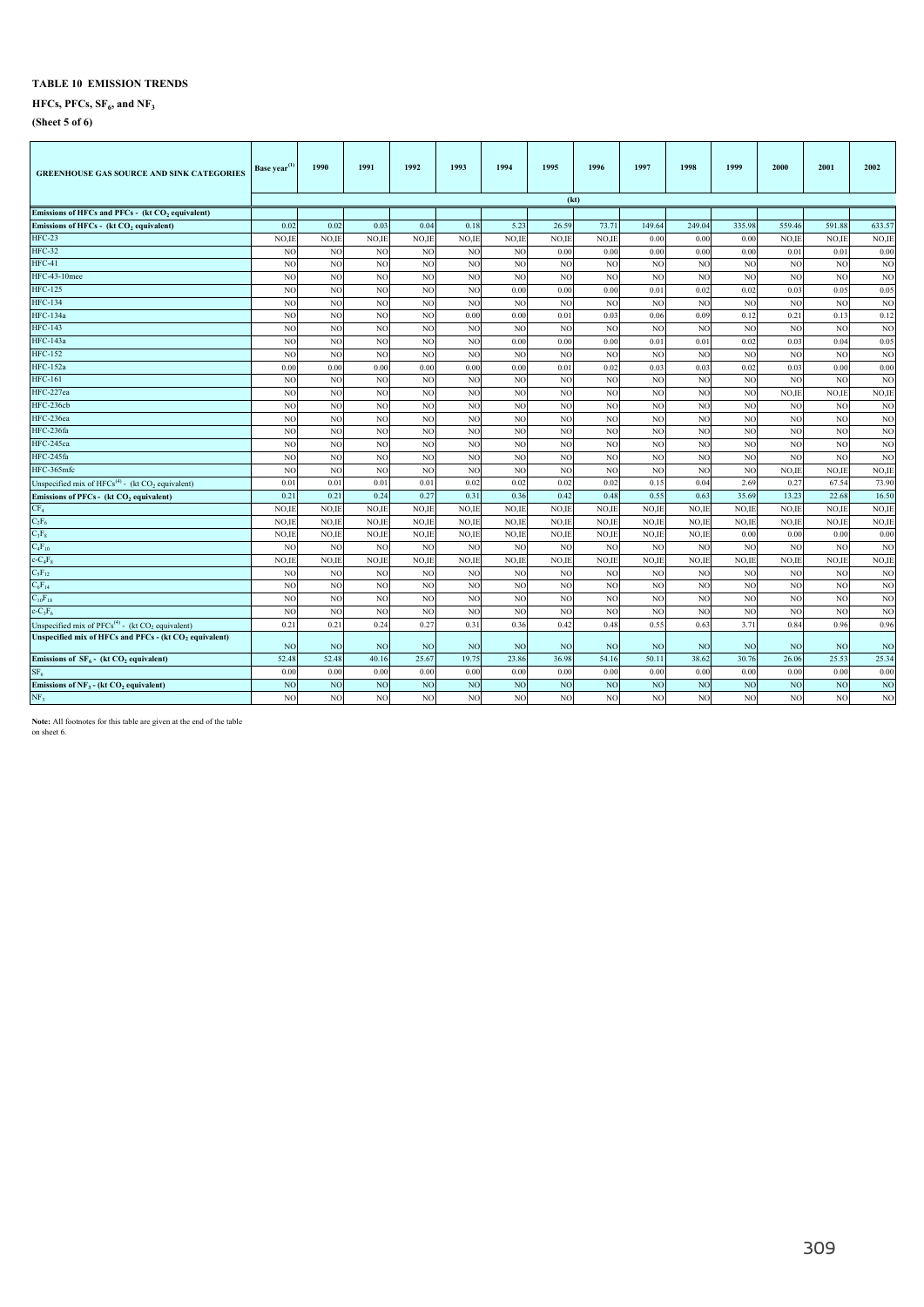$HFCs, PFCs, SF<sub>6</sub>, and NF<sub>3</sub>$ 

**(Sheet 5 of 6)** FINLAND

| Inventory        |
|------------------|
| 2015             |
| Submission       |
| $2017 \text{ v}$ |
| <b>FINLAND</b>   |

| <b>GREENHOUSE GAS SOURCE AND SINK CATEGORIES</b>                         | 2003           | 2004           | 2005           | 2006           | 2007           | 2008            | 2009           | 2010           | 2011           | 2012           | 2013            | 2014           | 2015           | Change<br>from base<br>to latest<br>reported<br>year |
|--------------------------------------------------------------------------|----------------|----------------|----------------|----------------|----------------|-----------------|----------------|----------------|----------------|----------------|-----------------|----------------|----------------|------------------------------------------------------|
|                                                                          |                |                |                |                |                |                 | (kt)           |                |                |                |                 |                |                | $\frac{0}{0}$                                        |
| Emissions of HFCs and PFCs - (kt CO <sub>2</sub> equivalent)             |                |                |                |                |                |                 |                |                |                |                |                 |                |                |                                                      |
| Emissions of HFCs - (kt CO, equivalent)                                  | 634.7          | 687.28         | 892.12         | 855.60         | 1010.69        | 1147.31         | 1109.75        | 1485.40        | 1300.45        | 1488.81        | 1561.77         | 1699.34        | 1547.4         | 6440749.30                                           |
| $HFC-23$                                                                 | 0.01           | NO.IE          | NO.IE          | NO.IE          | 0.00           | 0.00            | 0.00           | 0.00           | NO.II          | NO.IE          | 0.00            | 0.00           | 0.00           | 100.00                                               |
| <b>HFC-32</b>                                                            | 0.00           | 0.01           | 0.01           | 0.01           | 0.01           | 0.02            | 0.01           | 0.02           | 0.02           | 0.02           | 0.02            | 0.02           | 0.03           | 100.00                                               |
| $HFC-41$                                                                 | N <sub>O</sub> | N <sub>O</sub> | N <sub>O</sub> | N <sub>O</sub> | N <sub>O</sub> | NO              | N <sub>O</sub> | N <sub>O</sub> | N <sub>O</sub> | N <sub>O</sub> | NO <sub></sub>  | N <sub>O</sub> | N <sub>O</sub> | 0.00                                                 |
| <b>HFC-43-10mee</b>                                                      | N <sub>O</sub> | N <sub>O</sub> | N <sub>O</sub> | N <sub>O</sub> | N <sub>O</sub> | NO <sub>1</sub> | N <sub>O</sub> | N <sub>O</sub> | NO             | N <sub>O</sub> | NO <sub></sub>  | N <sub>O</sub> | N <sub>O</sub> | 0.00                                                 |
| <b>HFC-125</b>                                                           | 0.05           | 0.06           | 0.07           | 0.07           | 0.07           | 0.09            | 0.09           | 0.13           | 0.11           | 0.13           | 0.13            | 0.14           | 0.14           | 100.00                                               |
| <b>HFC-134</b>                                                           | N <sub>C</sub> | N <sub>O</sub> | N <sub>C</sub> | N <sub>O</sub> | N <sub>O</sub> | NO <sub>1</sub> | N <sub>O</sub> | N <sub>C</sub> | N <sub>O</sub> | N <sub>O</sub> | NO <sub></sub>  | N <sub>O</sub> | N <sub>C</sub> | 0.00                                                 |
| <b>HFC-134a</b>                                                          | 0.12           | 0.11           | 0.19           | 0.16           | 0.31           | 0.32            | 0.29           | 0.37           | 033            | 0.35           | 0.40            | 0.43           | 0.36           | 100.00                                               |
| <b>HFC-143</b>                                                           | N <sub>O</sub> | N <sub>O</sub> | N <sub>C</sub> | N <sub>O</sub> | N <sub>O</sub> | N <sub>O</sub>  | N <sub>O</sub> | N <sub>O</sub> | N <sub>O</sub> | N <sub>O</sub> | N <sub>O</sub>  | N <sub>O</sub> | N <sub>O</sub> | 0.00                                                 |
| <b>HFC-143a</b>                                                          | 0.05           | 0.05           | 0.07           | 0.06           | 0.07           | 0.07            | 0.08           | 0.11           | 0.09           | 0.11           | 0.12            | 0.13           | 0.12           | 100.00                                               |
| <b>HFC-152</b>                                                           | N <sub>O</sub> | N <sub>O</sub> | N <sub>O</sub> | N <sub>O</sub> | N <sub>O</sub> | N <sub>O</sub>  | N <sub>O</sub> | N <sub>O</sub> | N <sub>O</sub> | N <sub>O</sub> | NO              | N <sub>O</sub> | N <sub>O</sub> | 0.00                                                 |
| <b>HFC-152a</b>                                                          | 0.00           | 0.00           | 0.00           | 0.00           | 0.04           | 0.03            | 0.01           | 0.01           | 0.01           | 0.01           | 0.01            | 0.01           | 0.01           | 9147.28                                              |
| <b>HFC-161</b>                                                           | N <sub>O</sub> | NO             | N <sub>O</sub> | N <sub>O</sub> | NO <sub></sub> | NO <sub>1</sub> | N <sub>O</sub> | N <sub>O</sub> | N <sub>O</sub> | NO             | NO <sub>1</sub> | N <sub>O</sub> | N <sub>O</sub> | 0.00                                                 |
| HFC-227ea                                                                | NO,IE          | NO,IE          | NO.IE          | NO.IE          | NO.IE          | NO,IE           | NO,IE          | NO.IE          | NO.IE          | NO.IE          | NO.IE           | NO.IE          | 0.00           | 100.00                                               |
| HFC-236cb                                                                | NO             | N <sub>O</sub> | N <sub>C</sub> | N <sub>O</sub> | N <sub>O</sub> | N <sub>O</sub>  | N <sub>O</sub> | N <sub>O</sub> | N <sub>O</sub> | N <sub>O</sub> | N <sub>O</sub>  | N <sub>O</sub> | N <sub>C</sub> | 0.00                                                 |
| HFC-236ea                                                                | N <sub>O</sub> | N <sub>O</sub> | N <sub>O</sub> | N <sub>O</sub> | NO.            | N <sub>O</sub>  | N <sub>O</sub> | N <sub>O</sub> | NO             | N <sub>O</sub> | N <sub>O</sub>  | N <sub>O</sub> | N <sub>C</sub> | 0.00                                                 |
| HFC-236fa                                                                | N <sub>C</sub> | N <sub>O</sub> | N <sub>C</sub> | N <sub>O</sub> | N <sub>O</sub> | N <sub>O</sub>  | N <sub>C</sub> | N <sub>C</sub> | N <sub>O</sub> | N <sub>O</sub> | N <sub>O</sub>  | N <sub>O</sub> | N <sub>C</sub> | 0.00                                                 |
| HFC-245ca                                                                | N <sub>O</sub> | N <sub>O</sub> | N <sub>O</sub> | N <sub>O</sub> | N <sub>O</sub> | NO              | N <sub>O</sub> | N <sub>O</sub> | N <sub>O</sub> | N <sub>O</sub> | NO <sub></sub>  | N <sub>O</sub> | N <sub>O</sub> | 0.00                                                 |
| HFC-245fa                                                                | N <sub>O</sub> | NO <sub></sub> | N <sub>O</sub> | N <sub>O</sub> | NO.IE          | NO.IE           | NO.IE          | 0.00           | 0.00           | 0.00           | 0.00            | 0.00           | 0.00           | 100.00                                               |
| HFC-365mfc                                                               | NO.IE          | NO.IE          | NO.IE          | NO.IE          | NO.IE          | NO.IE           | NO.IE          | NO.IE          | 0.00           | 0.00           | 0.00            | 0.00           | 0.00           | 100.00                                               |
| Unspecified mix of $HFCs^{(4)}$ - (kt CO <sub>2</sub> equivalent)        | 70.98          | 69.39          | 84.49          | 86.07          | 2.54           | 8.68            | 3.04           | 10.54          | 11.41          | 13.73          | 8.14            | 4.84           | 3.24           | 31109.86                                             |
| Emissions of PFCs - (kt CO <sub>2</sub> equivalent)                      | 18.32          | 14.39          | 15.97          | 19.21          | 10.21          | 13.93           | 11.58          | 1.06           | 2.30           | 5.66           | 6.66            | 10.30          | 6.62           | 3095.21                                              |
| CF <sub>4</sub>                                                          | NO.IE          | NO.IE          | NO.IE          | NO.IE          | NO.IE          | NO.IE           | NO.IE          | NO.IE          | NO.IE          | NO.IE          | NO.IE           | NO.IE          | NO.IE          | 0.00                                                 |
| $C_2F_6$                                                                 | NO,II          | NO,IE          | NO,IE          | NO,IE          | NO.IE          | NO.IE           | NO,IE          | NO,IE          | NO,IE          | NO,IE          | NO,IE           | NO,IE          | 0.00           | 100.00                                               |
| $C_3F_8$                                                                 | 0.00           | 0.00           | 0.00           | 0.00           | 0.00           | 0.00            | 0.00           | N <sub>C</sub> | 0.00           | 0.00           | 0.00            | 0.00           | 0.00           | 100.00                                               |
| $C_4F_{10}$                                                              | N <sub>O</sub> | N <sub>O</sub> | N <sub>O</sub> | NO <sub></sub> | NO             | N <sub>O</sub>  | N <sub>O</sub> | N <sub>O</sub> | N <sub>O</sub> | NO <sub></sub> | NO <sub>1</sub> | N <sub>O</sub> | N <sub>O</sub> | 0.00                                                 |
| $c$ - $C_4F_8$                                                           | NO.IE          | NO.IE          | NO.IE          | NO.IE          | NO.IE          | NO.IE           | NO.IE          | NO.IE          | NO.IE          | NO.IE          | NO.IE           | NO.IE          | NO.II          | 0.00                                                 |
| $C_5F_{12}$                                                              | N <sub>O</sub> | N <sub>O</sub> | N <sub>O</sub> | N <sub>O</sub> | N <sub>O</sub> | N <sub>O</sub>  | N <sub>O</sub> | N <sub>O</sub> | NO             | N <sub>O</sub> | N <sub>O</sub>  | N <sub>O</sub> | N <sub>O</sub> | 0.00                                                 |
| $C_6F_{14}$                                                              | N <sub>O</sub> | N <sub>O</sub> | N <sub>O</sub> | N <sub>O</sub> | N <sub>O</sub> | N <sub>O</sub>  | N <sub>O</sub> | N <sub>O</sub> | NO             | N <sub>O</sub> | N <sub>O</sub>  | N <sub>O</sub> | N <sub>C</sub> | 0.00                                                 |
| $C_{10}F_{18}$                                                           | NC             | N <sub>O</sub> | N <sub>C</sub> | N <sub>O</sub> | N <sub>O</sub> | N <sub>O</sub>  | N <sub>C</sub> | N <sub>C</sub> | N <sub>O</sub> | N <sub>O</sub> | N <sub>O</sub>  | N <sub>O</sub> | N <sub>C</sub> | 0.00                                                 |
| $c-C_3F_6$                                                               | N <sub>O</sub> | N <sub>O</sub> | N <sub>O</sub> | N <sub>O</sub> | NO             | NO              | NO             | N <sub>O</sub> | NO             | NO             | NO <sub></sub>  | N <sub>O</sub> | N <sub>O</sub> | 0.00                                                 |
| Unspecified mix of PFCs <sup>(4)</sup> - (kt CO <sub>2</sub> equivalent) | 1.27           | 0.77           | 1.17           | 1.31           | 0.65           | 0.67            | 1.41           | 1.06           | 1.61           | 2.04           | 3.15            | 2.92           | 2.20           | 960.71                                               |
| Unspecified mix of HFCs and PFCs - (kt CO <sub>2</sub> equivalent)       | N <sub>O</sub> | N <sub>O</sub> | N <sub>O</sub> | NO <sub></sub> | N <sub>O</sub> | N <sub>O</sub>  | N <sub>O</sub> | N <sub>O</sub> | N <sub>O</sub> | N <sub>O</sub> | N <sub>O</sub>  | N <sub>O</sub> | N <sub>O</sub> | 0.00                                                 |
| Emissions of $SF_6$ - (kt CO <sub>2</sub> equivalent)                    | 25.57          | 23.84          | 22.19          | 27.56          | 19.17          | 26.66           | 26.71          | 21.79          | 23.67          | 22.16          | 30.70           | 34.25          | 37.55          | $-28.45$                                             |
| SF <sub>6</sub>                                                          | 0.00           | 0.00           | 0.00           | 0.00           | 0.00           | 0.00            | 0.00           | 0.00           | 0.00           | 0.00           | 0.00            | 0.00           | 0.00           | $-28.45$                                             |
| Emissions of $NF_3$ - (kt CO, equivalent)                                | NO,NE          | N <sub>O</sub> | N <sub>O</sub> | N <sub>O</sub> | NO             | NO <sub>1</sub> | NO             | N <sub>O</sub> | N <sub>O</sub> | N <sub>O</sub> | N <sub>O</sub>  | N <sub>O</sub> | <b>NO</b>      | 0.00                                                 |
| NF <sub>3</sub>                                                          | NO.NE          | NO <sub></sub> | N <sub>O</sub> | N <sub>O</sub> | N <sub>O</sub> | NO.             | N <sub>O</sub> | N <sub>O</sub> | NO             | N <sub>O</sub> | N <sub>O</sub>  | N <sub>O</sub> | N <sub>O</sub> | 0.00                                                 |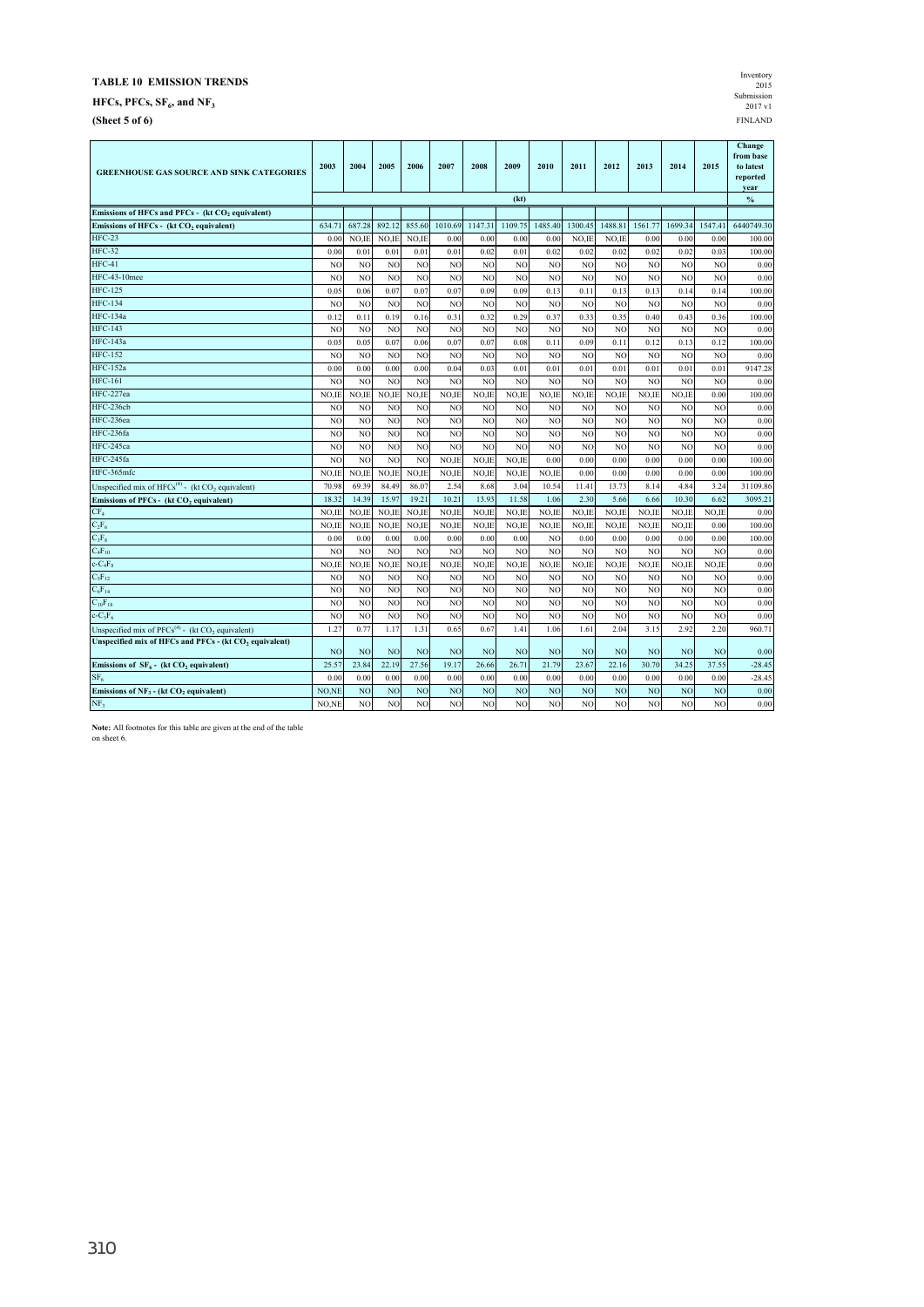#### **SUMMARY**

#### **(Sheet 6 of 6)**

| <b>GREENHOUSE GAS EMISSIONS</b>                                   | Base year <sup>(1)</sup> | 1990           | 1991            | 1992     | 1993           | 1994            | 1995            | 1996                  | 1997           | 1998            | 1999           | 2000            | 2001            | 2002           |
|-------------------------------------------------------------------|--------------------------|----------------|-----------------|----------|----------------|-----------------|-----------------|-----------------------|----------------|-----------------|----------------|-----------------|-----------------|----------------|
|                                                                   |                          |                |                 |          |                |                 |                 |                       |                |                 |                |                 |                 |                |
|                                                                   |                          |                |                 |          |                |                 |                 | $CO2$ equivalent (kt) |                |                 |                |                 |                 |                |
| CO <sub>2</sub> emissions without net CO <sub>2</sub> from LULUCF | 56948.99                 | 56948.99       | 55207.49        | 54262.93 | 56331.37       | 61693.97        | 58124.35        | 64040.26              | 62703.82       | 59357.39        | 58880.44       | 57025.65        | 62524.76        | 65044.55       |
| CO <sub>2</sub> emissions with net CO <sub>2</sub> from LULUCF    | 41466.32                 | 41466.32       | 26991.03        | 32075.75 | 33314.49       | 45624.78        | 43026.36        | 39881.85              | 41744.66       | 40047.76        | 36593.69       | 32679.44        | 36498.97        | 38525.67       |
| CH <sub>4</sub> emissions without CH <sub>4</sub> from LULUCF     | 7746.42                  | 7746.42        | 7711.44         | 7662.02  | 7695.90        | 7657.51         | 7447.74         | 7364.02               | 7274.85        | 7022.85         | 6868.90        | 6614.29         | 6471.77         | 6235.46        |
| CH <sub>4</sub> emissions with CH <sub>4</sub> from LULUCF        | 9285.28                  | 9285.28        | 9231.23         | 9167.25  | 9182.51        | 9129.35         | 8902.80         | 8801.90               | 8697.00        | 8426.47         | 8246.71        | 7962.87         | 7794.39         | 7529.84        |
| N <sub>2</sub> O emissions without N <sub>2</sub> O from LULUCF   | 6377.14                  | 6377.14        | 5943.92         | 5523.84  | 5668.64        | 5840.87         | 6039.96         | 5941.85               | 5885.94        | 5728.74         | 5620.09        | 5659.89         | 5618.94         | 5716.43        |
| N <sub>2</sub> O emissions with N <sub>2</sub> O from LULUCF      | 7648.59                  | 7648.59        | 7213.14         | 6789.33  | 6930.39        | 7113.29         | 7313.96         | 7218.89               | 7170.25        | 7020.59         | 6910.58        | 6947.54         | 6911.78         | 7007.05        |
| <b>HFCs</b>                                                       | 0.02                     | 0.02           | 0.03            | 0.04     | 0.18           | 5.23            | 26.59           | 73.71                 | 149.64         | 249.04          | 335.98         | 559.46          | 591.88          | 633.57         |
| <b>PFCs</b>                                                       | 0.21                     | 0.21           | 0.24            | 0.27     | 0.31           | 0.36            | 0.42            | 0.48                  | 0.55           | 0.63            | 35.69          | 13.23           | 22.68           | 16.50          |
| Unspecified mix of HFCs and PFCs                                  | N <sub>O</sub>           | NO <sub></sub> | NO <sub></sub>  | NO       | N <sub>O</sub> | NO <sub>1</sub> | N <sub>O</sub>  | N <sub>O</sub>        | <b>NO</b>      | NO <sub>1</sub> | N <sub>O</sub> | NO <sub>1</sub> | N <sub>O</sub>  | N <sub>O</sub> |
| SF <sub>6</sub>                                                   | 52.48                    | 52.48          | 40.16           | 25.67    | 19.75          | 23.86           | 36.98           | 54.16                 | 50.11          | 38.62           | 30.76          | 26.06           | 25.53           | 25.34          |
| NF <sub>2</sub>                                                   | NO <sub>1</sub>          | N <sub>O</sub> | NO <sub>1</sub> | NO       | <b>NC</b>      | N <sub>O</sub>  | NO <sub>1</sub> | N <sub>O</sub>        | N <sub>O</sub> | N <sub>O</sub>  | N <sub>C</sub> | N <sub>O</sub>  | NO <sub>1</sub> | N <sub>O</sub> |
| <b>Total (without LULUCF)</b>                                     | 71125.26                 | 71125.26       | 68903.28        | 67474.77 | 69716.17       | 75221.80        | 71676.03        | 77474.48              | 76064.92       | 72397.28        | 71771.86       | 69898.57        | 75255.56        | 77671.85       |
| <b>Total (with LULUCF)</b>                                        | 58452.91                 | 58452.91       | 43475.83        | 48058.32 | 49447.63       | 61896.87        | 59307.12        | 56030.98              | 57812.22       | 55783.12        | 52153.41       | 48188.59        | 51845.23        | 53737.97       |
| Total (without LULUCF, with indirect)                             | 71290.64                 | 71290.64       | 69058.68        | 67622.84 | 69856.84       | 75358.38        | 71805.38        | 77595.74              | 76179.85       | 72508.81        | 71879.15       | 70002.55        | 75360.33        | 77767.72       |
| Total (with LULUCF, with indirect)                                | 58618.29                 | 58618.29       | 43631.23        | 48206.40 | 49588.30       | 62033.44        | 59436.47        | 56152.24              | 57927.15       | 55894.66        | 52260.70       | 48292.56        | 51950.00        | 53833.84       |

| <b>GREENHOUSE GAS SOURCE AND SINK</b><br><b>CATEGORIES</b> | Base vear $^{(1)}$ | 1990            | 1991            | 1992            | 1993           | 1994          | 1995           | 1996                  | 1997           | 1998            | 1999           | 2000           | 2001            | 2002           |
|------------------------------------------------------------|--------------------|-----------------|-----------------|-----------------|----------------|---------------|----------------|-----------------------|----------------|-----------------|----------------|----------------|-----------------|----------------|
|                                                            |                    |                 |                 |                 |                |               |                | $CO2$ equivalent (kt) |                |                 |                |                |                 |                |
| Energy                                                     | 53557.84           | 53557.84        | 52203.24        | 51568.25        | 53519.75       | 58793.89      | 55328.25       | 61074.91              | 59489.69       | 56163.11        | 55555.4        | 53754.85       | 59187.23        | 61782.94       |
| Industrial processes and product use                       | 5370.16            | 5370.16         | 4966.37         | 4677.25         | 4708.42        | 4906.23       | 4913.67        | 5121.08               | 5402.29        | 5431.28         | 5614.31        | 5827.36        | 5866.30         | 5842.07        |
| 3. Agriculture                                             | 7525.30            | 7525.30         | 7007.27         | 6490.64         | 6756.46        | 6854.10       | 6837.79        | 6787.49               | 6805.54        | 6620.73         | 6509.90        | 6466.33        | 6511.77         | 6615.73        |
| 4. Land use, land-use change and forestry <sup>(5)</sup>   | $-12672.35$        | $-12672.35$     | $-25427.45$     | $-19416.44$     | $-20268.53$    | $-13324.93$   | $-12368.91$    | $-21443.50$           | $-18252.70$    | $-16614.16$     | $-19618.45$    | $-21709.98$    | $-23410.33$     | $-23933.88$    |
| Waste                                                      | 4671.95            | 4671.95         | 4726.40         | 4738.63         | 4731.53        | 4667.58       | 4596.31        | 4491.01               | 4367.40        | 4182.14         | 4092.25        | 3850.03        | 3690.26         | 3431.11        |
| 6. Other                                                   | NO <sub>1</sub>    | NO <sub>1</sub> | NO <sub>1</sub> | NO <sub>1</sub> | N <sub>O</sub> | <sub>NO</sub> | N <sub>O</sub> | NO <sub>1</sub>       | N <sub>O</sub> | NO <sub>1</sub> | N <sub>O</sub> | N <sub>O</sub> | NO <sub>1</sub> | N <sub>O</sub> |
| Total (including LULUCF) <sup>(5)</sup>                    | 58452.91           | 58452.91        | 43475.83        | 48058.32        | 49447.63       | 61896.87      | 59307.12       | 56030.98              | 57812.22       | 55783.12        | 52153.41       | 48188.59       | 51845.23        | 53737.97       |

<sup>(1)</sup> The column "Base year" should be filled in only by those Parties with economies in transition that use a base year different from 1990 in accordance with the relevant decisions of the COP. For these Parties, this dif The contains a party of the final column of this table.<br>
(2) Fill in net emissions/removals as reported in table Summary 1.A. For the purposes of reporting, the signs for removals are always negative (-) and for emissions

<sup>(3)</sup> In accordance with the UNFCCC reporting guidelines, for Parties that decide to report indirect CO2 the national totals shall be provided with and without indirect CO<sub>2</sub>.

<sup>(4)</sup> In accordance with the UNFCCC reporting guidelines, HFC and PFC emissions should be reported for each relevant chemical. However, if it is not possible to report values for each chemical (i.e. mixtures, confidential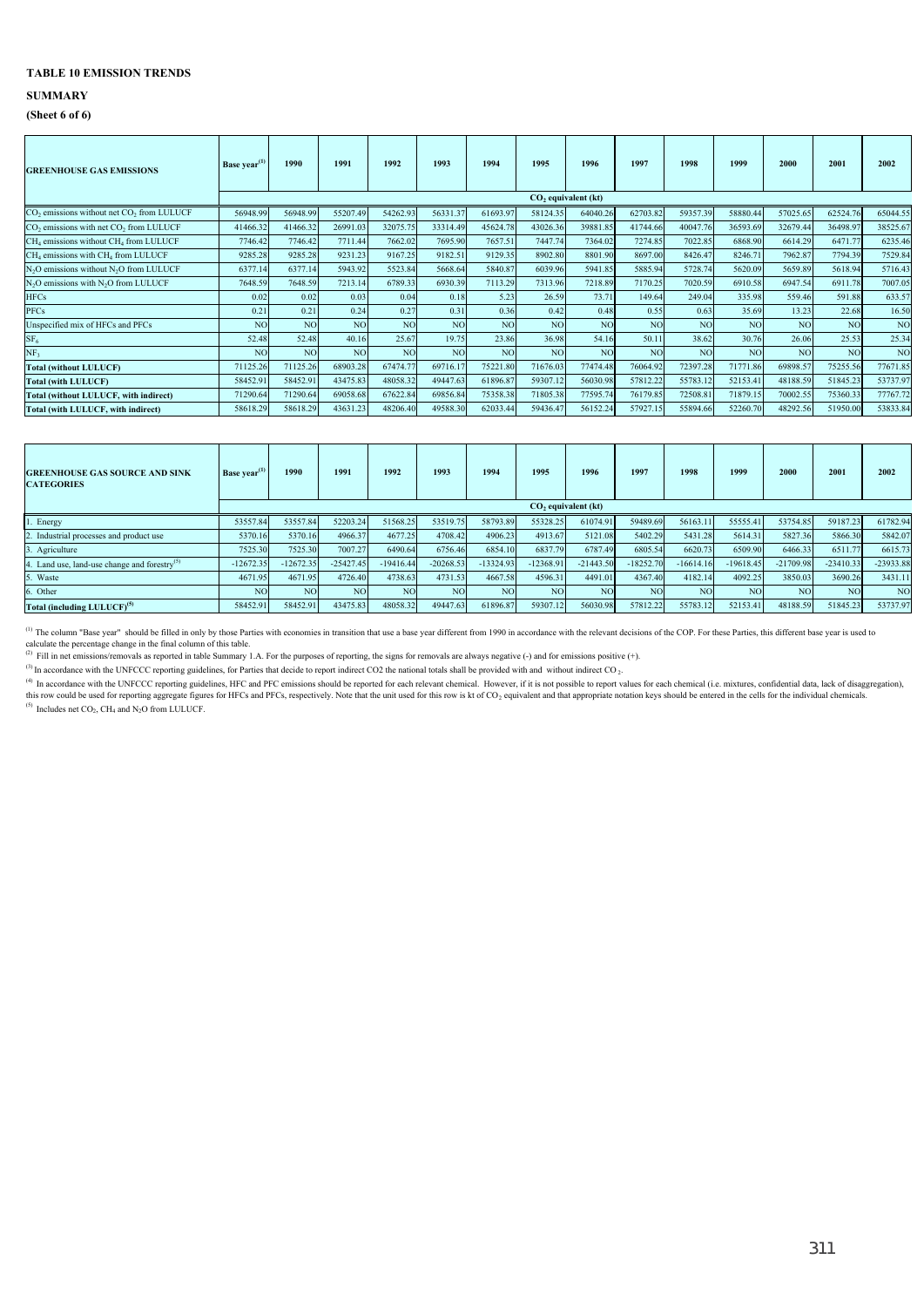## **SUMMARY** Submission

**(Sheet 6 of 6)** FINLAND

| Inventory        |
|------------------|
| 2015             |
| Submission       |
| $2017 \text{ v}$ |
| <b>FINLAND</b>   |

| <b>GREENHOUSE GAS EMISSIONS</b>                                   | 2003                            | 2004           | 2005            | 2006           | 2007            | 2008            | 2009            | 2010            | 2011           | 2012            | 2013            | 2014     | 2015      | Change<br>from base<br>to latest<br>reported<br>vear |
|-------------------------------------------------------------------|---------------------------------|----------------|-----------------|----------------|-----------------|-----------------|-----------------|-----------------|----------------|-----------------|-----------------|----------|-----------|------------------------------------------------------|
|                                                                   | CO <sub>2</sub> equivalent (kt) |                |                 |                |                 |                 |                 |                 |                |                 |                 |          |           | (%)                                                  |
| CO <sub>2</sub> emissions without net CO <sub>2</sub> from LULUCF | 72643.72                        | 68957.63       | 57031.47        | 68363.82       | 66742.01        | 58604.25        | 55814.47        | 64007.49        | 56541.03       | 51108.85        | 51912.53        | 47756.98 | 44381.68  | $-22.07$                                             |
| CO <sub>2</sub> emissions with net CO <sub>2</sub> from LULUCF    | 45578.45                        | 40447.39       | 27472.89        | 32494.59       | 38531.53        | 31505.77        | 15495.87        | 34449.04        | 25598.14       | 16645.66        | 23443.36        | 17230.16 | 16205.06  | $-60.92$                                             |
| $CH4$ emissions without $CH4$ from LULUCF                         | 6020.84                         | 5829.44        | 5575.57         | 5640.47        | 5502.98         | 5357.52         | 5303.23         | 5373.04         | 5201.95        | 5151.51         | 5017.15         | 4919.05  | 4874.90   | $-37.07$                                             |
| $CH4$ emissions with $CH4$ from LULUCF                            | 7285.52                         | 7063.85        | 6782.85         | 6820.39        | 6653.94         | 6451.61         | 6340.02         | 6351.50         | 6123.83        | 6071.93         | 5938.14         | 5840.1   | 5794.97   | $-37.59$                                             |
| N <sub>2</sub> O emissions without N <sub>2</sub> O from LULUCF   | 5828.69                         | 5886.51        | 5955.60         | 5759.45        | 5827.72         | 5942.31         | 5106.26         | 4696.47         | 4575.12        | 4553.35         | 4609.48         | 4652.52  | 4659.05   | $-26.94$                                             |
| N <sub>2</sub> O emissions with N <sub>2</sub> O from LULUCF      | 7117.71                         | 7173.59        | 7239.20         | 7049.22        | 7111.90         | 7239.71         | 6389.99         | 5979.02         | 5850.06        | 5823.44         | 5879.05         | 5921.74  | 5924.84   | $-22.54$                                             |
| <b>HFCs</b>                                                       | 634.71                          | 687.28         | 892.12          | 855.60         | 1010.69         | 1147.31         | 1109.75         | 1485.40         | 1300.45        | 1488.81         | 1561.77         | 1699.34  | 1547.41   | 6440749.30                                           |
| <b>PFCs</b>                                                       | 18.32                           | 14.39          | 15.97           | 19.21          | 10.21           | 13.93           | 11.58           | 1.06            | 2.30           | 5.66            | 6.66            | 10.30    | 6.62      | 3095.21                                              |
| Unspecified mix of HFCs and PFCs                                  | N <sub>O</sub>                  | NO <sub></sub> | NO <sub>1</sub> | N <sub>O</sub> | NO <sub>1</sub> | <b>NO</b>       | NO <sub>1</sub> | NO <sub>1</sub> | NO <sub></sub> | NO <sub>1</sub> | <b>NO</b>       | NO.      | <b>NO</b> | 0.00                                                 |
| SF <sub>6</sub>                                                   | 25.57                           | 23.84          | 22.19           | 27.56          | 19.17           | 26.66           | 26.71           | 21.79           | 23.67          | 22.16           | 30.70           | 34.25    | 37.55     | $-28.45$                                             |
| NF <sub>3</sub>                                                   | NO,NE                           | N <sub>O</sub> | NO <sub>1</sub> | NO             | NO <sub></sub>  | NO <sub>1</sub> | NO <sub>1</sub> | N <sub>O</sub>  | NO <sub></sub> | NO <sub>1</sub> | NO <sub>1</sub> | NO.      | <b>NO</b> | 0.00                                                 |
| <b>Total (without LULUCF)</b>                                     | 85171.85                        | 81399.09       | 69492.92        | 80666.12       | 79112.78        | 71091.99        | 67372.00        | 75585.25        | 67644.52       | 62330.33        | 63138.29        | 59072.44 | 55507.21  | $-21.96$                                             |
| <b>Total (with LULUCF)</b>                                        | 60660.28                        | 55410.34       | 42425.22        | 47266.57       | 53337.44        | 46385.00        | 29373.94        | 48287.81        | 38898.46       | 30057.66        | 36859.69        | 30735.96 | 29516.44  | $-49.50$                                             |
| Total (without LULUCF, with indirect)                             | 85264.72                        | 81489.73       | 69577.93        | 80751.27       | 79197.45        | 71167.87        | 67438.00        | 75653.91        | 67706.40       | 62389.34        | 63195.34        | 59125.79 | 55559.21  | $-22.07$                                             |
| Total (with LULUCF, with indirect)                                | 60753.15                        | 55500.99       | 42510.23        | 47351.72       | 53422.11        | 46460.87        | 29439.94        | 48356.47        | 38960.34       | 30116.67        | 36916.73        | 30789.31 | 29568.44  | $-49.56$                                             |

| <b>GREENHOUSE GAS SOURCE AND SINK</b><br><b>CATEGORIES</b> | 2003           | 2004           | 2005        | 2006           | 2007            | 2008           | 2009                            | 2010        | 2011        | 2012        | 2013           | 2014        | 2015        | Change<br>from base<br>to latest<br>reported<br>vear |
|------------------------------------------------------------|----------------|----------------|-------------|----------------|-----------------|----------------|---------------------------------|-------------|-------------|-------------|----------------|-------------|-------------|------------------------------------------------------|
|                                                            |                |                |             |                |                 |                | CO <sub>2</sub> equivalent (kt) |             |             |             |                |             |             | (%)                                                  |
| Energy                                                     | 69374.40       | 65494.81       | 53714.93    | 64817.79       | 62822.13        | 54488.14       | 52563.66                        | 60165.64    | 52716.99    | 47484.45    | 48326.60       | 44434.03    | 40816.34    | $-23.79$                                             |
| Industrial processes and product use                       | 6095.00        | 6406.00        | 6497.24     | 6535.87        | 7105.46         | 7459.57        | 5738.31                         | 6260.15     | 6014.66     | 6023.52     | 5995.93        | 5921.01     | 6076.18     | 13.15                                                |
| 3. Agriculture                                             | 6476.98        | 6434.47        | 6457.30     | 6414.82        | 6390.74         | 6469.37        | 6487.93                         | 6576.22     | 6410.69     | 6373.21     | 6483.94        | 6510.80     | 6480.97     | $-13.88$                                             |
| Land use, land-use change and forestry $^{(5)}$            | $-24511.57$    | $-25988.75$    | $-27067.70$ | -33399.55      | $-25775.33$     | $-24707.00$    | -37998.07                       | $-27297.44$ | $-28746.06$ | $-32272.67$ | $-26278.60$    | $-28336.47$ | $-25990.77$ | 105.10                                               |
| Waste                                                      | 3225.47        | 3063.80        | 2823.46     | 2897.64        | 2794.45         | 2674.92        | 2582.11                         | 2583.25     | 2502.17     | 2449.14     | 2331.82        | 2206.60     | 2133.72     | $-54.33$                                             |
| 6. Other                                                   | N <sub>O</sub> | N <sub>O</sub> | <b>NO</b>   | N <sub>O</sub> | NO <sub>1</sub> | N <sub>O</sub> | NO.                             | <b>NO</b>   | <b>NO</b>   | <b>NO</b>   | N <sub>O</sub> | <b>NO</b>   | <b>NO</b>   | 0.00                                                 |
| Total (including LULUCF) <sup>(5)</sup>                    | 60660.28       | 55410.34       | 42425.22    | 47266.57       | 53337.44        | 46385.00       | 29373.94                        | 48287.81    | 38898.46    | 30057.66    | 36859.69       | 30735.96    | 29516.44    | $-49.50$                                             |

(1) The column "Base year" should be filled in only by those Parties with economies in transition that use a base year different from 1990 in accordance with the relevant decisions of the COP. For these Parties, this diffe

(2) Fill in net emissions/removals as reported in table Summary 1.A. For the purposes of reporting, the signs for removals are always negative (-) and for emissions positive (+).

<sup>(3)</sup> In accordance with the UNFCCC reporting guidelines, for Parties that decide to report indirect CO2 the national totals shall be provided with and without indirect CO<sub>2</sub>.

<sup>(4)</sup> In accordance with the UNFCCC reporting guidelines, HFC and PFC emissions should be reported for each relevant chemical. However, if it is not possible to report values for each chemical (i.e. mixtures, confidential

<sup>(5)</sup> Includes net  $CO_2$ ,  $CH_4$  and  $N_2O$  from LULUCF.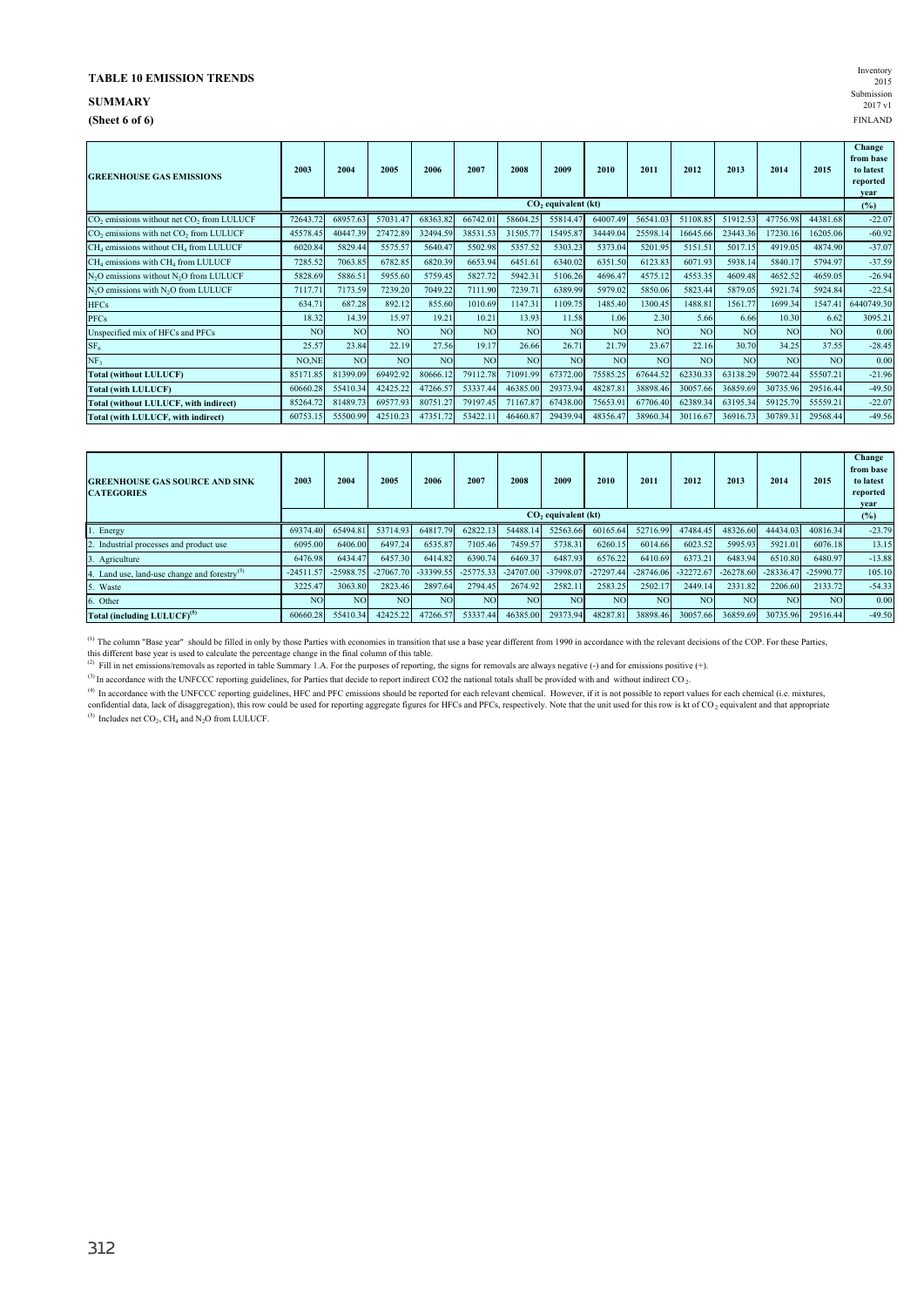# Annex 2

# Summary of reporting of the Supplementary information under Article 7, paragraph 2, of the Kyoto Protocol in the NC7

| Information reported under Article 7, paragraph 2                                                                 | NC7 section           |
|-------------------------------------------------------------------------------------------------------------------|-----------------------|
| National system in accordance with Article 5, paragraph 1                                                         | 3.3                   |
| National registry                                                                                                 | 3.4                   |
| Supplementarity relating to the mechanisms pursuant to Article 6, 12 and 17                                       | 5.7                   |
| Policies and measures in accordance with Article 2                                                                | 4, 7 and 8            |
| Domestic and regional programmes and/or legislative<br>arrangements and enforcement and administrative procedures | $3.3, 3.4, 4.1 - 4.4$ |
| Information under Article 10                                                                                      |                       |
| Art 10a                                                                                                           | 3.3, 8.2.4            |
| Art 10 <sub>b</sub>                                                                                               | 4.3 to 4.5, 6.3       |
| Art $10c$                                                                                                         | 7.4                   |
| Art $10d$                                                                                                         | 4.10, 8.3, 8.4        |
| Art $10e$                                                                                                         | 6.4, 8.3, 8.4 and 9.3 |
| Financial resources                                                                                               | 7                     |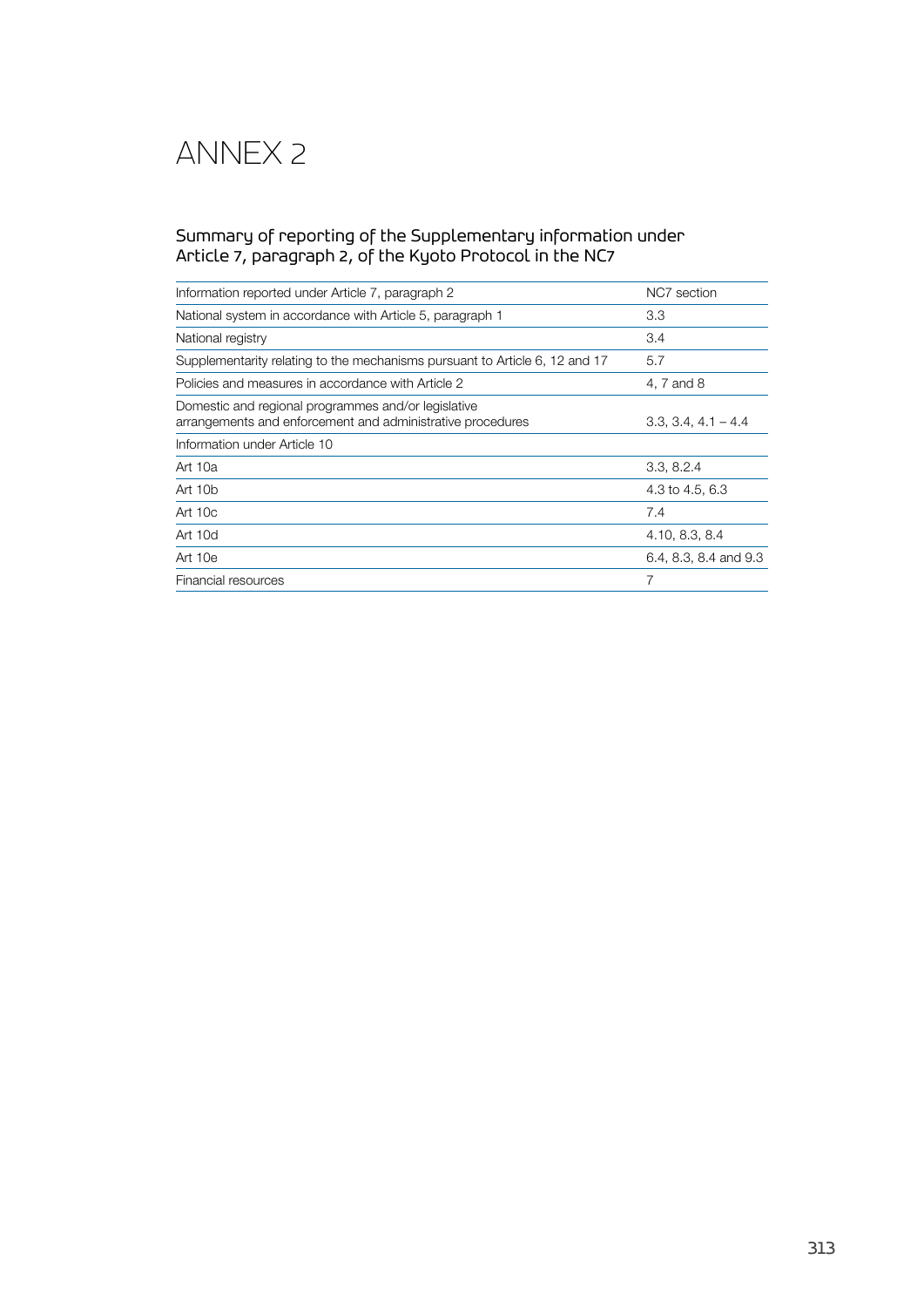# Annex 3

| Recommendations in FCCC/IDR.6/FIN                                                                                                                                                                                                                                                                                                                                                                                                                                                                                                                                                                                                                                                                                                                                                                                                                                                                                                                           | Finland's response in NC7                                                                                                                                                                                                                           | Where in NC7                                                                                                                |
|-------------------------------------------------------------------------------------------------------------------------------------------------------------------------------------------------------------------------------------------------------------------------------------------------------------------------------------------------------------------------------------------------------------------------------------------------------------------------------------------------------------------------------------------------------------------------------------------------------------------------------------------------------------------------------------------------------------------------------------------------------------------------------------------------------------------------------------------------------------------------------------------------------------------------------------------------------------|-----------------------------------------------------------------------------------------------------------------------------------------------------------------------------------------------------------------------------------------------------|-----------------------------------------------------------------------------------------------------------------------------|
| 78. During the review week, Finland informed the ERT<br>that the BAU scenario does not fully correspond to the<br>'without measures' scenario as defined by the reporting<br>guidelines and that values presented in the BAU scenario<br>are outdated. The ERT recommends that Finland improve<br>the transparency of the information on the total effects of<br>PaMs currently presented in Table 5.11 of the NC6, by<br>updatig it in its next submission. As was also stated in the<br>NC6, an alternative to estimating the total effects of PaMs<br>is to use the aggregated estimated effect of individual<br>PaMs per sector as presented in the NC6 in tables 4.4<br>(energy), 4.5 (transport), 4.7 (industrial processes), 4.8<br>(agriculture), 4.9 (LULUCF) and 4.10 (waste) while trying<br>to limit the overlapping effects of these PaMs to the<br>greatest extent possible in order to reduce overestimation<br>of the total effect of PaMs. | Finland has improved the<br>description of the estimation<br>of the total effect of PaMs.<br>Also, Finland has used the<br>alternative approach to<br>estimate the total effect of<br>PAMs suggested by the ERT<br>during the review of its 6th NC. | Sections 5.2.1 and 5.4                                                                                                      |
| 88. However, the ERT noted that Finland did not clearly<br>distinguish between technology transfer activities<br>undertaken by the public sector and those undertaken by<br>the private sector. During the review, Finland elaborated<br>on the difficulty in distinguishing activities undertaken by<br>the public and private sectors. The ERT recommends<br>that Finland continue to explore ways to improve the<br>transparency of reporting on such information in its NC.                                                                                                                                                                                                                                                                                                                                                                                                                                                                             | Finland has improved the<br>transparency of reporting<br>on distinguishing between<br>technology transfer activities<br>undertaken by the public<br>sector and those undertaken<br>by the private sector.                                           | Section 7.3.4, as well as<br>other sections in Chapter 7                                                                    |
| 91. During the review week, Finland provided more<br>information on its support for the development and<br>enhancement of the endogenous capacities and<br>technologies of developing countries. In bilateral<br>cooperation, Finland ensures country ownership through<br>negotiations with partner countries, and thus the priorities<br>of these countries are taken into account. The project<br>documents are agreed upon by the partner countries.<br>The ERT recommends that Finland improve the<br>transparency of reporting by providing more information<br>on the support, development and enhancement of<br>endogenous capacities and technologies of developing<br>countries to improve transparency in the next NC.                                                                                                                                                                                                                           | Finland has improved the<br>transparency of reporting on<br>the support, development and<br>enhancement of endogenous<br>capacities and technologies of<br>developing countries.                                                                    | Section 6.4, Sections 7.2,<br>7.3.3, 7.3.6 and other<br>sections in Chapter 7, as<br>well as Sections 8.1, 8.4<br>and $9.3$ |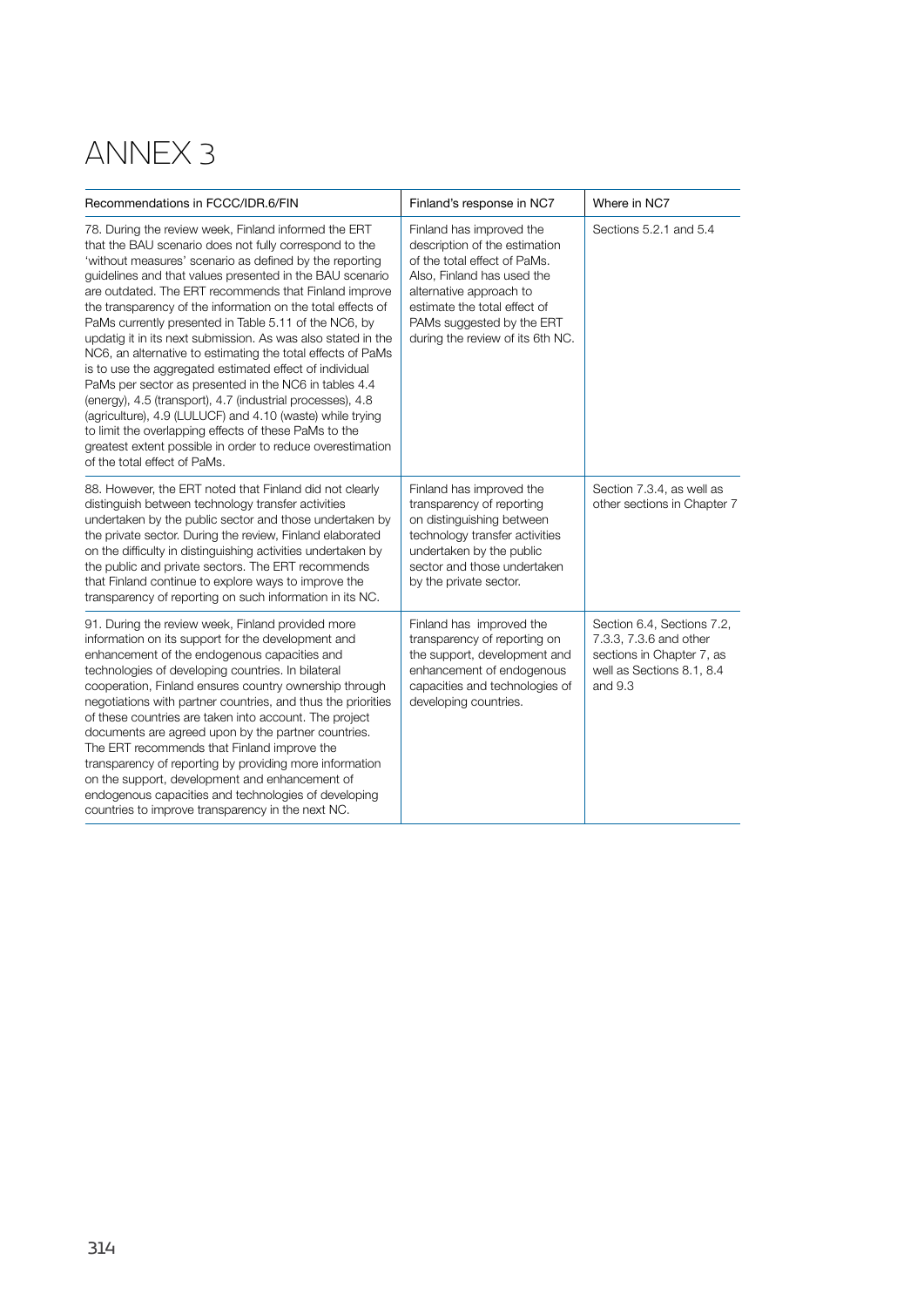# WORKING GROUPS

# Chapters 4 and 5

| Markku Kinnunen (Chair)<br>Riitta Pipatti (Coordinator)                               | Ministry of Economic Affairs and Employment<br><b>Statistics Finland</b> |
|---------------------------------------------------------------------------------------|--------------------------------------------------------------------------|
| Bettina Lemström<br>Pekka Kärpänen<br>Hanne Siikavirta                                | Ministry of Economic Affairs and Employment                              |
| Laura Aho<br>Juha-Pekka Maijala<br>Paula Perälä<br>Riikka Siljander<br>Laura Virtanen | Ministry of the Environment                                              |
| Veli Auvinen<br>Leo Parkkonen                                                         | Ministry of Finance                                                      |
| Jaana Kaipainen<br>Milja Keskinen<br>Tatu Torniainen<br>Birgitta Vainio-Mattila       | Ministry of Forestry and Agriculture                                     |
| Saara Jääskeläinen                                                                    | Ministry of Transport and Communications                                 |
| Tommi Forsberg<br>Mikael Hilden<br>Maija Mattinen<br>Jouko Petäjä                     | Finnish Environment Institute SYKE                                       |
| Katja Lohko-Soner<br>Laura Riipinen                                                   | <b>Finnish Transport Safety Agency</b>                                   |
| Lea Gynther<br>Ulla Suomi                                                             | Motiva                                                                   |

# Chapter 6

| Saara Lilja-Rothsten (Chair)<br>Sini Niinistö (Coordinator)<br>Riikka Aaltonen<br>Nora Arnkil | Ministry of Forestry and Agriculture<br><b>Statistics Finland</b><br>Ministry of Economic Affairs and Employment<br>Tapio |
|-----------------------------------------------------------------------------------------------|---------------------------------------------------------------------------------------------------------------------------|
| Risto Karhunen                                                                                | Finance Finland                                                                                                           |
| Timo Lanki                                                                                    | National Institute for Health and Welfare                                                                                 |
| Katja Lohko-Soner                                                                             | Finnish Transport Safety Agency                                                                                           |
| Sanna Luhtala                                                                                 | Finnish Meteorological Institute                                                                                          |
| Kirsi Mäkinen                                                                                 | Finnish Environment Institute SYKE                                                                                        |
| Jukka Mäkitalo                                                                                | Ministry of Economic Affairs and Employment                                                                               |
| Matti Nummelin                                                                                | Ministry for Foreign Affairs                                                                                              |
| Pirjo Peltonen-Sainio                                                                         | Natural Resources Institute Finland Luke                                                                                  |
| Laura Riipinen                                                                                | Finnish Transport Safety Agency                                                                                           |
| Elina Ruoho                                                                                   | Ministry for Foreign Affairs                                                                                              |
| Risto Sievänen                                                                                | Natural Resources Institute Finland Luke                                                                                  |
| Heikki Tuomenvirta                                                                            | Finnish Meteorological Institute                                                                                          |
| Taito Vainio                                                                                  | Ministry of the Interior                                                                                                  |
|                                                                                               |                                                                                                                           |

## Chapter 7

| Johanna Pietikäinen |  |
|---------------------|--|
| Hanna-Leena Lampi   |  |
| Matti Nummelin      |  |
| Outi Honkatukia     |  |

melinem<br>1 Affairs **Rival Sides**<br>Institute Finland Luke Ametrate Tunnis<br>gical Institute<br>rior

and Agriculture

| Johanna Pietikäinen | Ministry for Foreign Affairs |
|---------------------|------------------------------|
| Hanna-Leena Lampi   | Ministry for Foreign Affairs |
| Matti Nummelin      | Ministry for Foreign Affairs |
| Outi Honkatukia     | Ministry of the Environment  |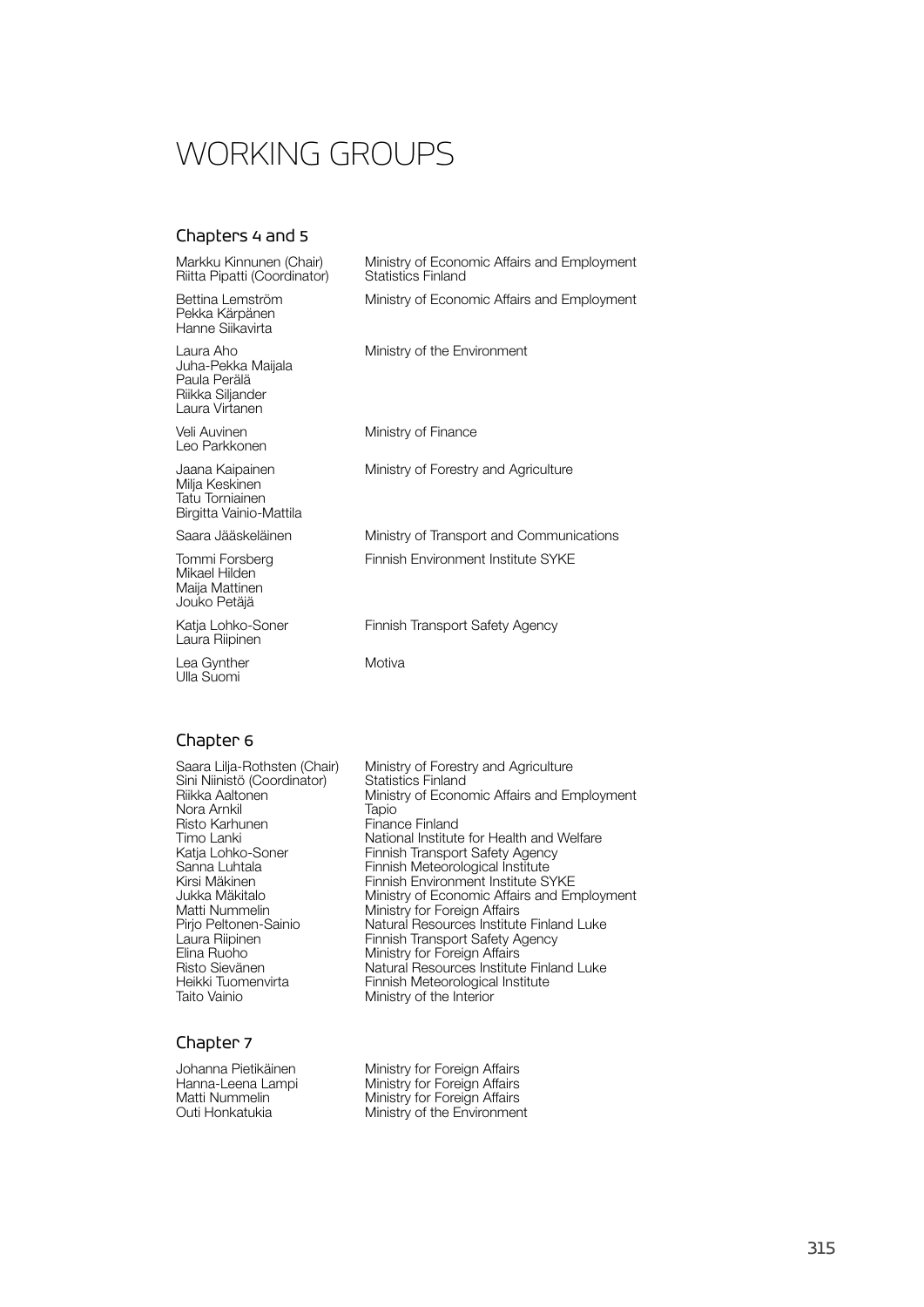## Chapter 8

Sini Niinistö (coordinator)<br>Harri Hautala Harri Hautala **Academy of Finland** Matti Nummelin Ministry for Foreign Affairs<br>Elina Nikkola Ministry of Forestry and Ag

Paavo-Petri Ahonen (Chair) Ministry of Education and Culture<br>Sini Niinistö (coordinator) Statistics Finland Mikael Hilden Finnish Environment Institute SYKE Laura Höijer **Ministry of the Environment**<br>Jaana Kaipainen Ministry of Forestry and Agr Jaana Kaipainen Ministry of Forestry and Agriculture Sanna Luhtala Finnish Meteorological Institute Elina Nikkola Ministry of Forestry and Agriculture Heikki Tuomenvirta Finnish Meteorological Institute

## Chapter 9

Kai Skoglund (coordinator)<br>Ulla Ala-Ketola Irmeli Mikkonen<br>Jussi Palmen Jussi Palmen Ministry of the Environment

Paavo-Petri Ahonen (Chair) Ministry of Education and Culture<br>Kai Skoglund (coordinator) Statistics Finland Ulla Ala-Ketola Finnish Environment Institute SYKE<br>Sanna Luhtala Finnish Meteorological Institute Finnish Meteorological Institute<br>Motiva Sirpa Pellinen Finnish Environment Institute SYKE<br>Jukka Tulivuori Finnish National Agency for Educati Jukka Tulivuori Finnish National Agency for Education Heikki Tuomenvirta Finnish Meteorological Institute

Members of the working groups contributed also to the chapters outside the focus of their own working group.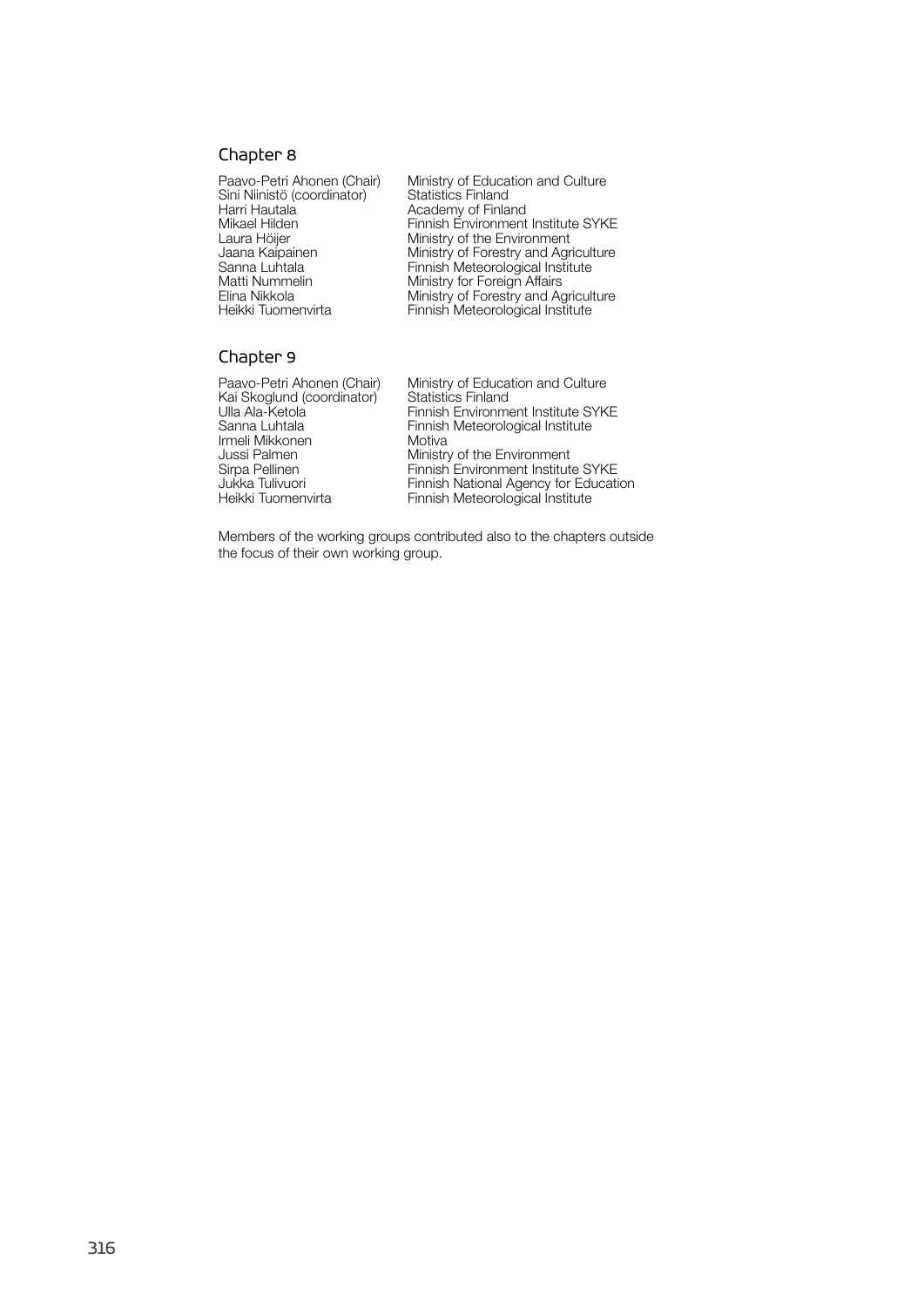# CONTRIBUTORS

In addition to members of the Committee for Preparing the Seventh National Communication and working groups, following experts participated in the preparation of the national communication:

Aapala, Kaisu, Finnish Environment Institute Anttonen, Karoliina, Ministry of the Environment Bergman, Jukka, Ministry of the Environment Bärman, Toni, Finnish Transport Agency Carter, Timothy R., Finnish Environment Institute Cederlöf, Magnus, Ministry of the Environment Ekman Johanna, Finnish Meteorological Institute Espo, Juha, Statistics Finland Forsell, Pia, Statistics Finland Forsius, Martin, Finnish Environment Institute Frey, Anna, Finnish Meteorological Institute Fronzek, Stefan, Finnish Environment Institute Haapala, Jari, Finnish Meteorological Institute Haataja, Juha, Ministry of Education and Culture Heikinheimo, Pirkko, Ministry of the Environment Helama, Samuli, Natural Resources Institute Finland Heliölä, Janne, Finnish Environment Institute Helle, Pekka, Natural Resources Institute Finland Helminen, Ville, Finnish Environment Institute Hepola, Jouko, Energy Authority Huokuna, Mikko, Finnish Environment Institute Hyvärinen, Antti-Pekka, Finnish Meteorological Institute Irjala, Antti, Ministry of the Environment Jokinen, Pauli, Finnish Meteorological Institute Jääskeläinen, Saara, Ministry of Transport and Communications Kankaanpää, Paula, Finnish Environment Institute Kareinen, Timo, Statistics Finland Kentala-Lehtonen, Johanna , Ministry of the Environment Keskisarja, Ville, Ministry of Agriculture and Forestry Keto, Antton, Ministry of the Environment Kivekäs, Niku, Finnish Meteorological Institute Kivi, Rigel, Finnish Meteorological Institute Kiviluoto, Jussi, Ministry of Finance Knuuti, Soile, Finnish Transport Agency Koljonen, Tiina, VTT Technical Research Centre of Finland Ltd Kukka, Harri, Ministry of Agriculture and Forestry Kumpula, Jouko, Natural Resources Institute Finland Laaksonen, Ari, Finnish Meteorological Institute Laiho, Raija, Natural Resources Institute Finland Laihonen, Pasi, Finnish Environment Institute Lamminmäki, Riikka, Ministry of the Environment Laurikko, Juhani, VTT Technical Research Centre of Finland Ltd Laurila, Tuomas, Finnish Meteorological Institute Lehikoinen, Emmi, Finnish Meteorological Institute Lehtonen, Heikki, Natural Resources Institute Finland Lihavainen, Heikki, Finnish Meteorological Institute Lindh, Päivi, Statistics Finland Logrén, Johanna, Natural Resources Institute Finland Luke Luoma, Kalevi, Association of Finnish Local and Regional Authorities